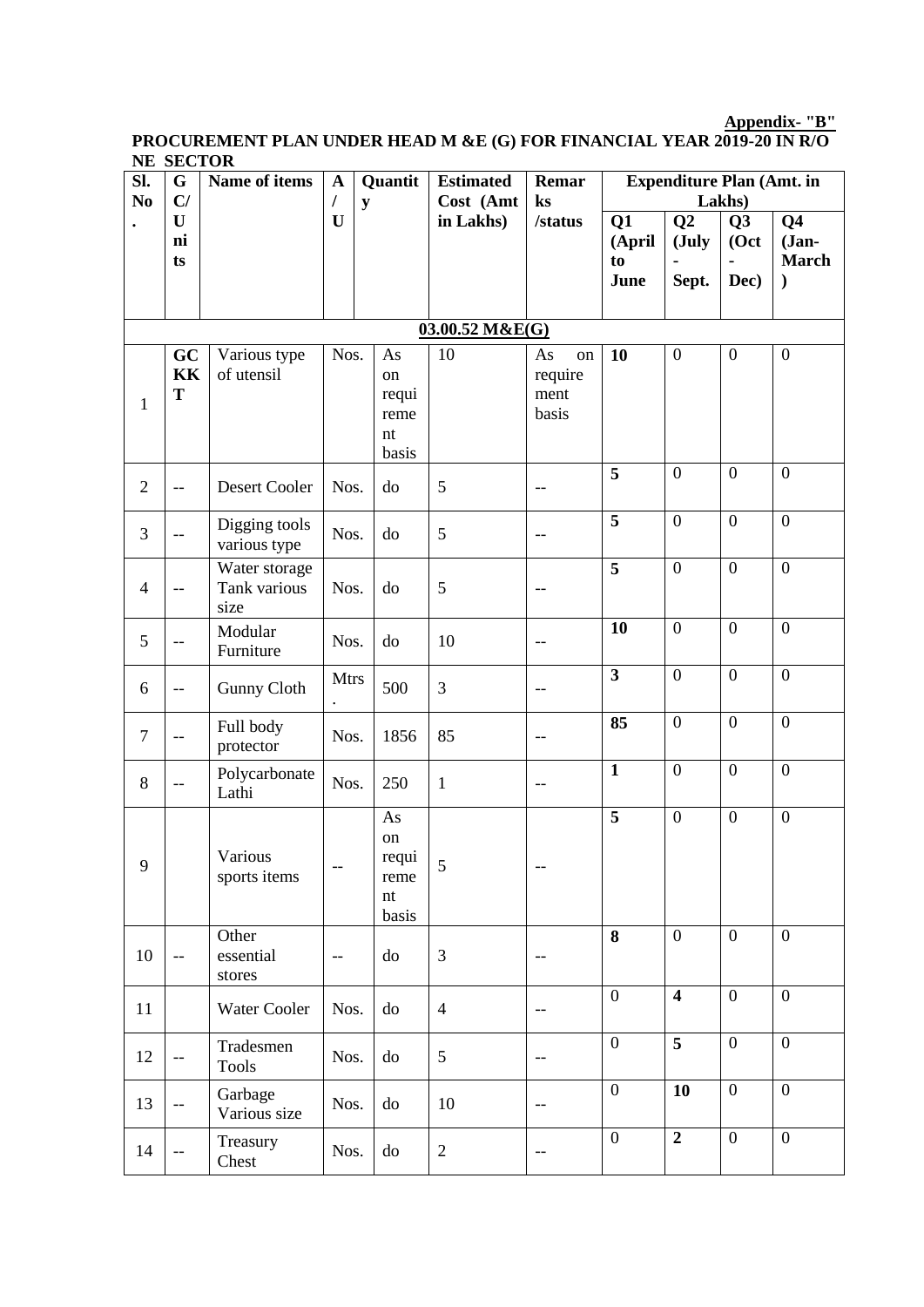| 15 | $-$                      | <b>Broom</b> stick                 | Nos. | do | 3              | $-$                                                 | $\overline{0}$   | $\overline{\mathbf{3}}$ | $\boldsymbol{0}$        | $\boldsymbol{0}$        |
|----|--------------------------|------------------------------------|------|----|----------------|-----------------------------------------------------|------------------|-------------------------|-------------------------|-------------------------|
| 16 | $-$                      | Tub for<br>washer-men              | Nos. | do | $\overline{2}$ | $-$                                                 | $\boldsymbol{0}$ | $\overline{2}$          | $\overline{0}$          | $\overline{0}$          |
| 17 | $-$                      | Sign board<br>various type         | Nos. | do | $\overline{2}$ | $-$                                                 | $\boldsymbol{0}$ | $\overline{2}$          | $\overline{0}$          | $\overline{0}$          |
| 18 | $\overline{a}$           | <b>Boot</b><br>Cleaning<br>Machine | Nos. | do | 3              | $-$                                                 | $\mathbf{0}$     | $\overline{\mathbf{3}}$ | $\overline{0}$          | $\boldsymbol{0}$        |
| 19 | $-$                      | Various size<br>of Iron Racks      | Nos. | do | 10             | $-$                                                 | $\boldsymbol{0}$ | 10                      | $\overline{0}$          | $\overline{0}$          |
| 20 | $-$                      | Other<br>essantial<br>stores       | Nos. | do | $8\,$          |                                                     | $\boldsymbol{0}$ | $\overline{\mathbf{3}}$ | $\boldsymbol{0}$        | $\mathbf{0}$            |
| 21 | --                       | Various type<br>of sport items     | Nos. | do | 3              |                                                     | $\boldsymbol{0}$ | $\boldsymbol{0}$        | $\overline{\mathbf{3}}$ | $\overline{0}$          |
| 22 | $-$                      | Almeria Steel                      | Nos. | do | $\tau$         | --                                                  | $\mathbf{0}$     | $\overline{0}$          | $\overline{7}$          | $\overline{0}$          |
| 23 | $-$                      | Manila Rope                        | Nos. | do | 3              | --                                                  | $\mathbf{0}$     | $\overline{0}$          | $\overline{\mathbf{3}}$ | $\overline{0}$          |
| 24 | $-$                      | Hospital<br>equipments             | Nos. | do | 5              | $-$                                                 | $\boldsymbol{0}$ | $\boldsymbol{0}$        | 5                       | $\overline{0}$          |
| 25 | $-$                      | Deep Freezer                       | Nos. | do | $\overline{2}$ | $\qquad \qquad -$                                   | $\overline{0}$   | $\overline{0}$          | $\overline{2}$          | $\overline{0}$          |
| 26 | $-$                      | Atta<br>Kneading<br>Machine        | Nos. | do | $\overline{2}$ |                                                     | $\mathbf{0}$     | $\boldsymbol{0}$        | $\overline{2}$          | $\overline{0}$          |
| 27 | $-\,-$                   | Potato<br>Peeling<br>Machine       | Nos. | do | $\overline{2}$ | $-$                                                 | $\boldsymbol{0}$ | $\boldsymbol{0}$        | $\overline{2}$          | $\overline{0}$          |
| 28 |                          | Barrels 200<br>Ltrs.               | Nos. | do | 3              |                                                     | $\boldsymbol{0}$ | $\boldsymbol{0}$        | $\overline{\mathbf{3}}$ | $\mathbf{0}$            |
| 29 | $-$                      | Other<br>essential<br>stores       | Nos. | do | $8\,$          | --                                                  | $\overline{0}$   | $\overline{0}$          | 8                       | $\overline{0}$          |
| 30 | $\overline{\phantom{a}}$ | Vegetable<br>cutting<br>Machine    | Nos. | do | $\sqrt{2}$     | $-\, -$                                             | $\mathbf{0}$     | $\boldsymbol{0}$        | $\mathbf{0}$            | $\overline{2}$          |
| 31 | $-$                      | Hussein Cloth                      | Nos. | do | 3              | $-\, -$                                             | $\mathbf{0}$     | $\boldsymbol{0}$        | $\mathbf{0}$            | $\overline{\mathbf{3}}$ |
| 32 | $-$                      | <b>Broom Stick</b>                 | Nos. | do | $\overline{2}$ | $-\, -$                                             | $\mathbf{0}$     | $\overline{0}$          | $\mathbf{0}$            | $\overline{2}$          |
| 33 | $\overline{\phantom{a}}$ | Food warmer                        | Nos. | do | 3              | $-\,-$                                              | $\mathbf{0}$     | $\overline{0}$          | $\mathbf{0}$            | $\overline{\mathbf{3}}$ |
| 34 | --                       | P.A.<br>Equipments                 | Nos. | do | $\overline{4}$ | $-\,-$                                              | $\overline{0}$   | $\overline{0}$          | $\overline{0}$          | $\overline{\mathbf{4}}$ |
| 35 | $\overline{\phantom{a}}$ | Various type<br>of utensil         | Nos. | do | 5              | $\hspace{0.05cm} -\hspace{0.05cm} -\hspace{0.05cm}$ | $\mathbf{0}$     | $\boldsymbol{0}$        | $\boldsymbol{0}$        | $\overline{5}$          |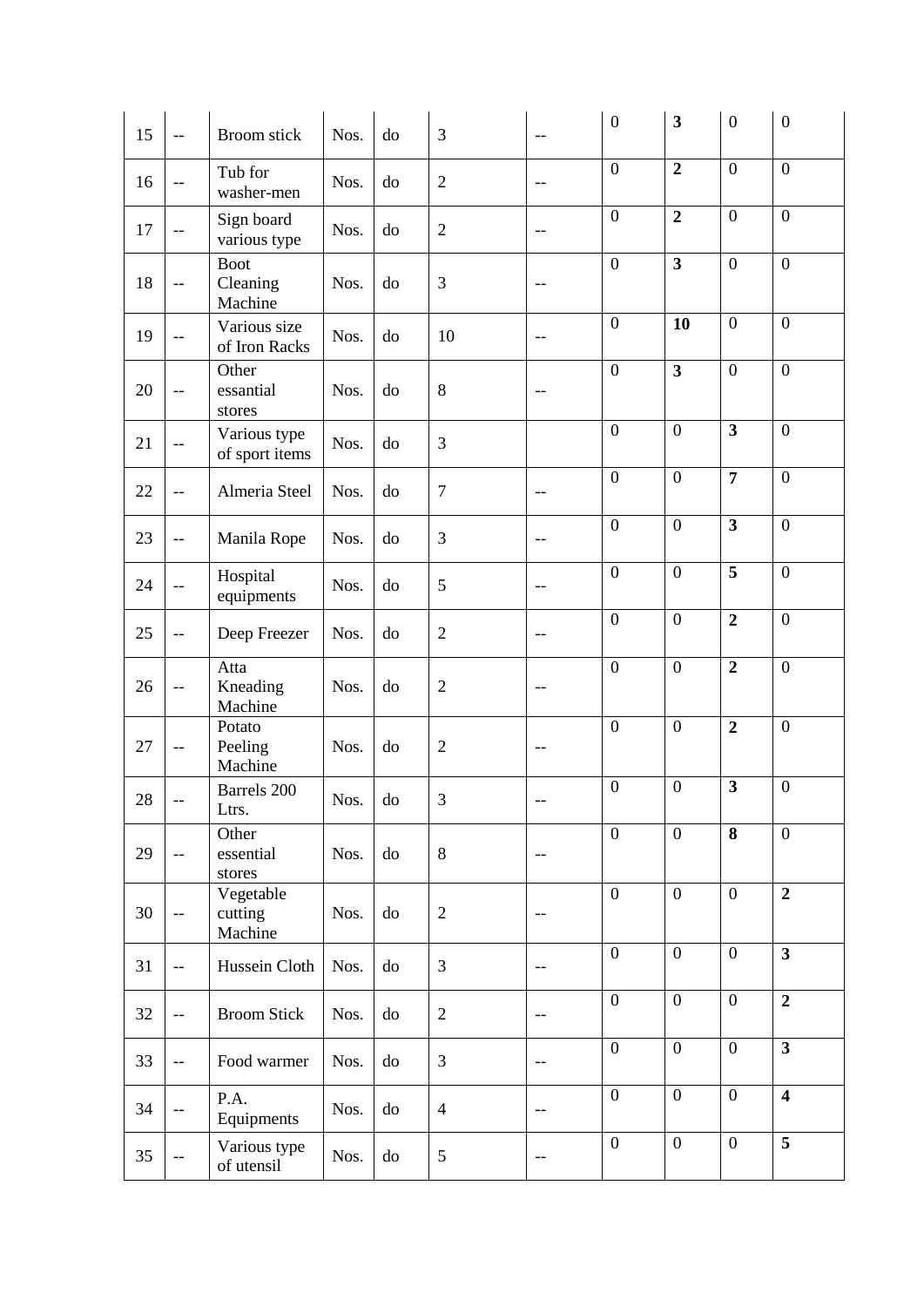| 36 | $-$                      | Various type<br>of sport items                        | Nos. | do                                                           | 3              | $-$                                                 | $\boldsymbol{0}$ | $\boldsymbol{0}$        | $\boldsymbol{0}$        | $\mathbf{3}$            |
|----|--------------------------|-------------------------------------------------------|------|--------------------------------------------------------------|----------------|-----------------------------------------------------|------------------|-------------------------|-------------------------|-------------------------|
| 37 | 25<br><b>Bn</b>          | Protective<br>hand Gear                               | Nos. | 300                                                          | 2.5            | $\qquad \qquad -$                                   | 2.5              | $\boldsymbol{0}$        | $\overline{0}$          | $\overline{0}$          |
| 38 | $\overline{\phantom{m}}$ | Kote<br>Management<br>System                          | Nos. | 6                                                            | $\overline{7}$ | --                                                  | $\overline{7}$   | $\overline{0}$          | $\overline{0}$          | $\mathbf{0}$            |
| 39 | $-\,-$                   | Hospital<br>equipments                                | Nos. | $\mathbf{A}\mathbf{s}$<br>on<br>requi<br>reme<br>nt<br>basis | 2.5            | $-$                                                 | 2.5              | $\boldsymbol{0}$        | $\overline{0}$          | $\overline{0}$          |
| 40 | $-$                      | Various type<br>of sports<br>items                    | Nos. | do                                                           | 12             |                                                     | 12               | $\boldsymbol{0}$        | $\boldsymbol{0}$        | $\boldsymbol{0}$        |
| 41 | $-$                      | <b>Utensil</b> Items<br>for ORs<br>Messes             | Nos. | do                                                           | 6              | --                                                  | $\overline{0}$   | 6                       | $\overline{0}$          | $\overline{0}$          |
| 42 | $\overline{a}$           | Gym<br>equipments                                     | Nos. | do                                                           | 14             |                                                     | $\overline{0}$   | 14                      | $\boldsymbol{0}$        | $\mathbf{0}$            |
| 43 | $-$                      | Riot drill<br>equipments                              | Nos. | do                                                           | $\overline{4}$ | --                                                  | $\overline{0}$   | $\overline{\mathbf{4}}$ | $\boldsymbol{0}$        | $\boldsymbol{0}$        |
| 44 | $-$                      | Bhukaries/He<br>at pillars and<br>heating<br>elements | Nos. | do                                                           | 5              |                                                     | $\overline{0}$   | $\mathbf{0}$            | $\overline{5}$          | $\overline{0}$          |
| 45 | $- -$                    | Fire<br>extinguisher<br>with<br>accessories           | Nos. | do                                                           | $\overline{4}$ | --                                                  | $\overline{0}$   | $\overline{0}$          | $\overline{\mathbf{4}}$ | $\mathbf{0}$            |
| 46 |                          | Dog exercise<br>equipments                            | Nos. | do                                                           | 3              |                                                     | $\overline{0}$   | $\boldsymbol{0}$        | $\overline{\mathbf{3}}$ | $\boldsymbol{0}$        |
| 47 | $-\,-$                   | RO Plant 500<br><b>LPH</b>                            | Nos. | do                                                           | $\overline{7}$ | $- \, -$                                            | $\boldsymbol{0}$ | $\boldsymbol{0}$        | $\overline{7}$          | $\boldsymbol{0}$        |
| 48 | $- -$                    | Door mat full<br>size                                 | Nos. | do                                                           | 2.5            | $-\,-$                                              | $\overline{0}$   | $\overline{0}$          | $\overline{0}$          | 2.5                     |
| 49 | $\overline{\phantom{a}}$ | Rifle Rack                                            | Nos. | do                                                           | $\overline{4}$ | $\hspace{0.05cm} -\hspace{0.05cm} -\hspace{0.05cm}$ | $\overline{0}$   | $\overline{0}$          | $\overline{0}$          | $\overline{\mathbf{4}}$ |
| 50 | $\overline{\phantom{a}}$ | Tools for<br>various work<br>shops                    | Nos. | do                                                           | 5              | $\qquad \qquad -$                                   | $\overline{0}$   | $\boldsymbol{0}$        | $\overline{0}$          | 5                       |
| 51 | $\overline{\phantom{a}}$ | Electronic<br>alarm system                            | Nos. | do                                                           | 2.5            | $-$                                                 | $\overline{0}$   | $\boldsymbol{0}$        | $\boldsymbol{0}$        | 2.5                     |
| 52 | $\overline{\phantom{a}}$ | Recharge able<br>battery                              | Nos. | do                                                           | $\overline{2}$ | $- \, -$                                            | $\overline{0}$   | $\boldsymbol{0}$        | $\overline{0}$          | $\overline{2}$          |
| 53 | 31<br><b>Bn</b>          | Various type<br>of utensil                            | Nos. | do                                                           | 1.5            | $-\,-$                                              | 1.5              | $\boldsymbol{0}$        | $\overline{0}$          | $\overline{0}$          |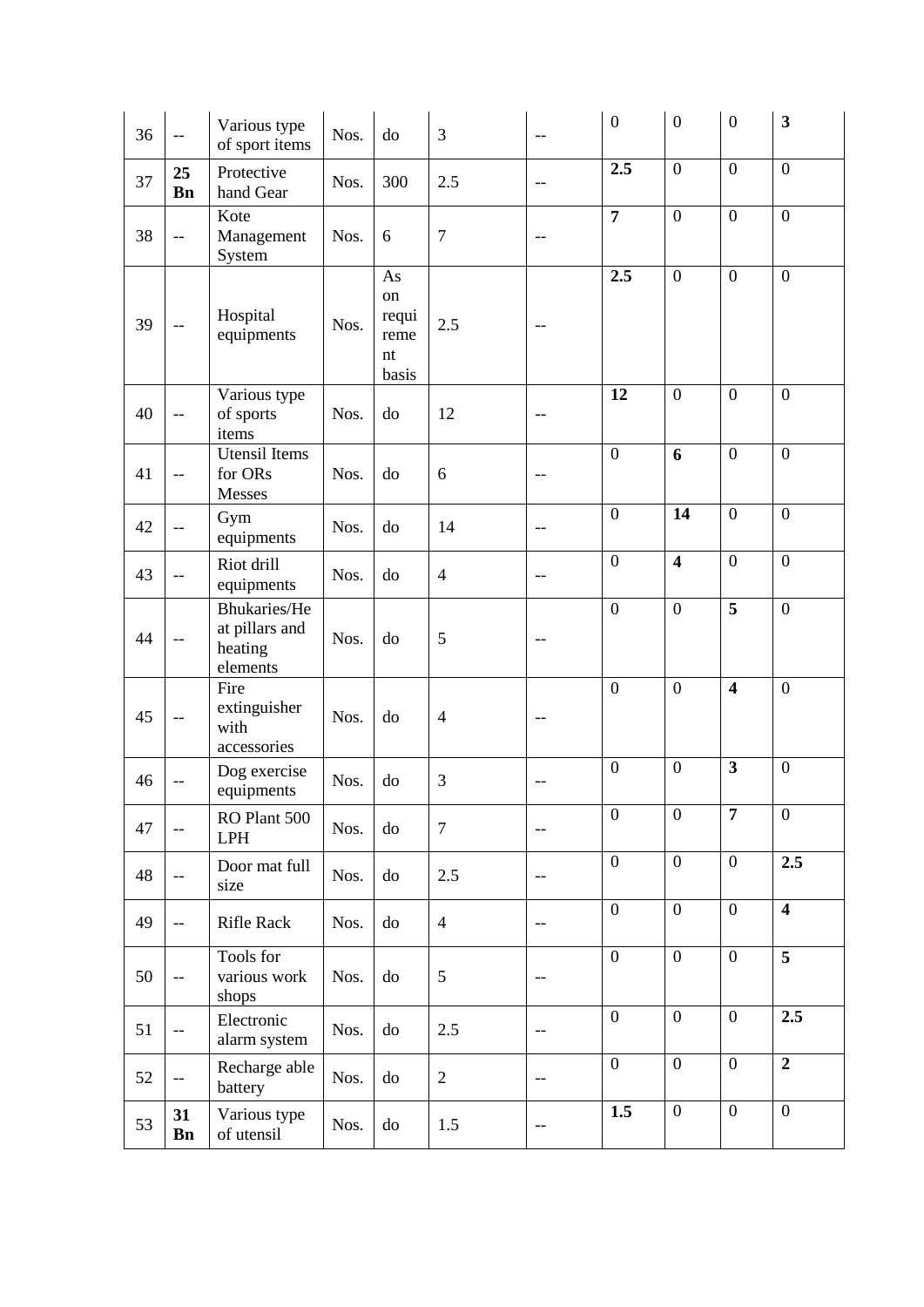| 54 |                  | Hospital<br>equipments                      | Nos. | do | 1.5            | $\overline{\phantom{m}}$ | 1.5            | $\boldsymbol{0}$ | $\boldsymbol{0}$ | $\overline{0}$   |
|----|------------------|---------------------------------------------|------|----|----------------|--------------------------|----------------|------------------|------------------|------------------|
| 55 |                  | Fogging<br>Machine                          | Nos. | do | $\mathbf{1}$   | $-$                      | $\mathbf{1}$   | $\boldsymbol{0}$ | $\overline{0}$   | $\overline{0}$   |
| 56 |                  | Water Cooler                                | Nos. | do | $\overline{2}$ | $-$                      | $\overline{2}$ | $\boldsymbol{0}$ | $\overline{0}$   | $\mathbf{0}$     |
| 57 |                  | Sports items                                | Nos. | do | $\mathbf{1}$   | $-\,-$                   | $\mathbf{1}$   | $\boldsymbol{0}$ | $\overline{0}$   | $\boldsymbol{0}$ |
| 58 |                  | Air Cooler                                  | Nos. | do | 2.5            | $-\,-$                   | $\overline{0}$ | 2.5              | $\overline{0}$   | $\mathbf{0}$     |
| 59 |                  | Multi-station<br>Gym                        | Nos. | do | $\sqrt{2}$     | $-\,-$                   | $\overline{0}$ | $\overline{2}$   | $\overline{0}$   | $\overline{0}$   |
| 60 |                  | Deep Freezer                                | Nos. | do | $\sqrt{2}$     | $-\, -$                  | $\overline{0}$ | $\overline{2}$   | $\overline{0}$   | $\overline{0}$   |
| 61 |                  | Class Room<br>Chair                         | Nos. | do | $\sqrt{2}$     | $\overline{\phantom{m}}$ | $\overline{0}$ | $\mathbf{0}$     | $\overline{2}$   | $\overline{0}$   |
| 62 |                  | Sports items                                | Nos. | do | $\sqrt{2}$     | $-\, -$                  | $\overline{0}$ | $\overline{0}$   | $\overline{2}$   | $\overline{0}$   |
| 63 |                  | <b>Rifle Rack</b>                           | Nos. | do | $\sqrt{2}$     | $-\, -$                  | $\overline{0}$ | $\mathbf{0}$     | $\overline{2}$   | $\overline{0}$   |
| 64 |                  | Tradesmen<br><b>Tools</b>                   | Nos. | do | 2.5            | $\overline{\phantom{m}}$ | $\overline{0}$ | $\boldsymbol{0}$ | $\overline{0}$   | 2.5              |
| 65 |                  | Fire<br>extinguisher<br>with<br>accessories | Nos. | do | $\overline{2}$ | $- -$                    | $\overline{0}$ | $\boldsymbol{0}$ | $\boldsymbol{0}$ | $\overline{2}$   |
| 66 | 119<br><b>Bn</b> | Water storage<br>Tank various<br>size       | Nos. | do | 2.5            |                          | 2.5            | $\overline{0}$   | $\boldsymbol{0}$ | $\mathbf{0}$     |
| 67 |                  | RO Plant 500<br>LPH                         | Nos. | do | 1.5            |                          | 1.5            | $\boldsymbol{0}$ | $\boldsymbol{0}$ | $\mathbf{0}$     |
| 68 |                  | Sports items                                | Nos. | do | 1.5            | $-\,-$                   | 1.5            | $\boldsymbol{0}$ | $\overline{0}$   | $\mathbf{0}$     |
| 69 |                  | <b>UPS</b> for<br>Computer                  | Nos. | do | $\mathbf{1}$   | --                       | $\mathbf{1}$   | $\boldsymbol{0}$ | $\overline{0}$   | $\overline{0}$   |
| 70 |                  | Other<br>essantial<br>stores                | Nos. | do | 5              | $\overline{\phantom{m}}$ | $\overline{5}$ | $\boldsymbol{0}$ | $\overline{0}$   | $\mathbf{0}$     |
| 71 |                  | Fire<br>extinguisher<br>with<br>accessories | Nos. | do | $\sqrt{2}$     | $\qquad \qquad -$        | $\overline{0}$ | $\overline{2}$   | $\overline{0}$   | $\mathbf{0}$     |
| 72 |                  | Various<br>workshop<br><b>Tools</b>         | Nos. | do | $\overline{2}$ | $-\hbox{--}$             | $\overline{0}$ | $\overline{2}$   | $\overline{0}$   | $\overline{0}$   |
| 73 |                  | <b>Battery</b> for<br>Diesel Gen<br>Set     | Nos. | do | $\sqrt{2}$     | $-\,-$                   | $\mathbf{0}$   | $\overline{2}$   | $\overline{0}$   | $\boldsymbol{0}$ |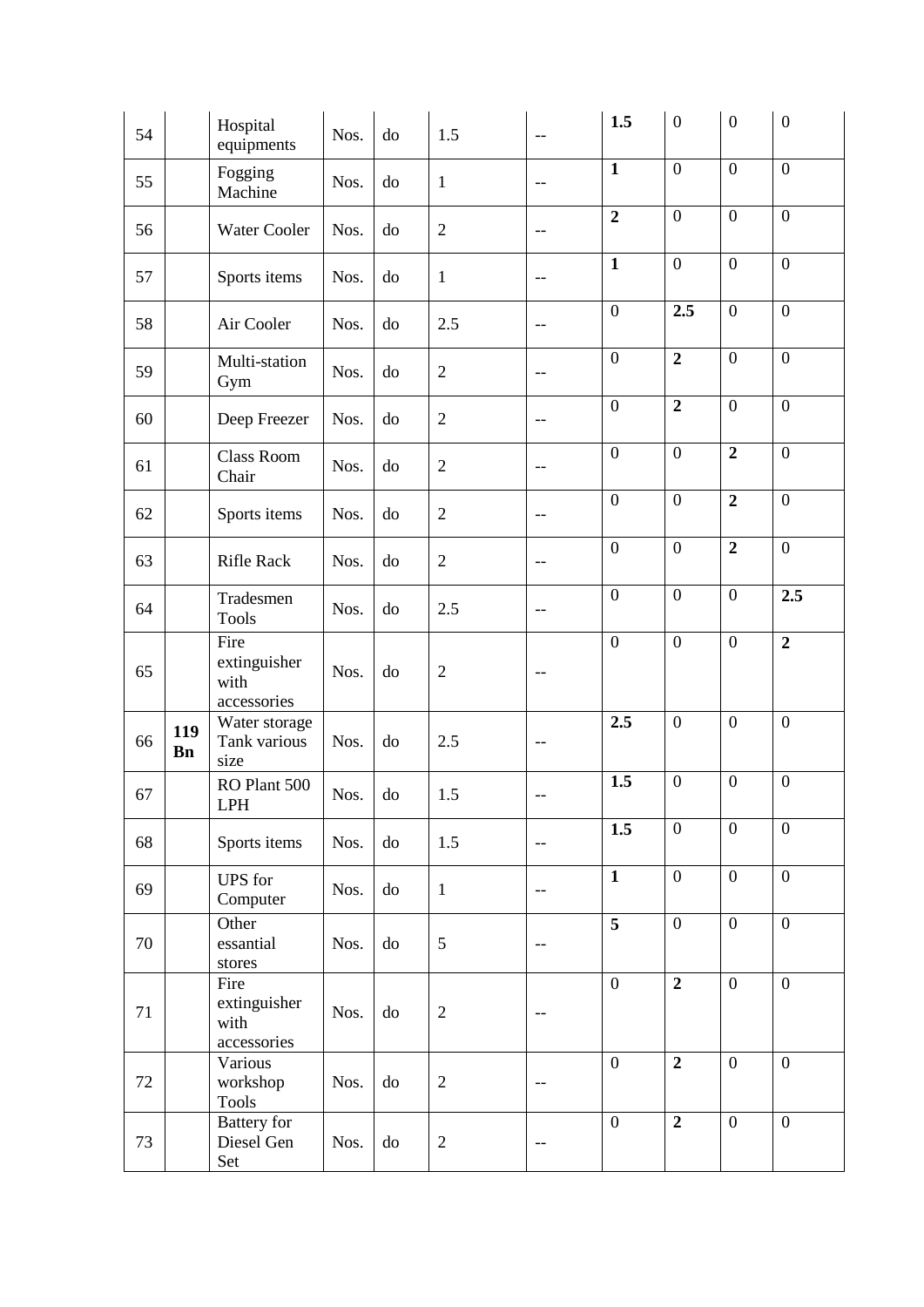| 74 |                  | Officer Chair                              | Nos.        | do                                                           | $\mathbf{1}$   | $-$                                                 | $\boldsymbol{0}$ | $\mathbf{1}$            | $\overline{0}$   | $\overline{0}$   |
|----|------------------|--------------------------------------------|-------------|--------------------------------------------------------------|----------------|-----------------------------------------------------|------------------|-------------------------|------------------|------------------|
| 75 |                  | Water Cooler                               | Nos.        | do                                                           | $\mathbf{1}$   | $-$                                                 | $\overline{0}$   | $\mathbf{1}$            | $\overline{0}$   | $\overline{0}$   |
| 76 |                  | Riot drill<br>equipments                   | Nos.        | do                                                           | $\mathbf{1}$   | $\qquad \qquad -$                                   | $\overline{0}$   | $\overline{0}$          | $\mathbf{1}$     | $\overline{0}$   |
| 77 |                  | Hospital<br>equipments                     | Nos.        | do                                                           | $\overline{2}$ | $-\,-$                                              | $\overline{0}$   | $\overline{0}$          | $\overline{2}$   | $\mathbf{0}$     |
| 78 |                  | Dog exercise<br>equipments                 | Nos.        | do                                                           | 1.5            | $-\,-$                                              | $\overline{0}$   | $\overline{0}$          | 1.5              | $\mathbf{0}$     |
| 79 |                  | Table/ Chair                               | Nos.        | do                                                           | 1.5            | --                                                  | $\overline{0}$   | $\boldsymbol{0}$        | 1.5              | $\mathbf{0}$     |
| 80 |                  | Tread men<br>tools                         | Nos.        | do                                                           | $\overline{2}$ | --                                                  | $\overline{0}$   | $\overline{0}$          | $\overline{0}$   | $\overline{2}$   |
| 81 |                  | Manila Rope                                | <b>Mtrs</b> | do                                                           | $\mathbf{1}$   | $- -$                                               | $\overline{0}$   | $\overline{0}$          | $\overline{0}$   | $\mathbf{1}$     |
| 82 |                  | Electronic<br>alarm system                 | Nos.        | do                                                           | $\overline{2}$ | $-$                                                 | $\overline{0}$   | $\overline{0}$          | $\overline{0}$   | $\overline{2}$   |
| 83 |                  | <b>Empty Barrel</b><br>200 Ltrs.           | Nos.        | do                                                           | $\mathbf{1}$   | $\hspace{0.05cm} -\hspace{0.05cm} -\hspace{0.05cm}$ | $\overline{0}$   | $\overline{0}$          | $\overline{0}$   | $\mathbf{1}$     |
| 84 |                  | Room Heater                                | Nos.        | do                                                           | $\mathbf{1}$   | --                                                  | $\overline{0}$   | $\overline{0}$          | $\overline{0}$   | $\mathbf{1}$     |
| 85 | 196<br><b>Bn</b> | Kote<br>Management<br>System               | Nos.        | $\overline{7}$                                               | $8\,$          | $\qquad \qquad -$                                   | 8                | $\overline{0}$          | $\overline{0}$   | $\overline{0}$   |
| 86 |                  | <b>CCTV</b><br>Cameras with<br>accessories | Nos.        | 5                                                            | 5              | $-\,-$                                              | $\overline{5}$   | $\boldsymbol{0}$        | $\overline{0}$   | $\boldsymbol{0}$ |
| 87 |                  | RO Plant 500<br>LPH                        | Nos.        | 3                                                            | 7.5            | --                                                  | 7.5              | $\boldsymbol{0}$        | $\overline{0}$   | $\overline{0}$   |
| 88 |                  | Hospital<br>equipments                     | Nos.        | $\mathbf{A}\mathbf{s}$<br>on<br>requi<br>reme<br>nt<br>basis | $\overline{4}$ | --                                                  | $\overline{4}$   | $\overline{0}$          | $\overline{0}$   | $\boldsymbol{0}$ |
| 89 |                  | Sports items                               | Nos.        | do                                                           | 10             | $\qquad \qquad -$                                   | 10               | $\boldsymbol{0}$        | $\overline{0}$   | $\overline{0}$   |
| 90 |                  | Gym<br>equipments                          | Nos.        | $\tau$                                                       | 15             | $- -$                                               | $\overline{0}$   | 15                      | $\boldsymbol{0}$ | $\overline{0}$   |
| 91 |                  | Dog exercise<br>equipments                 | Nos.        | 3                                                            | 3              | $-\hbox{--}$                                        | $\overline{0}$   | $\overline{\mathbf{3}}$ | $\overline{0}$   | $\overline{0}$   |
| 92 |                  | Eye<br>protection<br>Gear                  | Nos.        | 1021                                                         | 2.5            | $-\,-$                                              | $\overline{0}$   | 2.5                     | $\overline{0}$   | $\overline{0}$   |
| 93 |                  | Riot drill<br>equipments                   | Nos.        | 3                                                            | $\mathfrak{Z}$ | $-\, -$                                             | $\overline{0}$   | $\overline{\mathbf{3}}$ | $\overline{0}$   | $\boldsymbol{0}$ |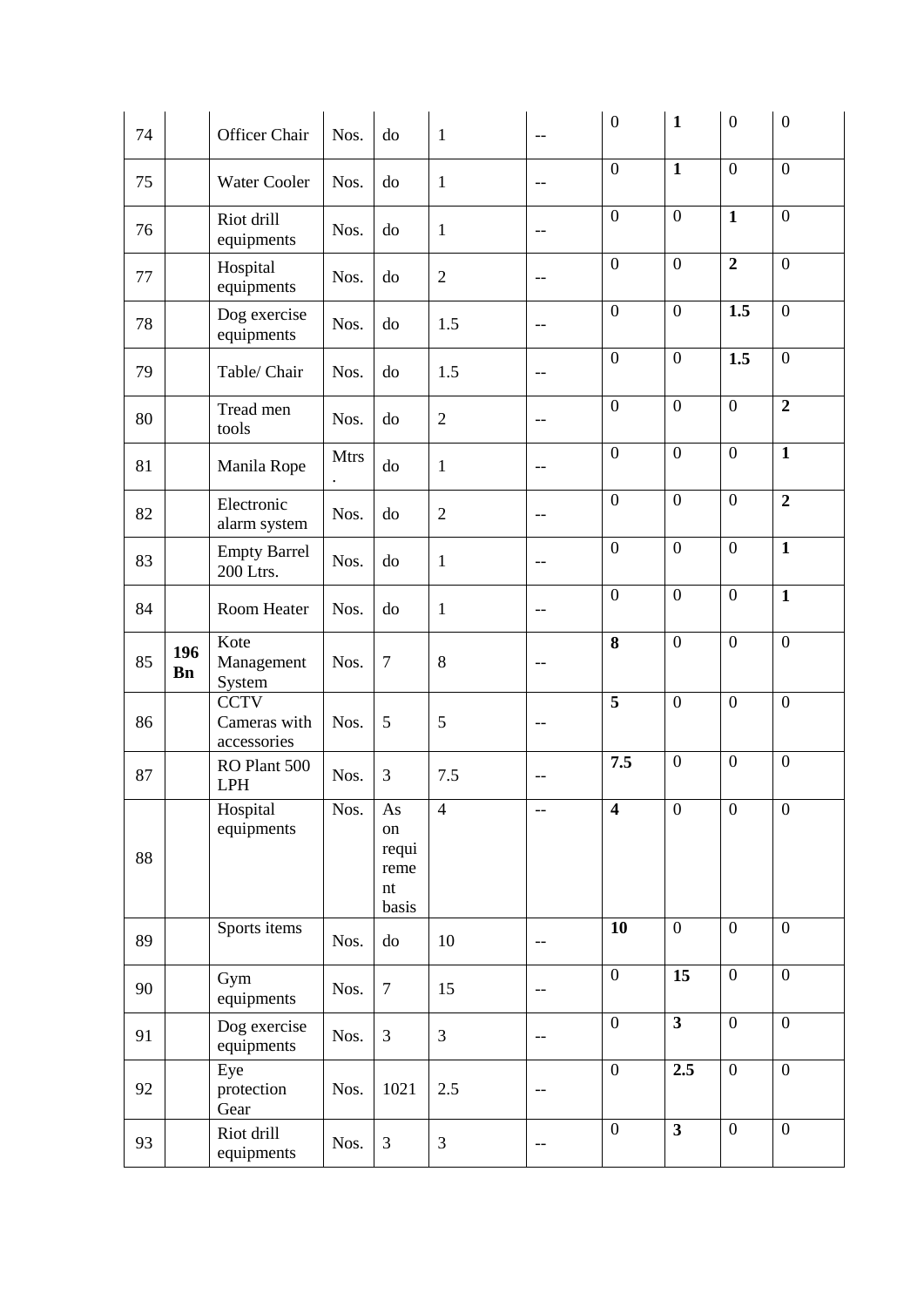| 94                     |                  | Water storage<br>Tank various<br>size        | Nos. | 60                                       | 3.5            | $-\,-$                   | $\overline{0}$          | $\boldsymbol{0}$ | 3.5                     | $\boldsymbol{0}$        |
|------------------------|------------------|----------------------------------------------|------|------------------------------------------|----------------|--------------------------|-------------------------|------------------|-------------------------|-------------------------|
| 95                     |                  | Fire<br>extinguisher<br>with<br>accessories  | Nos. | 40                                       | 3.5            |                          | $\mathbf{0}$            | $\overline{0}$   | 3.5                     | $\overline{0}$          |
| 96                     |                  | Tools for<br>various work<br>shops           | Nos. | $\boldsymbol{0}$                         | $\overline{2}$ | $\qquad \qquad -$        | $\boldsymbol{0}$        | $\overline{0}$   | $\overline{2}$          | $\overline{0}$          |
| 97                     |                  | <b>Steel Trunk</b><br><b>MC</b>              | Nos. | 22                                       | 1.5            | $\qquad \qquad -$        | $\mathbf{0}$            | $\overline{0}$   | 1.5                     | $\mathbf{0}$            |
| 98                     |                  | <b>Battery</b> for<br>Diesel Gen<br>Set      | Nos. | 28                                       | 3              |                          | $\boldsymbol{0}$        | $\overline{0}$   | $\overline{\mathbf{3}}$ | $\boldsymbol{0}$        |
| 99                     |                  | <b>Rifle Rack</b>                            | Nos. | 25                                       | 3              | $-\, -$                  | $\overline{0}$          | $\overline{0}$   | $\mathbf{0}$            | $\overline{\mathbf{3}}$ |
| 10<br>$\boldsymbol{0}$ |                  | Manila Rope                                  | Ft.  | 672                                      | 1.5            | $\overline{\phantom{m}}$ | $\mathbf{0}$            | $\overline{0}$   | $\overline{0}$          | 1.5                     |
| 10<br>$\mathbf{1}$     |                  | <b>Utensil</b> Items<br>for ORs<br>Messes    | Nos. | $\boldsymbol{0}$                         | 2.5            | $-$                      | $\mathbf{0}$            | $\overline{0}$   | $\overline{0}$          | 2.5                     |
| 10<br>$\overline{2}$   |                  | Recharge able<br>battery                     | Nos. | $\boldsymbol{0}$                         | 1.5            | $-$                      | $\boldsymbol{0}$        | $\overline{0}$   | $\overline{0}$          | 1.5                     |
| 10<br>3                |                  | Electronic<br>alarm system                   | Nos. | $\boldsymbol{0}$                         | $\sqrt{2}$     | $-\,-$                   | $\mathbf{0}$            | $\overline{0}$   | $\overline{0}$          | $\overline{2}$          |
| 10<br>$\overline{4}$   |                  | <b>Empty Barrel</b><br>200 Ltrs.             | Nos. | $\boldsymbol{0}$                         | $\mathbf{1}$   | $-\, -$                  | $\overline{0}$          | $\overline{0}$   | $\overline{0}$          | $\mathbf{1}$            |
| 10<br>5                |                  | Other<br>essential<br>stores                 | Nos. | $\boldsymbol{0}$                         | $\overline{2}$ | $-$                      | $\mathbf{0}$            | $\overline{0}$   | $\overline{0}$          | $\overline{2}$          |
| 10<br>6                | 222<br><b>Bn</b> | Water<br>Purifier RO<br>Systems 250<br>Ltrs. | Nos. | 6                                        | 9              | $-\, -$                  | $\overline{\mathbf{3}}$ | 3                | $\overline{\mathbf{3}}$ | $\boldsymbol{0}$        |
| 10<br>$\overline{7}$   |                  | Sports items                                 | Set  | As<br>on<br>requi<br>reme<br>nt<br>basis | 2.5            | $-\, -$                  | $\overline{1.5}$        | $\mathbf{0}$     | $\mathbf{1}$            | $\mathbf{0}$            |
| $10\,$<br>8            |                  | Mess<br>equipments                           | Set  | do                                       | 5              | $-\,-$                   | $\overline{2}$          | $\overline{2}$   | $\boldsymbol{0}$        | $\mathbf{1}$            |
| 10<br>9                |                  | Tradesman<br>tools various<br>type           | Set  | do                                       | $\mathbf{2}$   |                          | $\bf{0}$                | $\boldsymbol{2}$ | $\overline{0}$          | $\boldsymbol{0}$        |
| 11<br>$\boldsymbol{0}$ |                  | Printer &<br><b>UPS</b>                      | Nos. | do                                       | 5              | $-\, -$                  | $\overline{2}$          | $\mathbf{1}$     | $\mathbf{0}$            | $\overline{2}$          |
| 11<br>$\mathbf{1}$     |                  | Hospital<br>equipments                       | Nos. | do                                       | 5              | $\qquad \qquad -$        | $\overline{2}$          | $\overline{1}$   | $\mathbf{0}$            | $\overline{2}$          |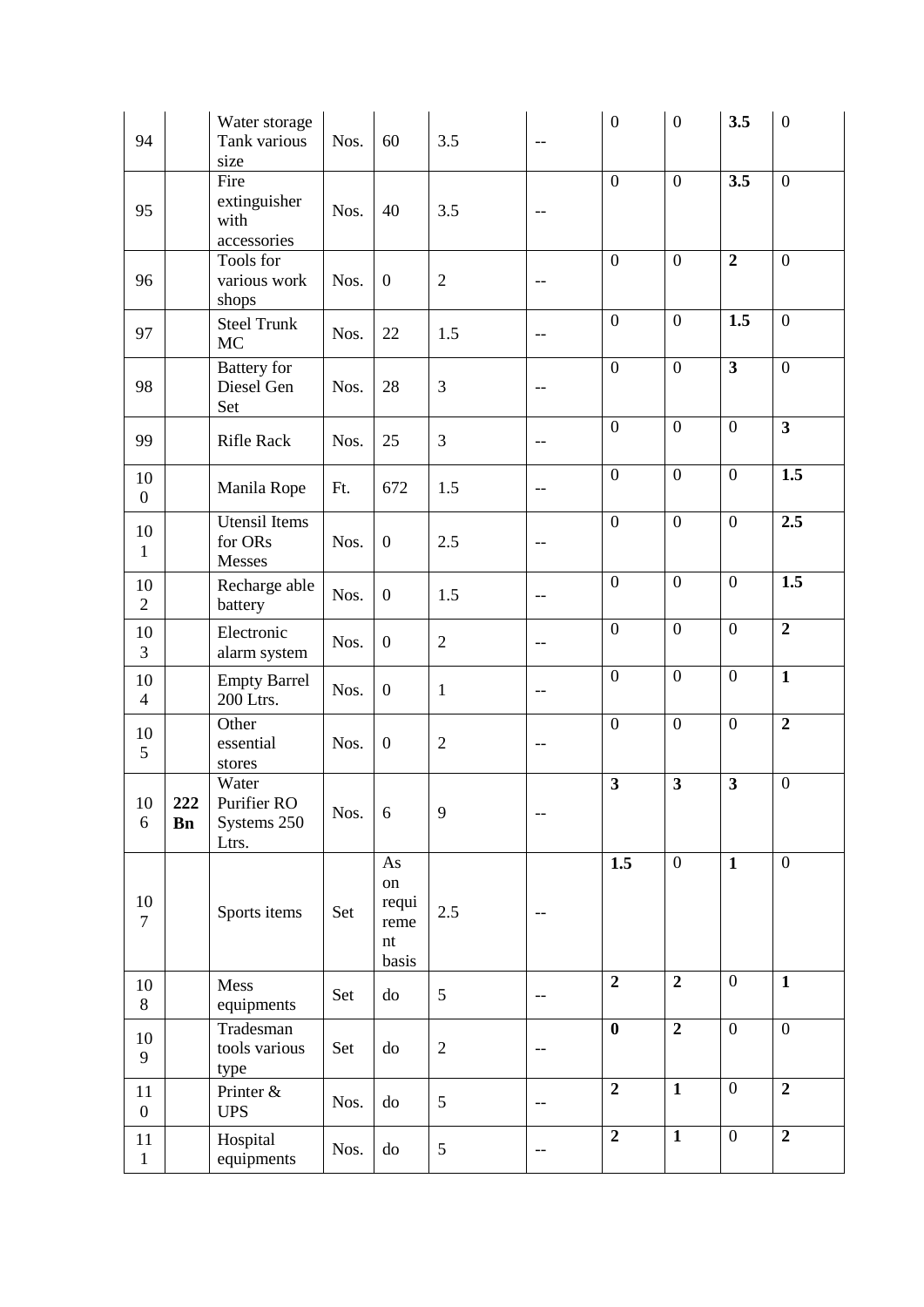| 11<br>$\overline{2}$ | <b>Class Room</b><br>Chair                                | Nos. | do | $\overline{2}$ | $-$      | $\overline{2}$ | $\overline{0}$ | $\mathbf{0}$     | $\overline{0}$ |
|----------------------|-----------------------------------------------------------|------|----|----------------|----------|----------------|----------------|------------------|----------------|
| 11<br>3              | Gym<br>equipments                                         | Nos. | do | 2.5            | $-$      | 2.5            | $\overline{0}$ | $\mathbf{0}$     | $\overline{0}$ |
| 11<br>$\overline{4}$ | Deep Freezer                                              | Nos. | do | 1.5            | $-$      | $\theta$       | 1.5            | $\boldsymbol{0}$ | $\mathbf{0}$   |
| 11<br>5              | Refrigerator                                              | Nos. | do | $\mathbf{1}$   | --       | $\mathbf{1}$   | $\overline{0}$ | $\overline{0}$   | $\overline{0}$ |
| 11<br>6              | Purchase of<br>Lab<br>equipments                          | Nos. | do | $\overline{2}$ | --       | $\mathbf{1}$   | $\overline{0}$ | $\mathbf{1}$     | $\overline{0}$ |
| 11<br>7              | Training<br>equipments                                    | Nos. | do | $\overline{2}$ |          | $\mathbf{1}$   | $\overline{0}$ | $\mathbf{1}$     | $\overline{0}$ |
| 11<br>8              | Other<br>essential<br>stores                              | Nos. | do | 3              |          | $\mathbf{1}$   | $\mathbf{1}$   | $\overline{0}$   | $\mathbf{1}$   |
|                      |                                                           |      |    |                |          |                |                |                  |                |
|                      | <b>Total</b><br><b>Expenditure</b><br><b>Quarter wise</b> |      |    | 505            | $\bf{0}$ | 233            | 117.5          | 85.5             | 69             |

# **GC GTY**

| Sl.<br>N <sub>0</sub> | G<br>C/                                                                                                                                                                                    |           | <b>Name of items</b><br>Quantit<br>$\mathbf A$<br>y |                                       |                                                                   | <b>Estimated</b><br>Remar<br>Cost (Amt<br>$\bf ks$ |        | <b>Expenditure Plan (Amt. in</b><br>Lakhs) |                            |                                  |                     |                                                       |
|-----------------------|--------------------------------------------------------------------------------------------------------------------------------------------------------------------------------------------|-----------|-----------------------------------------------------|---------------------------------------|-------------------------------------------------------------------|----------------------------------------------------|--------|--------------------------------------------|----------------------------|----------------------------------|---------------------|-------------------------------------------------------|
|                       | U<br>ni<br>ts                                                                                                                                                                              |           |                                                     | U                                     |                                                                   | in Lakhs)                                          |        | /status                                    | Q1<br>(April<br>to<br>June | Q <sub>2</sub><br>(July<br>Sept. | Q3<br>(Oct)<br>Dec) | Q <sub>4</sub><br>$Jan-$<br><b>March</b><br>$\lambda$ |
|                       | 10<br>B<br>N                                                                                                                                                                               |           |                                                     |                                       |                                                                   |                                                    |        |                                            |                            |                                  |                     |                                                       |
|                       |                                                                                                                                                                                            |           |                                                     |                                       | PRIORITISING ITEMS TO BE PROCURED DURING THE FIN YR 2019-20 UNDER |                                                    |        | <b>BUDGET HEAD M &amp; E (GENL)</b>        |                            |                                  |                     |                                                       |
| S/N                   |                                                                                                                                                                                            | Sector/GC | Name of items                                       |                                       |                                                                   |                                                    | Qty    |                                            | Estimate                   | Cost<br>Amt. in Lakhs)           | /Status             | Remarks                                               |
| $\mathbf{1}$          | Utensil items, (Idli Making<br>10 BN<br>Machine, Pressure Cooker 12<br>Ltr, Aluminium parat Medium,<br>Aluminium parat small, Spoon<br>Folding/Non folding Steel Hot<br>case (10 men set). |           |                                                     | each                                  | 09,08,8,16<br><b>Nos</b>                                          |                                                    | 2.5    |                                            |                            |                                  |                     |                                                       |
| $\overline{2}$        |                                                                                                                                                                                            |           | Air cooler                                          |                                       |                                                                   |                                                    | 20 Nos |                                            |                            | 1.0                              |                     |                                                       |
| $\overline{3}$        |                                                                                                                                                                                            |           |                                                     | <b>Electric Grass cutting Machine</b> |                                                                   | 25 Nos                                             |        |                                            | 1.0                        |                                  |                     |                                                       |
| $\overline{4}$        |                                                                                                                                                                                            |           | <b>Bio-Metric</b>                                   |                                       |                                                                   |                                                    | 03 Nos |                                            |                            | 1.5                              |                     |                                                       |
| 5                     |                                                                                                                                                                                            |           | Riot                                                | Drill<br>Equipments(Full              |                                                                   |                                                    | 12 Nos |                                            |                            | 2.0                              |                     |                                                       |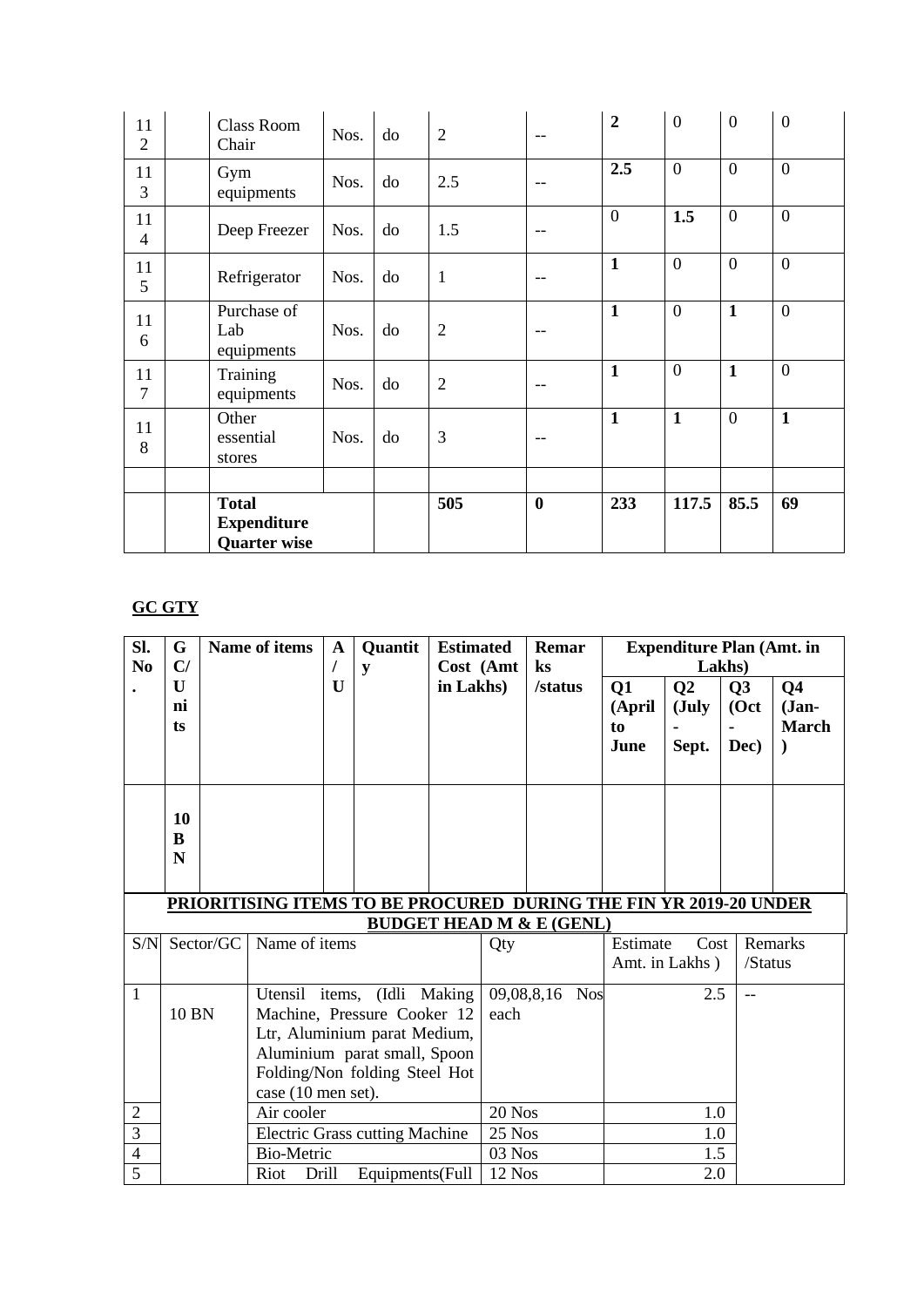|                |       | <b>Body Protector)</b>            |                              |                |             |      |         |      |      |
|----------------|-------|-----------------------------------|------------------------------|----------------|-------------|------|---------|------|------|
| 6              |       | Electric items                    |                              |                |             |      | 1.0     |      |      |
| $\overline{7}$ |       | Syntex 1000 ltr, 500 ltr, 200 ltr |                              | 04             | Nos.<br>16  |      | 3.0     |      |      |
|                |       |                                   |                              |                | Nos, 10 Nos |      |         |      |      |
|                |       | Trades man Tools                  |                              | 10 Nos         |             |      | 1.0     |      |      |
| 8              |       | Kote management Bio metric        |                              | 02 Nos         |             |      | 2.5     |      |      |
|                |       | system                            |                              |                |             |      |         |      |      |
| 9              |       | Portable fire Extinguisher        |                              | <b>30 Nos</b>  |             |      | 2.0     |      |      |
| 10             |       |                                   |                              |                |             |      |         |      |      |
|                |       | Kote Management system            |                              | 05 Nos         |             |      | 4.0     |      |      |
| 11             |       | <b>BMI</b> Machine                |                              | 04 Nos         |             |      | 1.5     |      |      |
|                |       | (S.No. 1 to 11)                   |                              | Total Rs.      |             |      | 23 Lakh |      |      |
| $\mathbf{1}$   | 53 BN | Utensil Items                     | 08                           | 3              |             | 20   | 15      | 15   | 15   |
|                |       | For Mess                          | <b>COYS</b>                  |                |             | Lakh | Lakh    | Lakh | Lakh |
| $\overline{2}$ |       | 5 KVA                             | 12                           | 2.5            |             |      |         |      |      |
|                |       | Stabilizer,                       | <b>NOS</b>                   |                |             |      |         |      |      |
| $\overline{3}$ |       | <b>10 KVA</b>                     | 10                           | 3              |             |      |         |      |      |
|                |       | Stabilizer,                       | <b>NOS</b>                   |                |             |      |         |      |      |
| $\overline{4}$ |       | Rifle Chain                       | 800                          | $\mathbf{1}$   |             |      |         |      |      |
|                |       |                                   | <b>NOS</b>                   |                |             |      |         |      |      |
| 5              |       | <b>UPS</b>                        | 20                           | $\mathbf{1}$   |             |      |         |      |      |
|                |       |                                   | <b>NOS</b>                   |                |             |      |         |      |      |
| 6              |       | PA equipment                      | 8                            | $\overline{2}$ |             |      |         |      |      |
|                |       | with accessorie                   | COYS                         |                |             |      |         |      |      |
| $\overline{7}$ |       | kote                              | 8                            | 10             |             |      |         |      |      |
|                |       | management                        | <b>COYS</b>                  |                |             |      |         |      |      |
|                |       | system,                           |                              |                |             |      |         |      |      |
| 8              |       | washing                           | 8                            | $\overline{2}$ |             |      |         |      |      |
|                |       | machine                           | <b>NOS</b>                   |                |             |      |         |      |      |
| 9              |       |                                   | 350                          | $\overline{7}$ |             |      |         |      |      |
|                |       | <b>Plastic Empty</b>              |                              |                |             |      |         |      |      |
|                |       | barrel                            | <b>NOS</b><br>$\overline{3}$ |                |             |      |         |      |      |
| 10             |       | Chapati                           |                              | 9              |             |      |         |      |      |
|                |       | Machine                           | <b>NOS</b>                   |                |             |      |         |      |      |
| 11             |       | LED TV 50                         | 10                           | 5              |             |      |         |      |      |
|                |       | Inch                              | <b>NOS</b>                   |                |             |      |         |      |      |
| $12\,$         |       | Carpenter tools,                  |                              | $0.5\,$        |             |      |         |      |      |
| 13             |       | Armourer                          |                              | 0.5            |             |      |         |      |      |
|                |       | Tools,                            |                              |                |             |      |         |      |      |
| 14             |       | Mochi Tools,                      | $\blacksquare$               | 0.5            |             |      |         |      |      |
| 15             |       | Hospital                          | $\overline{a}$               | $\overline{2}$ |             |      |         |      |      |
|                |       | Equipment,                        |                              |                |             |      |         |      |      |
| 16             |       | K/Oil                             | 120                          | $\overline{5}$ |             |      |         |      |      |
|                |       | Bukharies,                        | <b>NOS</b>                   |                |             |      |         |      |      |
| 17             |       | Sports items                      | 8                            | 2.5            |             |      |         |      |      |
|                |       |                                   | COYS                         |                |             |      |         |      |      |
| 18             |       | 8 Seater                          | 16                           | $\overline{2}$ |             |      |         |      |      |
|                |       | Dinning table                     | <b>NOS</b>                   |                |             |      |         |      |      |
|                |       | for ors Mess                      |                              |                |             |      |         |      |      |
| 19             |       | Riot equipment                    | 300                          | $\overline{3}$ |             |      |         |      |      |
|                |       | helmet                            | <b>NOS</b>                   |                |             |      |         |      |      |
| 20             |       | 50 LHP R.O                        | 08                           | 3.5            |             |      |         |      |      |
|                |       | Aqua                              | $_{\rm NOS}$                 |                |             |      |         |      |      |
|                |       | (Sl.No.1 to 20)                   |                              | 65             |             |      |         |      |      |
|                |       | <b>TOTAL RS.</b>                  |                              | Lakhs          |             |      |         |      |      |
|                |       |                                   |                              |                |             |      |         |      |      |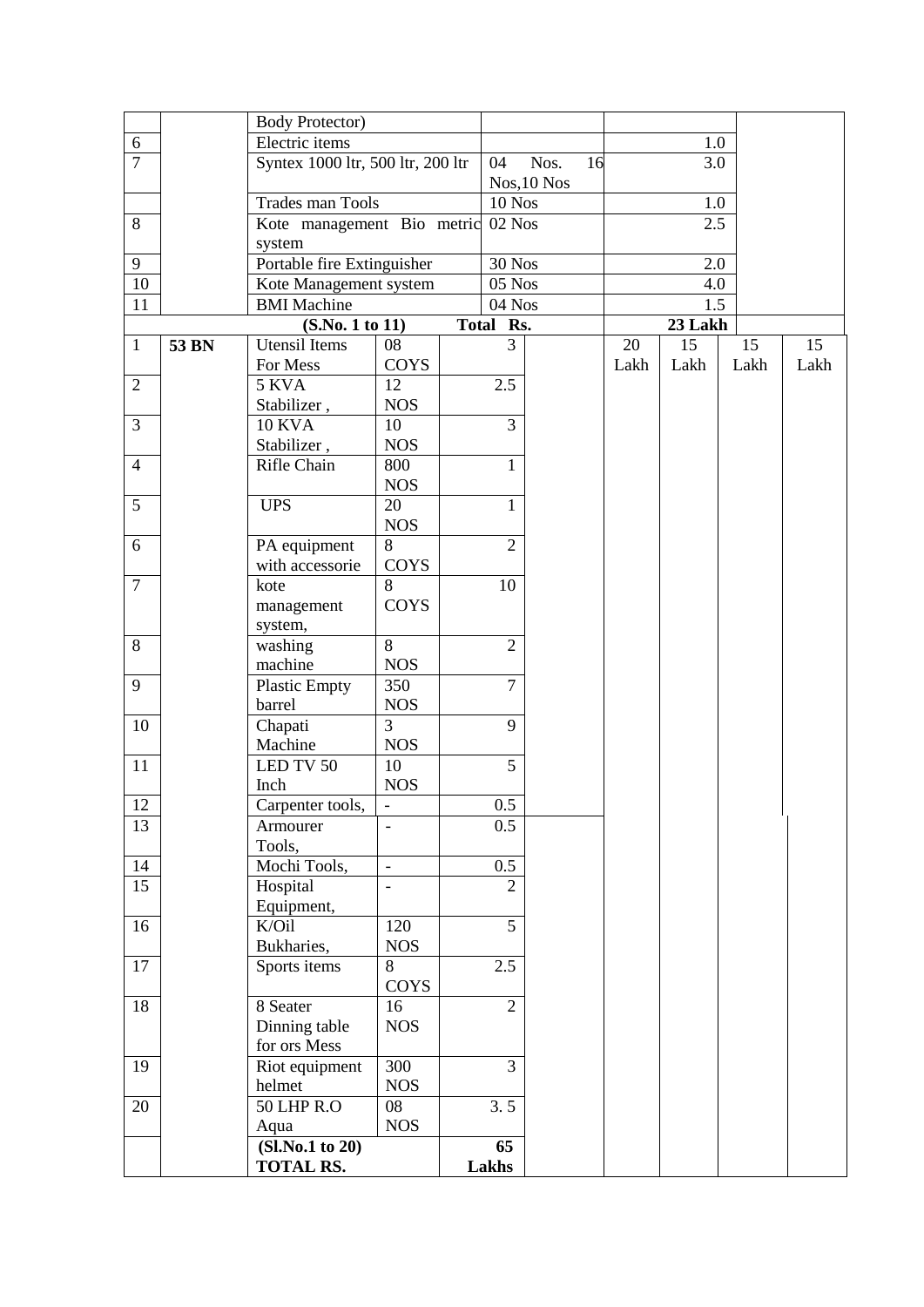| $\mathbf{1}$<br><b>CCTV</b> Camera<br>07<br>40 lakh<br>15<br>10<br>-- | 9 Lakh | 6              |
|-----------------------------------------------------------------------|--------|----------------|
| 60 BN<br><b>Sets</b><br>Lakh<br>Lakh                                  |        | Lakh           |
| Fire<br>50<br>$\overline{2}$                                          |        |                |
| Extinguisher<br><b>Nos</b>                                            |        |                |
| 3<br>200<br><b>Broom Stick</b>                                        |        |                |
| Kgs                                                                   |        |                |
| $\overline{4}$<br>Computer<br>07                                      |        |                |
| printer<br><b>Nos</b>                                                 |        |                |
| Various Pencil<br>5<br>$\overline{5}00$                               |        |                |
| cell for SPL<br><b>Nos</b>                                            |        |                |
| Eqpt                                                                  |        |                |
| Deep Freezer<br>$\overline{06}$<br>6                                  |        |                |
| <b>Nos</b>                                                            |        |                |
| $\tau$<br>Various types of<br>22                                      |        |                |
| Utensils items<br><b>Nos</b>                                          |        |                |
| 8<br>Various type of<br>14                                            |        |                |
| kitchen eqpt<br><b>Nos</b>                                            |        |                |
| $\overline{9}$<br>10<br>Generator set                                 |        |                |
| <b>Nos</b><br><b>Battery</b>                                          |        |                |
| 10<br><b>GPS</b><br>02                                                |        |                |
| <b>Nos</b>                                                            |        |                |
| Computer UPS<br>08<br>11                                              |        |                |
| <b>Nos</b><br>12<br>45                                                |        |                |
| Various sports<br><b>Nos</b><br>Items                                 |        |                |
| 13<br>Refrigerator<br>03                                              |        |                |
| <b>Nos</b>                                                            |        |                |
| 14<br>Receptacles<br>15                                               |        |                |
| <b>Nos</b><br>large                                                   |        |                |
| Multi Gym set<br>15<br>04 set                                         |        |                |
| 02<br>16<br>Rope Manila                                               |        |                |
| <b>Nos</b>                                                            |        |                |
| 17<br>Metal sign board<br>10                                          |        |                |
| <b>Nos</b>                                                            |        |                |
| 18<br>10<br>Fly catcher                                               |        |                |
| <b>Nos</b>                                                            |        |                |
| <b>BMI</b> Machine<br>19<br>02                                        |        |                |
| (for unit<br><b>Nos</b>                                               |        |                |
| Hospital)                                                             |        |                |
| 08<br>20<br>Food processor                                            |        |                |
| <b>Nos</b><br>Rifle Rack for<br>8<br>$\mathbf{1}$<br>2.5 Lakh<br>10   | 8 Lakh | $\overline{7}$ |
| <b>128 BN</b><br>--<br>Insas<br>Lakh<br>Lakh                          |        | Lakh           |
| Picket Pole<br>2.5 Lakh                                               |        |                |
| $\overline{c}$<br>$\overline{3}$<br>Steel Alimarh<br>2.5 Lakh         |        |                |
| $\overline{4}$<br>Dinning Table<br>2.5 Lakh                           |        |                |
| $\overline{5}$<br>R.O Purifier<br>2.5 Lakh                            |        |                |
| 6<br>Door Mat<br>2 Lakh                                               |        |                |
| $\overline{7}$<br>Fire<br>2.5 Lakh                                    |        |                |
| Extinguisher                                                          |        |                |
| $8\,$<br>Manila Rope<br>2.5 Lakh                                      |        |                |
| 9<br>3 Lakh<br>Deep Freezer                                           |        |                |
| $10\,$<br>2.5 Lakh<br><b>Barber Chair</b>                             |        |                |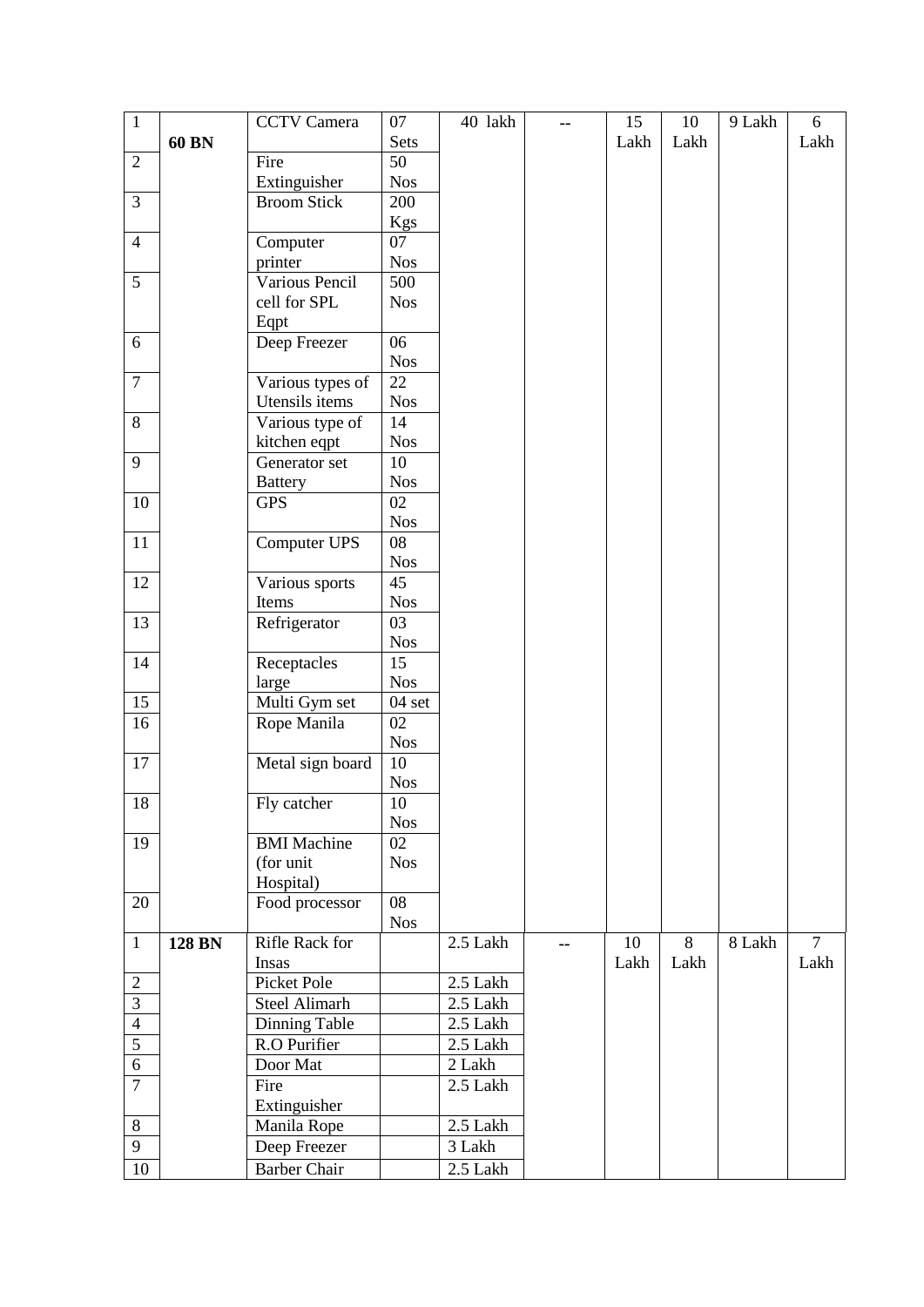| T T       |           | Utensil items      | 2.5 Lakh |  |  |  |
|-----------|-----------|--------------------|----------|--|--|--|
| 12<br>⊥ ∠ |           | Receptacles        | 2.5 Lakh |  |  |  |
|           |           | Large              |          |  |  |  |
| 13        |           | <b>BMI</b> Machine | 3 Lakh   |  |  |  |
|           |           |                    | 33 Lakh  |  |  |  |
|           | Total Rs- |                    |          |  |  |  |

| $\mathbf{1}$   | <b>200 BN</b> | Re-filling of            | 12 Nos     | 15000  | Rs.    | Rs.     | Rs.     | Rs.    |
|----------------|---------------|--------------------------|------------|--------|--------|---------|---------|--------|
|                |               | Fire                     |            |        | 593210 | 2031250 | 1683750 | 964250 |
|                |               | extinguisher             |            |        |        |         |         |        |
|                |               | Cap. 9 Ltrs -            |            |        |        |         |         |        |
|                |               | 12 Nos                   |            |        |        |         |         |        |
| $\overline{2}$ |               | Various                  |            | 200000 |        |         |         |        |
|                |               | Sports items             |            |        |        |         |         |        |
| 3              |               | V.Guard                  | 01 No.     | 10500  |        |         |         |        |
|                |               | Stabilizer               |            |        |        |         |         |        |
| $\overline{4}$ |               | LED Bulb (10             | 350        | 50960  |        |         |         |        |
|                |               | Walts)                   | <b>Nos</b> |        |        |         |         |        |
|                |               | (Havels)                 |            |        |        |         |         |        |
| 5              |               | Vegetable                | 01 (For    | 25000  |        |         |         |        |
|                |               | cutting                  | SO's       |        |        |         |         |        |
|                |               | machine                  | mess)      |        |        |         |         |        |
| 6              |               | Potato                   | 01 (For    | 25000  |        |         |         |        |
|                |               | pealing                  | SO's       |        |        |         |         |        |
|                |               | machine                  | mess)      |        |        |         |         |        |
| $\overline{7}$ |               | Atta                     | $01$ (For  | 35000  |        |         |         |        |
|                |               | Kneading                 | SO's       |        |        |         |         |        |
|                |               | machine                  | mess)      |        |        |         |         |        |
| 8              |               | Chapatti                 | 09 (For    | 900000 |        |         |         |        |
|                |               | making                   | coys)      |        |        |         |         |        |
|                |               | machine                  |            |        |        |         |         |        |
| 9              |               | R.O System               | 02         | 300000 |        |         |         |        |
|                |               | (Plant), 250/            |            |        |        |         |         |        |
|                |               | 500 Ltrs LPH             |            |        |        |         |         |        |
| 10             |               | Electric                 | 01         | 20000  |        |         |         |        |
|                |               | cutter                   |            |        |        |         |         |        |
|                |               | machine for              |            |        |        |         |         |        |
|                |               | tailor                   |            |        |        |         |         |        |
| 11             |               | Gym items                |            | 100000 |        |         |         |        |
| 12             |               | for coys<br><b>Track</b> |            |        |        |         |         |        |
|                |               |                          | Dress-     | 100000 |        |         |         |        |
|                |               | Suit/Sport<br>dress      | $03$ sets  |        |        |         |         |        |
| 13             |               | Kote                     | 05         | 560000 |        |         |         |        |
|                |               | management               |            |        |        |         |         |        |
|                |               | system                   |            |        |        |         |         |        |
| 14             |               | <b>LED TV</b>            | 04         | 300000 |        |         |         |        |
|                |               | platoon level            |            |        |        |         |         |        |
| 15             |               | Barber tools             | 09 sets    | 100000 |        |         |         |        |
| 16             |               | Barber chairs            | 05         | 100000 |        |         |         |        |
| 17             |               | Stretcher                | 22         | 100000 |        |         |         |        |
| 18             |               | <b>Hook Bills</b>        | 44         | 15000  |        |         |         |        |
| 19             |               | Hand cuff                | 22         | 50000  |        |         |         |        |
|                |               | common with              |            |        |        |         |         |        |
|                |               |                          |            |        |        |         |         |        |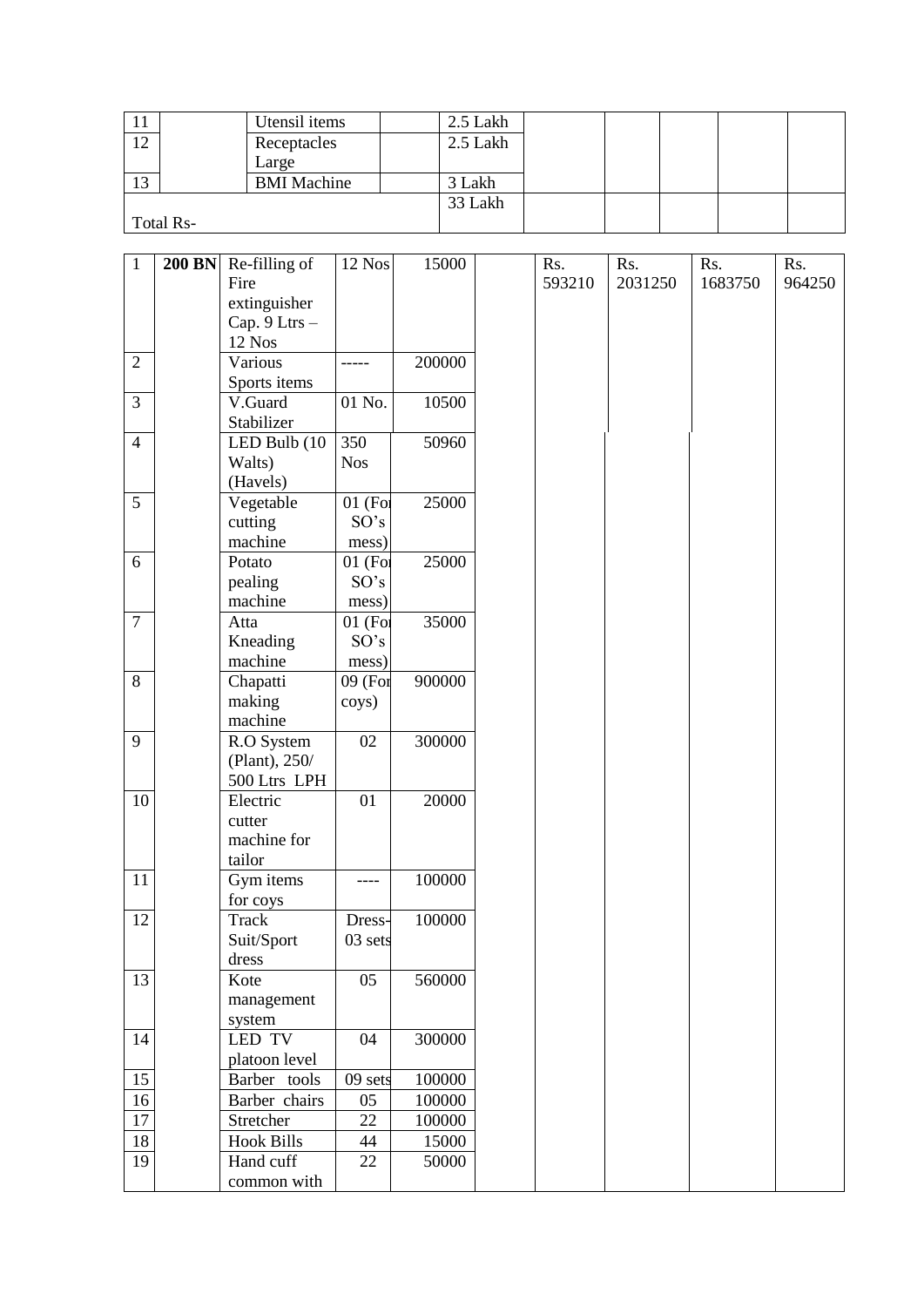|                 | chain              |            |        |  |  |
|-----------------|--------------------|------------|--------|--|--|
| 20              | Broom stick        | ----       | 100000 |  |  |
| 21              | Materials for      | -----      | 100000 |  |  |
|                 | Mochi,             |            |        |  |  |
|                 | Tailor/            |            |        |  |  |
|                 | Carpenter          |            |        |  |  |
| 22              | Torch Cell         | $---$      | 25000  |  |  |
| 23              | Iron Jharna        | 22         | 15000  |  |  |
| 24              | Iron Palta         | 22         | 15000  |  |  |
| $\overline{25}$ | Non stick          | 09         | 100000 |  |  |
|                 | Tawa               |            |        |  |  |
| 26              | Wash basin         | 09         | 50000  |  |  |
|                 | for cook           |            |        |  |  |
|                 | house              |            |        |  |  |
| 27              | Table lamp         | 12         | 25000  |  |  |
| 28              | Iron Kadai         | 09         | 100000 |  |  |
| 29              | <b>Black Board</b> | 08         | 25000  |  |  |
| $\overline{30}$ | Pointer            | 08         | 2000   |  |  |
| 31              | Hot case           | 24         | 75000  |  |  |
| 32              | Grinder            | 01         | 7000   |  |  |
|                 | electric           |            |        |  |  |
|                 | machine for        |            |        |  |  |
|                 | Carpenter          |            |        |  |  |
| 33              | Carpenter          | 01         | 50000  |  |  |
|                 | tools              | set        |        |  |  |
| 34              | Electric           | 03         | 10000  |  |  |
|                 | hammer and         | set        |        |  |  |
|                 | scraper            |            |        |  |  |
| 35              | Plumber            | 01         | 15000  |  |  |
|                 | tools              | set        |        |  |  |
| 36              | Gardener set       | 01         | 10000  |  |  |
|                 | (Rose cutter,      | set        |        |  |  |
|                 | Bill Hook,         |            |        |  |  |
|                 | Chain Saw,         |            |        |  |  |
|                 | Scissor for        |            |        |  |  |
|                 | clipping           |            |        |  |  |
|                 | plant,)            |            |        |  |  |
| 37              | Chapatti           | 09         | 100000 |  |  |
|                 | warmer             | <b>Nos</b> |        |  |  |
| 38              | Wall Clock         | 20         | 4000   |  |  |
|                 |                    | <b>Nos</b> |        |  |  |
| 39              | <b>CCTV</b>        | 08         | 800000 |  |  |
|                 |                    | <b>Nos</b> |        |  |  |

| 40 | Oxygen<br>Cylinder for<br>Hosp.        | 02<br><b>Nos</b>  | 30000 |
|----|----------------------------------------|-------------------|-------|
| 41 | Grass<br>cutting<br>talwar             | 100<br><b>Nos</b> | 25000 |
| 42 | Water<br>storage<br>tank(200)<br>Ltrs) | 10<br><b>Nos</b>  | 25000 |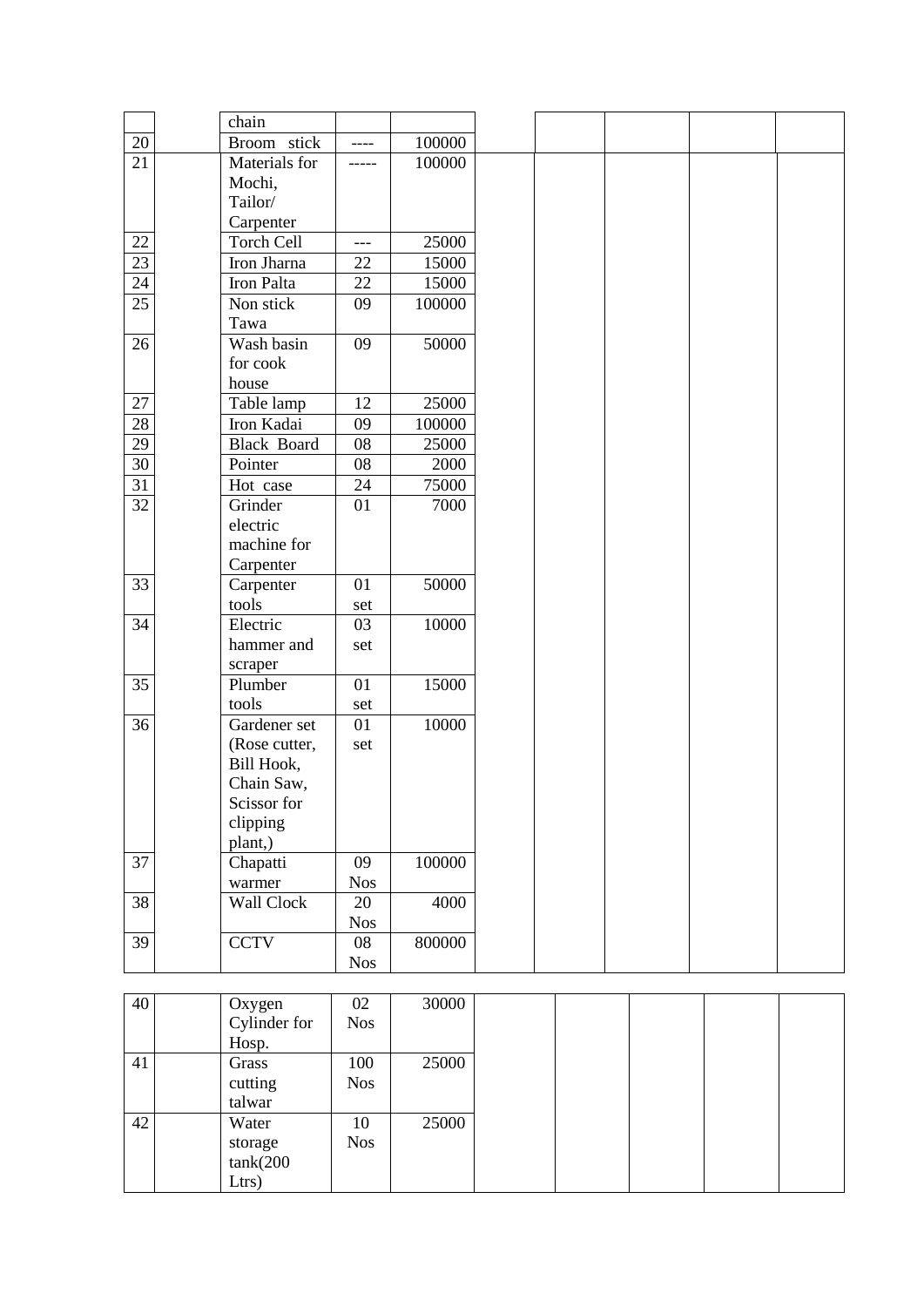| 43 | <b>Insect Killer</b> | 50         | 13000   |
|----|----------------------|------------|---------|
|    | <b>Bat</b>           | <b>Nos</b> |         |
| 44 | Refilling/pur        |            | 25000   |
|    | chase of             |            |         |
|    | Printer/Cart.        |            |         |
| 45 | Coffee               | 05         | 125000  |
|    | vending              | (For       |         |
|    | machine              | coys)      |         |
| 46 | <b>Boot</b>          | 10         | 300000  |
|    | cleaning             |            |         |
|    | machine              |            |         |
| 47 | Insecticide          | $01$ set   | 15000   |
|    | spray                |            |         |
|    | machine              |            |         |
|    | portable for         |            |         |
|    | Mali                 |            |         |
| 48 | Hand push            | 01         | 50000   |
|    | sweeping             | NO         |         |
|    | machine for          |            |         |
|    | S/K                  |            |         |
| 49 | Automatic            | 01         | 30000   |
|    | scrubber             | NO         |         |
|    | driers for           |            |         |
|    | S/K                  |            |         |
|    | Total (S.No. 1       |            | 5272460 |
|    | to 49) Rs.           |            |         |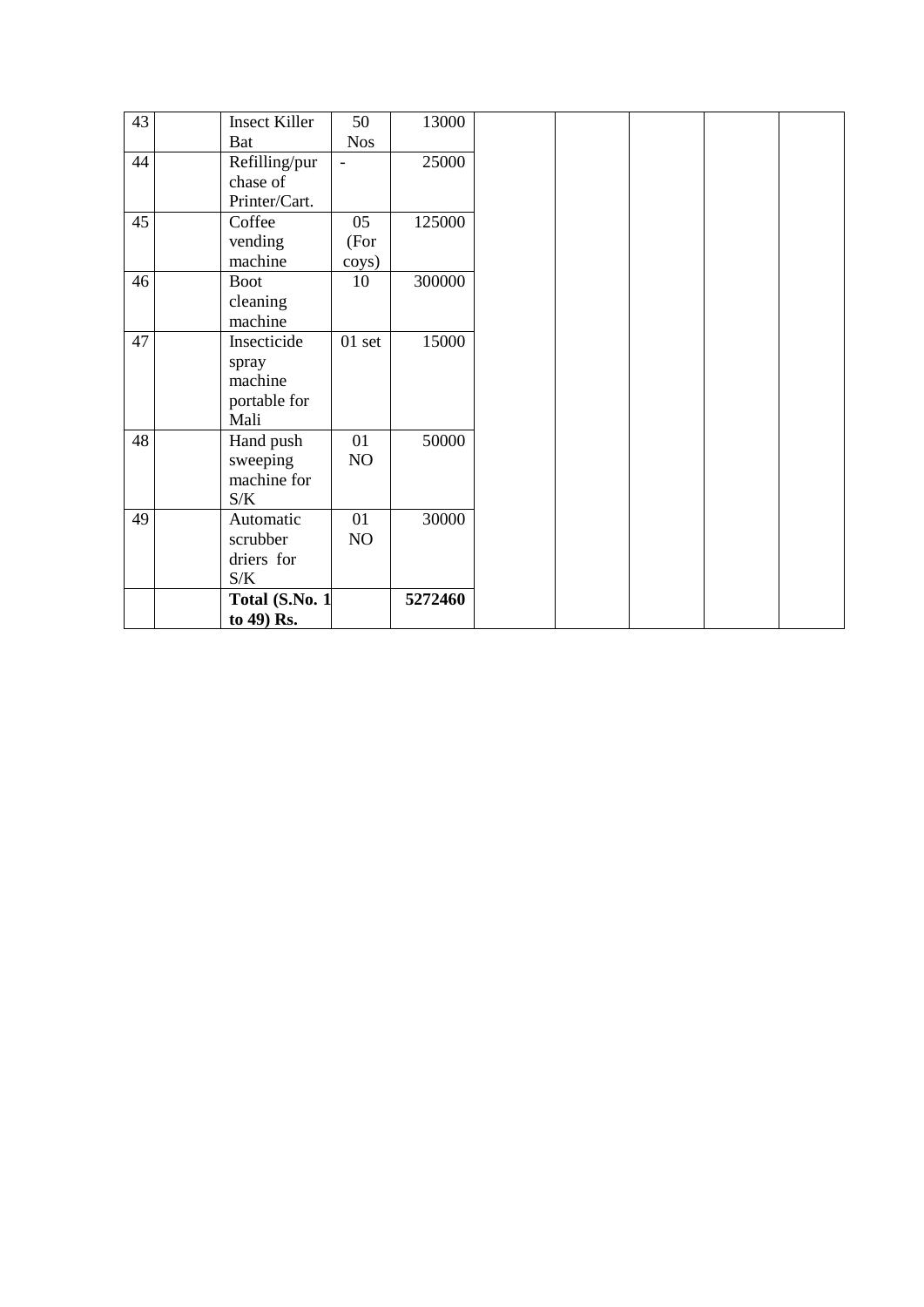|                |               |                          |                  |            |           | PRIORITISING ITEMS AS PRIORITY 1 TO BE PROCURED DURING THE FIN YR 2019-20 |                                  |                |                          |
|----------------|---------------|--------------------------|------------------|------------|-----------|---------------------------------------------------------------------------|----------------------------------|----------------|--------------------------|
|                |               |                          |                  |            |           | UNDER BUDGET HEAD M & E (GENL) GC GTY                                     |                                  |                |                          |
| S/             | Sector/G      | of<br>Name               | Qt               | Estimate   | Remark    |                                                                           | Expenditure Plan (Amt in Rupees) |                |                          |
| ${\bf N}$      | $\mathsf{C}$  | items                    | y                | Cost       | ${\bf S}$ | $Q1$ (April to                                                            | Q2                               |                |                          |
|                |               |                          |                  | in<br>Amt. | /Status   | June)                                                                     | (July to                         | Q <sub>3</sub> | Q <sub>4</sub>           |
|                |               |                          |                  | Lakhs)     |           |                                                                           | Sep)                             |                | Jan<br>€                 |
|                |               |                          |                  |            |           |                                                                           |                                  | Oct            | to                       |
|                |               |                          |                  |            |           |                                                                           |                                  | to<br>Dec      | March<br>$\mathcal{E}$   |
|                |               |                          |                  |            |           |                                                                           |                                  |                |                          |
|                |               |                          |                  |            |           |                                                                           |                                  |                |                          |
| $\mathbf{1}$   | <b>GC Gty</b> | <b>Body</b> 173<br>Full  |                  | 1650000    |           | Rs.                                                                       | Rs.                              | $\blacksquare$ | $\overline{\phantom{a}}$ |
|                |               | Protector                | $\overline{4}$   | 0          |           | 20100000                                                                  | 6200000                          |                |                          |
|                |               |                          | <b>Nos</b>       |            |           | $\sqrt{-}$                                                                | $\sqrt{-}$                       |                |                          |
| $\overline{2}$ |               | <b>BMI</b><br>Machine    | 43<br><b>Nos</b> | 200000     |           |                                                                           |                                  |                |                          |
| $\overline{3}$ |               | R.O. Plant               | 02               | 1500000    |           |                                                                           |                                  |                |                          |
|                |               | 5000 LPH                 | <b>Nos</b>       |            |           |                                                                           |                                  |                |                          |
| $\overline{4}$ |               | Over Head                | 02               | 1000000    |           |                                                                           |                                  |                |                          |
|                |               | water tank Nos           |                  |            |           |                                                                           |                                  |                |                          |
|                |               | R.O.<br>for              |                  |            |           |                                                                           |                                  |                |                          |
| 5              |               | Plant                    | 01               | 500000     |           |                                                                           |                                  |                |                          |
|                |               | <b>Button</b><br>Hole    | <b>Nos</b>       |            |           |                                                                           |                                  |                |                          |
|                |               | machine                  |                  |            |           |                                                                           |                                  |                |                          |
| 6              |               | Kote                     | 01               | 200000     |           |                                                                           |                                  |                |                          |
|                |               | Manageme                 | <b>Nos</b>       |            |           |                                                                           |                                  |                |                          |
|                |               | nt system                |                  |            |           |                                                                           |                                  |                |                          |
| $\overline{7}$ |               | <b>CCTV</b>              | 20               | 200000     |           |                                                                           |                                  |                |                          |
| $8\,$          |               | Camera<br>Water tank 100 | <b>Nos</b>       | 1000000    |           |                                                                           |                                  |                |                          |
|                |               | (Sinter)                 | <b>Nos</b>       |            |           |                                                                           |                                  |                |                          |
| 9              |               | <b>LED Bulb</b>          | 300              | 1000000    |           |                                                                           |                                  |                |                          |
|                |               |                          | $\overline{0}$   |            |           |                                                                           |                                  |                |                          |
|                |               |                          | <b>Nos</b>       |            |           |                                                                           |                                  |                |                          |
| 10             |               | Dog                      | 03               | 200000     |           |                                                                           |                                  |                |                          |
|                |               | Kennel                   | <b>Nos</b>       |            |           |                                                                           |                                  |                |                          |
| 11             |               | Fire<br>Extinguish       | 50<br><b>Nos</b> | 3000000    |           |                                                                           |                                  |                |                          |
|                |               | er                       |                  |            |           |                                                                           |                                  |                |                          |
| 12             |               | Water                    | 50               | 1000000    |           |                                                                           |                                  |                |                          |
|                |               | Cooler                   | <b>Nos</b>       |            |           |                                                                           |                                  |                |                          |
|                |               | <b>Total</b>             |                  | 2630000    |           |                                                                           |                                  |                |                          |
|                |               | (S.No. 1 to              |                  | 0          |           |                                                                           |                                  |                |                          |
|                |               | 12) Rs.                  |                  |            |           |                                                                           |                                  |                |                          |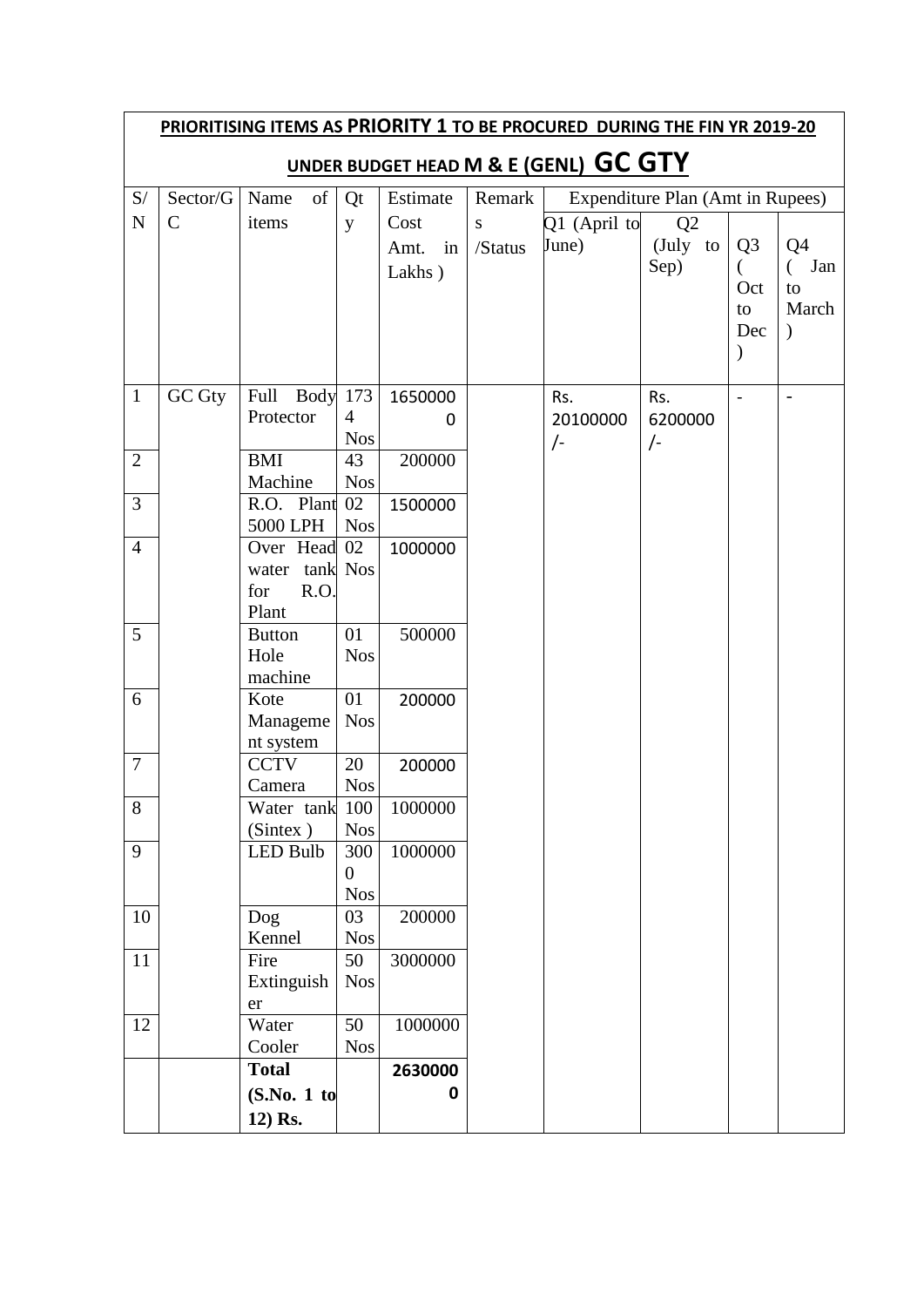|     | PRIORITISING ITEMS AS PRIORITY 2 TO BE PROCURED DURING THE FIN YR 2019-20 |                            |                |     |          |         |             |                |                |         |  |  |
|-----|---------------------------------------------------------------------------|----------------------------|----------------|-----|----------|---------|-------------|----------------|----------------|---------|--|--|
|     | <b>UNDER BUDGET HEAD M &amp; E (GENL)</b><br>Expenditure Plan (Amt in     |                            |                |     |          |         |             |                |                |         |  |  |
| S/N | Sector/GC                                                                 | Name                       | of             | Qty | Estimate | Remarks |             |                |                |         |  |  |
|     |                                                                           | items                      |                |     | Cost     | /Status |             |                | Rupees)        |         |  |  |
|     |                                                                           |                            |                |     | Amt. in  |         | Q1          |                | Q <sub>3</sub> | Q4      |  |  |
|     |                                                                           |                            |                |     | Lakhs)   |         | (April      | Q <sub>2</sub> | (Oct to        | (Jan to |  |  |
|     |                                                                           |                            |                |     |          |         | to<br>June) | (July          | Dec)           | March)  |  |  |
|     |                                                                           |                            |                |     |          |         |             | to             |                |         |  |  |
|     |                                                                           |                            |                |     |          |         |             | Sep)           |                |         |  |  |
|     |                                                                           |                            |                |     |          |         |             |                |                |         |  |  |
| 13  |                                                                           | <b>Barber</b><br>Equipment |                | .   | 200000   | $- - -$ | ---         | $---$          | Rs.            | Rs.     |  |  |
|     |                                                                           |                            |                |     |          |         |             |                | 3250000        | 3400000 |  |  |
|     |                                                                           |                            |                |     |          |         |             |                |                |         |  |  |
| 14  | Carpenter                                                                 |                            | .              |     | 200000   |         |             |                |                |         |  |  |
|     | <b>Tools</b>                                                              |                            |                |     |          |         |             |                |                |         |  |  |
| 15  | Gunny Cloth                                                               |                            | 2000           |     | 100000   | ----    |             |                |                |         |  |  |
|     |                                                                           |                            | Mtr            |     |          |         |             |                |                |         |  |  |
| 16  | Office Chair                                                              |                            | <b>100 Nos</b> |     | 150000   | ---     | $---$       | ---            | ----           | ---     |  |  |
| 17  | Kitchen                                                                   |                            | ----           |     | 500000   |         | $---$       |                | ---            | ---     |  |  |
|     | Equipment<br>Mobile                                                       |                            |                |     |          |         |             |                |                |         |  |  |
| 18  | <b>Barricade</b>                                                          |                            | $02$ Nos       |     | 500000   | ---     | ---         | ---            |                | ---     |  |  |
| 19  | Intruder alarm                                                            |                            | 01 Nos         |     | 100000   | ---     | $---$       | ----           | ---            | ---     |  |  |
|     | system                                                                    |                            |                |     |          |         |             |                |                |         |  |  |
| 20  | Wi-Fi system                                                              |                            | 01 Nos         |     | 500000   | ---     | $---$       | ----           | ---            | ---     |  |  |
| 21  | Water                                                                     |                            | <b>50 Nos</b>  |     | 1000000  |         | $---$       | ----           | ---            | ---     |  |  |
|     | dispenser                                                                 |                            |                |     |          |         |             |                |                |         |  |  |
| 22  | Dining Table                                                              |                            | <b>50 Nos</b>  |     | 2000000  | ---     | $---$       | ----           | ---            | ---     |  |  |
| 23  | Washer Man                                                                |                            |                |     | 200000   | ---     | ---         |                | ---            | ---     |  |  |
|     | Equipment                                                                 |                            |                |     |          |         |             |                |                |         |  |  |
| 24  | P.A.<br>Equipments                                                        |                            | .              |     | 1000000  | ---     | $---$       | ----           | ---            | ---     |  |  |
| 25  | <b>Brooms Stick</b>                                                       |                            | 500 Nos        |     | 200000   | ---     | $---$       | ----           | ---            | ---     |  |  |
|     | Total (Sl.No.                                                             |                            |                |     | 6650000  | ---     | ---         | ----           | ---            | ---     |  |  |
|     | 13 to 25)                                                                 |                            |                |     |          |         |             |                |                |         |  |  |
|     | $G-$                                                                      | <b>Total</b>               |                |     | 32950000 | ---     | $---$       | ----           | ---            | ---     |  |  |
|     | (Sl.No.                                                                   | $1$ to                     |                |     |          |         |             |                |                |         |  |  |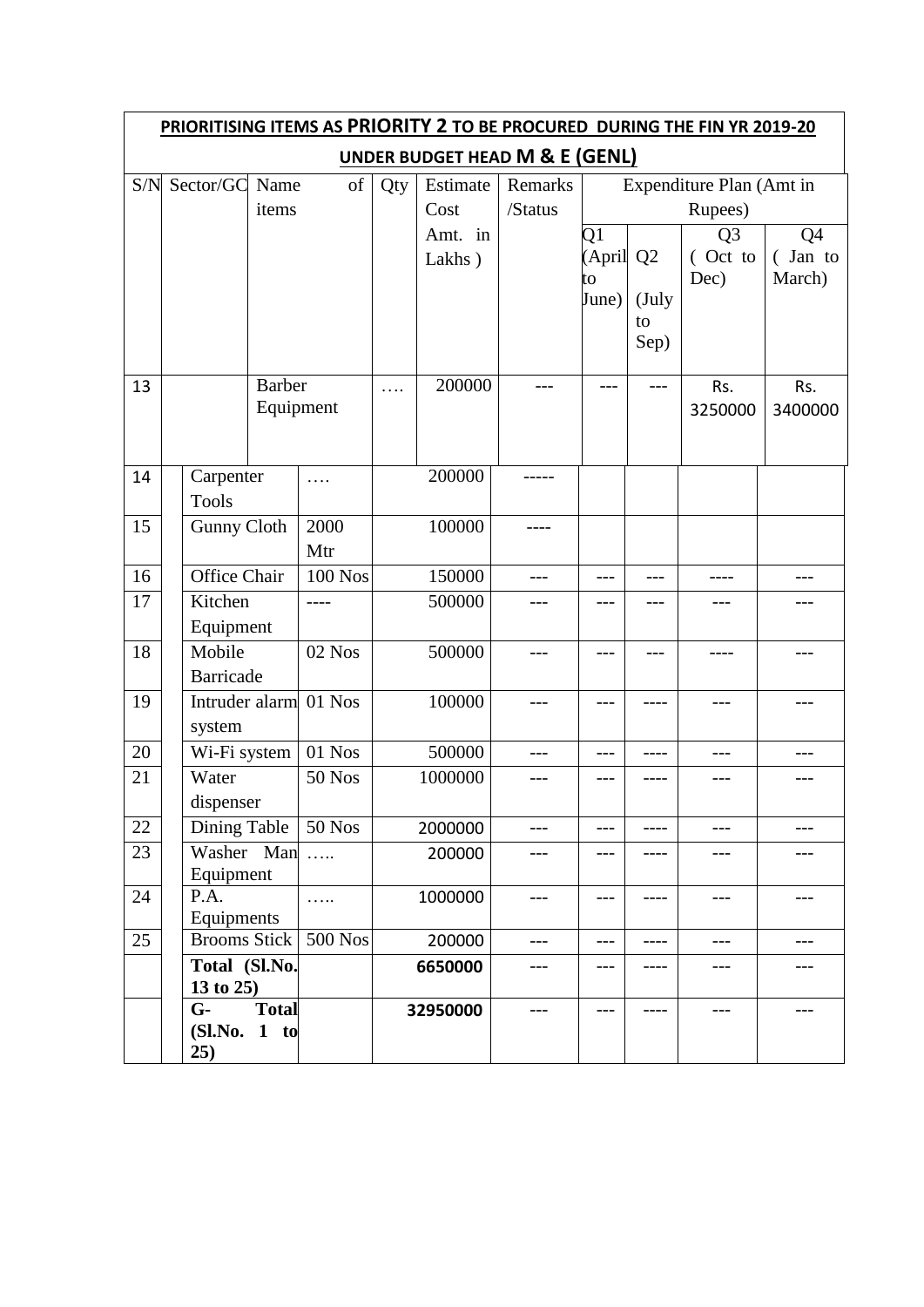|--|

|    | 03.00.52 M&E (G) 95 BN                        |                 |          |         |     |         |                                       |        |
|----|-----------------------------------------------|-----------------|----------|---------|-----|---------|---------------------------------------|--------|
| 01 | Badminton<br>Racket                           | 18 Set          | 1,00,000 |         |     | 63,900  |                                       | 36,020 |
|    | with net & shuttle                            | Shuttle         |          |         |     |         |                                       |        |
|    | cock                                          | cock            |          |         |     |         |                                       |        |
|    |                                               | 30 Pkt          |          |         |     |         |                                       |        |
| 02 | Sports running<br>and                         | 60              | 1,00,000 | --      | --  | 28,750  |                                       | 71,250 |
|    | warm up shoes                                 | Pairs           |          |         |     |         |                                       |        |
| 03 | Shaving blade                                 | 3,500           | 25,000   | $-$     | --  | 7,500   |                                       | 17,500 |
|    | Kote                                          | pkt<br>$06$ Nos | 5,70,000 | 570,000 | --  |         |                                       |        |
| 01 | management<br>system                          |                 |          |         |     | --      |                                       |        |
| 02 | Hieght machine                                | 12 Nos          | 40,000   | 40,000  | $-$ | $-$     | $-$                                   |        |
| 03 | Weight machine                                | 14 Nos          | 20,000   | 20,000  | --  | $- -$   | --                                    |        |
| 04 | Conference                                    | system 01 Set   | 2,50,000 | 250,000 | --  | --      | --                                    |        |
|    | complete<br>set<br>with                       |                 |          |         |     |         |                                       |        |
|    | following accessories:-                       |                 |          |         |     |         |                                       |        |
|    | Central Amplifier -01                         |                 |          |         |     |         |                                       |        |
|    | pc, Chair men unit -01                        |                 |          |         |     |         |                                       |        |
|    | pc, Delegate unit -12                         |                 |          |         |     |         |                                       |        |
|    | pcs, Speaker -<br>- 02                        |                 |          |         |     |         |                                       |        |
|    | pcs, Mike cordless, ,                         |                 |          |         |     |         |                                       |        |
|    | Collar Mic,<br>Mike                           |                 |          |         |     |         |                                       |        |
|    | stand Big $\&$<br>small                       |                 |          |         |     |         |                                       |        |
|    | with<br>Mike<br>lead,                         |                 |          |         |     |         |                                       |        |
|    | Microphone stand &                            |                 |          |         |     |         |                                       |        |
|    | chairs                                        |                 |          |         |     |         |                                       |        |
| 05 | <b>Bugles</b>                                 | $10$ Nos        | 35,000   | 35,000  | --  | $-$     |                                       |        |
| 06 | Point<br>Fire<br>Eqpt                         | 08 Set          | 90,000   | 90,000  |     |         |                                       |        |
|    | complete set                                  |                 |          |         |     |         |                                       |        |
| 07 | Visitor chair                                 | 35 Nos          | 2,50,000 | 250,000 |     |         |                                       |        |
| 08 | PA Eqpt with complete 01 Set                  |                 | 1,50,000 | 150,000 |     |         |                                       |        |
|    | accessories (like- P.A.                       |                 |          |         |     |         |                                       |        |
|    | Amplifier,                                    |                 |          |         |     |         |                                       |        |
|    | P.A.Column<br>Speeker,                        |                 |          |         |     |         |                                       |        |
|    | P.A. Driver Unit with                         |                 |          |         |     |         |                                       |        |
|    | Reflex<br>horn,<br>P.A.                       |                 |          |         |     |         |                                       |        |
|    | Microphone, P.A. Audio<br>mixing<br>Consoles- |                 |          |         |     |         |                                       |        |
|    | Stero, Cordless<br>collar                     |                 |          |         |     |         |                                       |        |
|    | mike                                          |                 |          |         |     |         |                                       |        |
| 09 | Food warmer                                   | 02 Nos          | 1,00,000 | 100,000 | --  | --      | $-$                                   |        |
| 10 | B.P. Patka                                    | <b>200 Nos</b>  | 2,50,000 | 250,000 | --  | --      | --                                    |        |
| 11 | <b>CCTV</b> Camera                            | 01 Set          | 56,000   | 56,000  | $-$ | $-\!$ – | $\hspace{0.05cm}$ – $\hspace{0.05cm}$ |        |
| 12 | <b>LED Bulb</b>                               | 1,000           | 2,50,000 | 250,000 | --  | --      | --                                    |        |
|    |                                               | <b>Nos</b>      |          |         |     |         |                                       |        |
| 13 | Digital Video Camera 02 Nos                   |                 | 90,000   | 90,000  | $-$ | $-$     | $-$                                   |        |
| 14 | Lecture stand                                 | 08 Nos          | 40,000   | 40,000  | --  | --      | --                                    |        |
| 15 | Bi-Cycle                                      | $20$ Nos        | 80,000   | 80,000  | --  | --      | --                                    |        |
| 16 | Surrounding net for                           | 1400            | 1,25,000 | 125,000 | --  | --      | --                                    |        |
|    | <b>Volley Ball</b>                            | <b>Mtrs</b>     |          |         |     |         |                                       |        |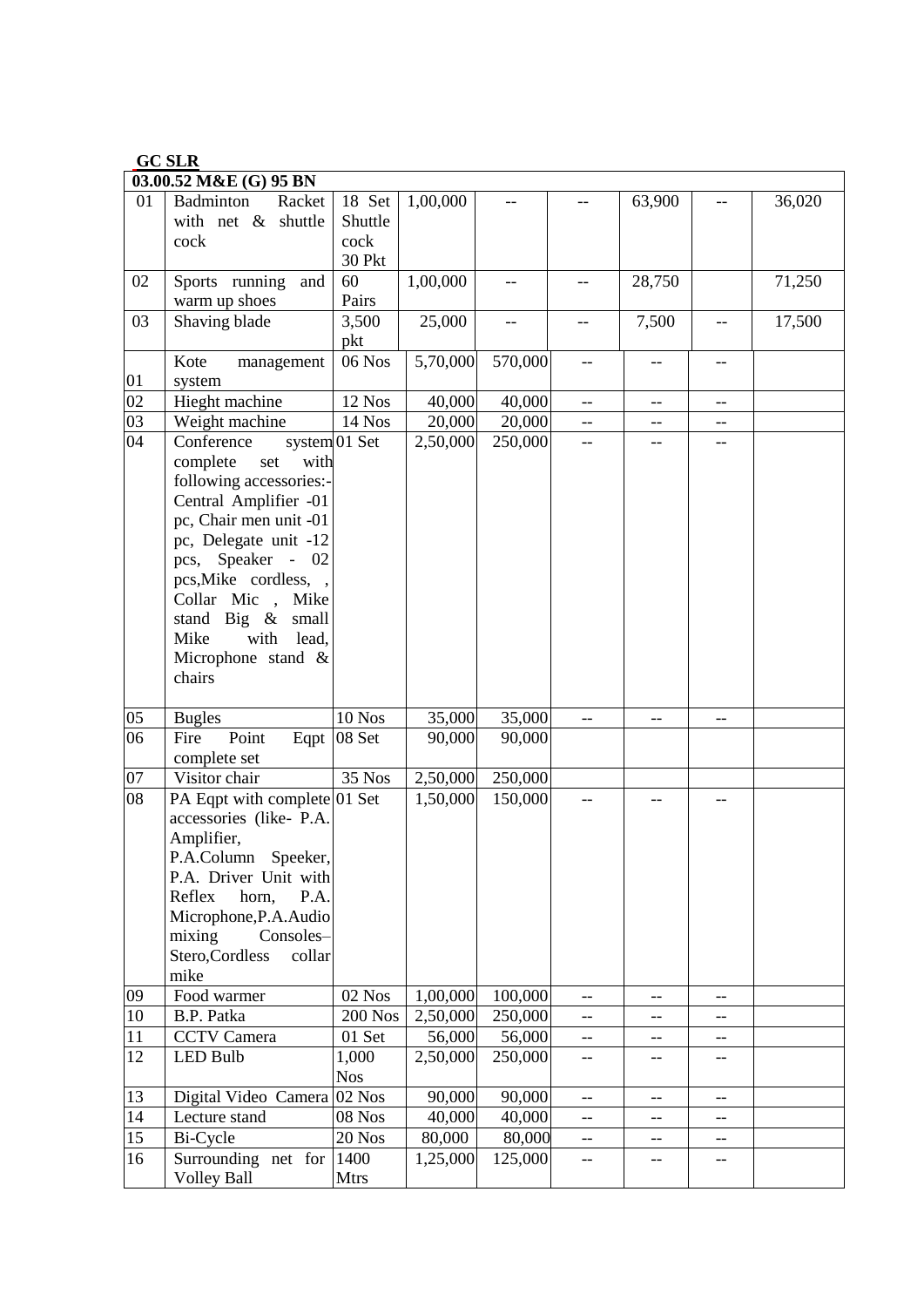| 17              | <b>Empty Barrel</b>                    | 20 Nos              | 1,00,000           | 100,000                  | $-$               | $-$                                                  | $-$                      |  |
|-----------------|----------------------------------------|---------------------|--------------------|--------------------------|-------------------|------------------------------------------------------|--------------------------|--|
| 18              | <b>CRPF</b> Flag with crest            | 08 Nos              | 25,000             | 25,000                   | --                | $-$                                                  | --                       |  |
|                 | and cord (size- $6'x4'$ )              |                     |                    |                          |                   |                                                      |                          |  |
| 19              | Washing machine                        | $\overline{0}2$ Nos | 50,000             | 50,000                   | $-$               | $-$                                                  | $-$                      |  |
| 20              | <b>VGA Cable</b>                       | 02 mtrs             | 2,000              | 2,000                    | --                | $-$                                                  | --                       |  |
| 21              | <b>VGA Spliter</b>                     | 01 No.              | 500                | 500                      | --                | --                                                   | --                       |  |
| 22              | Polycom                                | 01 No.              | 1,500              | 1,500                    | --                | $-$                                                  | --                       |  |
| 23              | Circuit PT                             | $01$ No             | 40,000             | 40,000                   | --                | --                                                   | $-$                      |  |
| $\overline{24}$ | Sewing machine                         | 03 Nos              | 50,000             | 50,000                   | $-$               | $-$                                                  | --                       |  |
| 25              | Refrigrator                            | 02 Nos              | 50,000             | $-$                      | 50,000            | $\overline{a}$                                       | --                       |  |
| 26              | Curtain for Hospital                   | $10$ $\rm Nos$      | 15,000             | $\overline{\phantom{a}}$ | 15,000            | $\overline{\phantom{a}}$                             | $-$                      |  |
| 27              | Hospital                               |                     | 2,00,000           | $-$                      | 200,000           | $-$                                                  | --                       |  |
|                 | Equipment/necessaty                    |                     |                    |                          |                   |                                                      |                          |  |
|                 | various types                          |                     |                    |                          |                   |                                                      |                          |  |
| 28              | Broom stick                            | 12,000              | 50,000             | $-\,-$                   | 50,000            | $-$                                                  |                          |  |
|                 |                                        | <b>Nos</b>          |                    |                          |                   |                                                      |                          |  |
| 29              | <b>Mattress</b><br>for<br>floor        | 04 Nos              | 1,00,000           | $-$                      | 100,000           | $\overline{a}$                                       | --                       |  |
|                 | exercise                               |                     |                    |                          |                   |                                                      |                          |  |
| 30              | Utensil items                          | $\overline{a}$      | 1,00,000           | $\overline{\phantom{a}}$ | 100,000           | $-$                                                  | --                       |  |
| 31              | Cricket complete set                   | 16 Set              | 1,00,000           | $\overline{\phantom{a}}$ | 100,000           | $\overline{\phantom{a}}$                             | $-$                      |  |
| 32              | Moveable wash basin                    | <b>10 Nos</b>       | 1,10,000           | $-$                      | 110,000           | $-$                                                  | --                       |  |
|                 | with tank ss                           |                     |                    |                          |                   |                                                      |                          |  |
| 33              | Handy Cam Camera                       | 02 Nos              | 50,000             | $-\,-$                   | 50,000            | $\overline{a}$                                       | $-$                      |  |
| $\overline{34}$ | Phawara with handle                    | <b>160 Nos</b>      | 70,000             | $-$                      | 70,000            | $-$                                                  | --                       |  |
| 35              | Crow Bar                               | 45 Nos              | 40,000             | $- -$                    | 40,000            | --                                                   | --                       |  |
| 36<br>37        | Saving blade<br>Trades<br>tools<br>man | 3500 pkt<br>$-$     | 25,000<br>2,50,000 | $-\!$ –                  | 25,000<br>250,000 | $\overline{\phantom{a}}$<br>$\overline{\phantom{a}}$ | --                       |  |
|                 | various type                           |                     |                    | $-$                      |                   |                                                      | --                       |  |
| 38              | Table tennis net, table   08 Set       |                     | 1,80,000           | $\qquad \qquad -$        | 180,000           | $\overline{\phantom{a}}$                             | --                       |  |
|                 | & ball                                 |                     |                    |                          |                   |                                                      |                          |  |
| 39              | Lamination machine                     | 08 Nos              | 18,000             | --                       | $-$               | 18,000                                               | --                       |  |
| 40              | Measuring                              | Tape   08 Nos       | 2,000              | $-\, -$                  | --                | 2,000                                                | --                       |  |
|                 | (Various sizes)                        |                     |                    |                          |                   |                                                      |                          |  |
| 41              | Ladder Allum. 20 ft                    | 08 Nos              | 25,000             | $\overline{\phantom{m}}$ | --                | 25,000                                               | $\overline{\phantom{a}}$ |  |
| 42              | Ladder Allum. 10 ft                    | $\overline{08}$ Nos | 18,000             | $\qquad \qquad -$        | --                | 18,000                                               | --                       |  |
| 43              | Instructor table                       | 20 Nos              | 50,000             | $-$                      | --                | 50,000                                               | $-$                      |  |
| 44              | Class room table                       | $50$ nos            | 1,00,000           | $-\!$ $\!-$              | --                | 100,000                                              |                          |  |
| 45              | T-Shirt & Half pant                    | $120$ prs           | 1,50,000           | $- -$                    | --                | 150,000                                              | --                       |  |
| 46              | Track suit                             | 104 Prs             | 1,60,000           | $-$                      | --                | 160,000                                              | $-$                      |  |
| 47              | Battery for Spl Eqpt.                  |                     | 50,000             | $-$                      | --                | 50,000                                               | --                       |  |
|                 | Various types                          |                     |                    |                          |                   |                                                      |                          |  |
| 48              | Warm up Shoes                          | $60$ prs            | 1,00,000           | $- \, -$                 | $-$               | 100,000                                              | --                       |  |
| 49              | Foot ball                              | 25 Nos              | 28,000             | $- \, -$                 | $- -$             | 28,000                                               | --                       |  |
| 50              | Foot ball shoes                        | 52 prs              | 46,000             | $\overline{\phantom{m}}$ | --                | 46,000                                               | --                       |  |
| 51              | Football stocking                      | 52 prs              | 15,000             | $-$                      | --                | 15,000                                               | --                       |  |
| $\overline{52}$ | <b>Badminton</b> racket                | 20 Nos              | 23,600             | $\qquad \qquad -$        | --                | 23,600                                               | --                       |  |
| 53              | <b>Badminton</b> net                   | 08 Nos              | 7,000              | $\overline{\phantom{a}}$ | --                | 7,000                                                | --                       |  |
| 54              | Shuttle cock                           | 30 pkt              | 40,000             | $- -$                    | --                | 40,000                                               | $\overline{\phantom{a}}$ |  |
| 55              | Foam<br>mattress<br>for                | 08 Nos              | 45,000             | $\qquad \qquad -$        | --                | --                                                   | 45,000                   |  |
|                 | judo court                             |                     |                    |                          |                   |                                                      |                          |  |
| 56              | Judo dress                             | 16 Set              | 25,000             | $-$                      | $-$               | $-$                                                  | 25,000                   |  |
| 57              | Emergency light                        | 30 Nos              | 65,000             | $\qquad \qquad -$        | --                | $- -$                                                | 65,000                   |  |
| 58              | Wrist Band                             | 30 Nos              | 6,000              | $ \hbox{--}$             | --                | --                                                   | 6,000                    |  |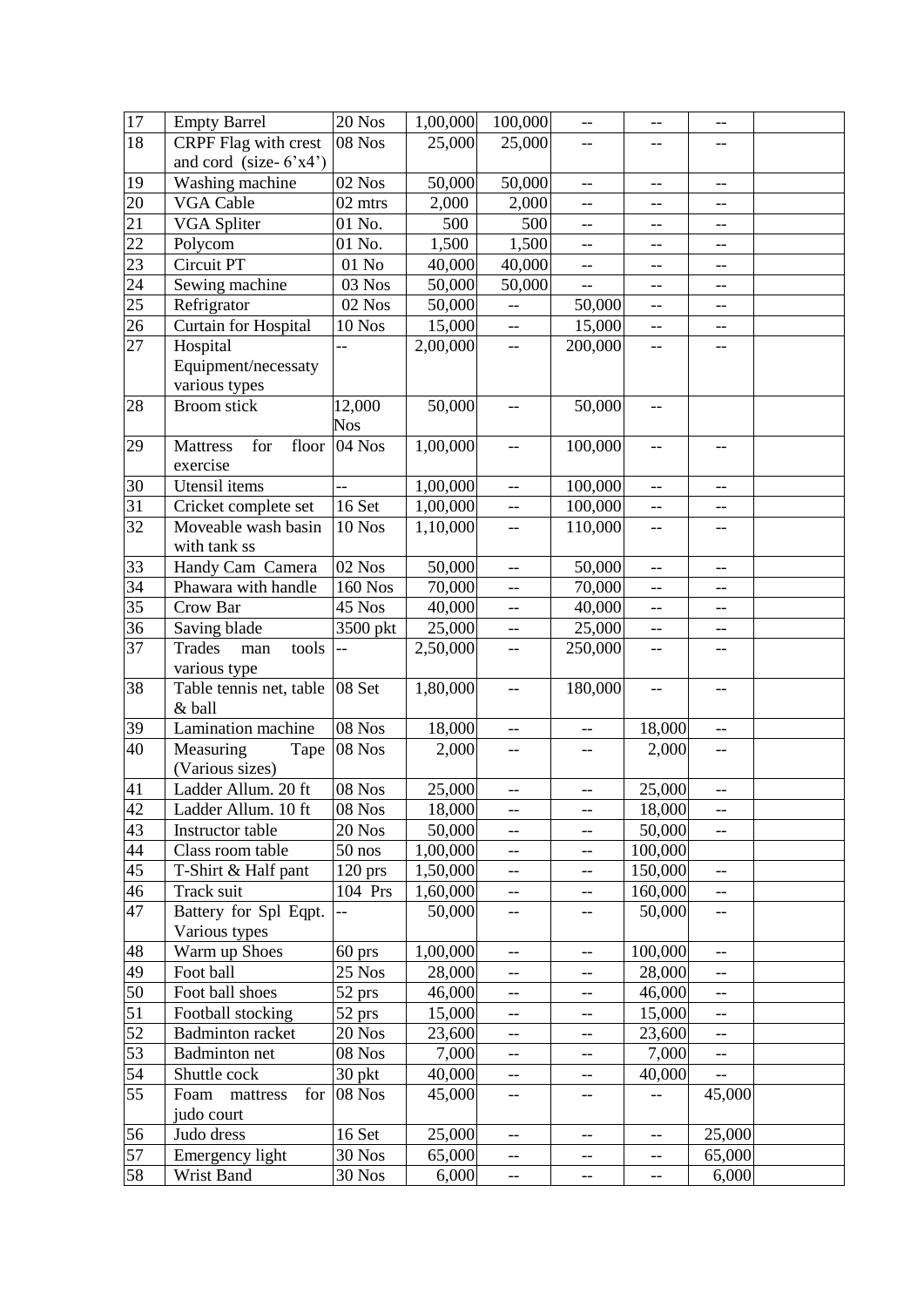| 59              | Knee Cap                          | 30 Nos           |                      |                 | 2,000                    |        | $-$                      |         | --        | --  | 2,000                                         |                   |
|-----------------|-----------------------------------|------------------|----------------------|-----------------|--------------------------|--------|--------------------------|---------|-----------|-----|-----------------------------------------------|-------------------|
| $\overline{60}$ | Elbow Cap                         | 30 Nos           |                      |                 | 3,000                    |        | --                       |         |           | --  | 3,000                                         |                   |
| 61              | Hydraulic jacks                   | 02 Nos           |                      |                 | 20,000                   |        | $\qquad \qquad -$        |         | --        | $-$ | 20,000                                        |                   |
| 62              | Lawn tennis complete              | 02 Set           |                      |                 | 2,20,000                 |        | $-$                      |         | $-$       | $-$ | 220,000                                       |                   |
|                 | with<br>following<br>set          |                  |                      |                 |                          |        |                          |         |           |     |                                               |                   |
|                 | accessories;-                     |                  |                      |                 |                          |        |                          |         |           |     |                                               |                   |
|                 | Lawn Tennis Racket,               |                  |                      |                 |                          |        |                          |         |           |     |                                               |                   |
|                 | Tennis Ball (03 Pcs               |                  |                      |                 |                          |        |                          |         |           |     |                                               |                   |
|                 | box), Net, Score board            |                  |                      |                 |                          |        |                          |         |           |     |                                               |                   |
|                 | & Score sheet                     |                  |                      |                 |                          |        |                          |         |           |     |                                               |                   |
|                 |                                   |                  |                      |                 |                          |        |                          |         |           |     | G/Total 26,65,000 13,40,000 8,32,600 3,86,000 |                   |
| <b>Sl</b>       | Nomenclature                      |                  | <b>QTY</b> Estimated |                 |                          |        |                          |         |           |     | <b>Amount to be booked-Quarter wise</b>       |                   |
| No.             |                                   |                  | <b>Amount</b>        |                 | $1st$ Qtr                |        | $2nd$ Qtr                |         | $3rd$ Qtr |     | $4th$ Qtr                                     | <b>Remarks if</b> |
|                 |                                   |                  |                      |                 |                          |        |                          |         |           |     |                                               | any               |
| 01              | Rope manila dia 4"                | 350              |                      | 60,000          |                          | 60,000 |                          |         | $-$       |     |                                               |                   |
|                 |                                   | Kg               |                      |                 |                          |        |                          |         |           |     |                                               |                   |
| 02              | Treadmill                         | 02               |                      | 100,000 100,000 |                          |        | $-$                      |         | --        |     | --                                            |                   |
|                 |                                   | <b>Nos</b>       |                      |                 |                          |        |                          |         |           |     |                                               |                   |
| 03              | Dumble all size                   | 03               |                      | 100,000 100,000 |                          |        |                          |         |           |     |                                               |                   |
|                 |                                   | Set              |                      |                 |                          |        |                          |         |           |     |                                               |                   |
| 04              | Floor wiper rubber                | 20               |                      | 150,000 150,000 |                          |        |                          |         | --        |     |                                               |                   |
|                 | and jute with towel,              | Set              |                      |                 |                          |        |                          |         |           |     |                                               |                   |
|                 | gloves & face mask                |                  |                      |                 |                          |        |                          |         |           |     |                                               |                   |
| 05              | Automatic Scrubber                | 02               |                      | 180,000 180,000 |                          |        | --                       |         | --        |     |                                               |                   |
|                 | Drier                             | <b>Nos</b>       |                      |                 |                          |        |                          |         |           |     |                                               |                   |
| 06              | T.V. Plasma                       | 02               |                      | 100,000 100,000 |                          |        |                          |         |           |     |                                               |                   |
|                 |                                   | <b>Nos</b>       |                      |                 |                          |        |                          |         |           |     |                                               |                   |
| 07              | Class Room chair                  | 100              |                      | 110,000         | $-$                      |        |                          | 110,000 |           |     |                                               |                   |
|                 |                                   | <b>Nos</b>       |                      |                 |                          |        |                          |         |           |     |                                               |                   |
| 08              | Instructor chair                  | 50               |                      | 100,000         | $\overline{\phantom{a}}$ |        |                          | 100,000 |           |     |                                               |                   |
|                 |                                   | <b>Nos</b>       |                      |                 |                          |        |                          |         |           |     |                                               |                   |
| 09              | Multy<br>Gym<br>(8)               | 02               |                      | 190,000         | $-$                      |        |                          | 190,000 |           |     |                                               |                   |
|                 | station)                          | <b>Nos</b>       |                      |                 |                          |        |                          |         |           |     |                                               |                   |
| 10              | Multi Gym 4 stn                   | 02               |                      | 250,000         |                          |        |                          | 250,000 |           |     |                                               |                   |
|                 |                                   | <b>Nos</b>       |                      |                 |                          |        |                          |         |           |     |                                               |                   |
| 11              | 3/5<br>Medicine<br>Ball           | 55               |                      | 50,000          | --                       |        |                          | 50,000  |           |     |                                               |                   |
|                 | kg                                | <b>Nos</b><br>05 |                      |                 |                          |        |                          |         |           |     |                                               |                   |
| 12              | Hand<br>Pushed                    | <b>Nos</b>       |                      | 250,000         | $-$                      |        |                          | 250,000 |           |     |                                               |                   |
| 13              | Sweeping Machine<br>Foot massager | 08               |                      | 100,000         | $-$                      |        |                          | 100,000 |           |     |                                               |                   |
|                 |                                   | <b>Nos</b>       |                      |                 |                          |        |                          |         |           |     |                                               |                   |
| 14              | Chess Board with                  | 25 Set           |                      | 50,000          | --                       |        |                          | 50,000  |           |     |                                               |                   |
|                 | Chessmen                          |                  |                      |                 |                          |        |                          |         |           |     |                                               |                   |
| 15              | Talwar grass cutting              | 500              |                      | 50,000          | $-$                      |        |                          | 50,000  |           |     |                                               |                   |
|                 |                                   | <b>Nos</b>       |                      |                 |                          |        |                          |         |           |     |                                               |                   |
| 16              | Pick<br>Axe<br>with               | 100              |                      | 60,000          | --                       |        |                          | 60,000  |           |     |                                               |                   |
|                 | helves                            | <b>Nos</b>       |                      |                 |                          |        |                          |         |           |     |                                               |                   |
| 17              | Shovel with helves                | 100              |                      | 50,000          | $-$                      |        |                          | 50,000  |           |     |                                               |                   |
|                 |                                   | <b>Nos</b>       |                      |                 |                          |        |                          |         |           |     |                                               |                   |
| 18              | Weight lifting                    | 20 Set           |                      | 250,000         | $-$                      |        | $\overline{\phantom{m}}$ |         | 2,50,000  |     |                                               |                   |
|                 | complete set with                 |                  |                      |                 |                          |        |                          |         |           |     |                                               |                   |
|                 | following                         |                  |                      |                 |                          |        |                          |         |           |     |                                               |                   |
|                 | accessories;-                     |                  |                      |                 |                          |        |                          |         |           |     |                                               |                   |
|                 | Weight<br>Bench                   |                  |                      |                 |                          |        |                          |         |           |     |                                               |                   |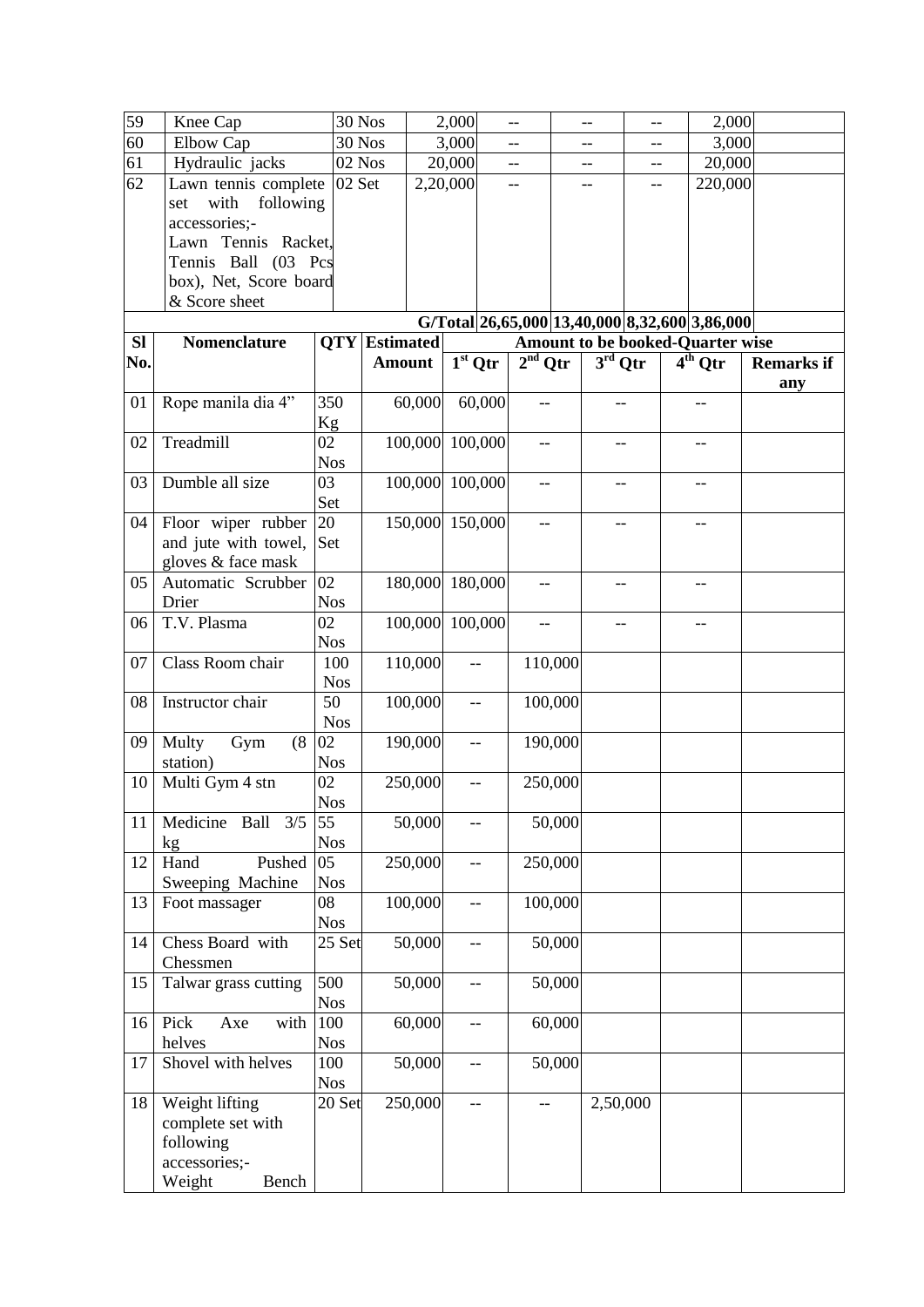|     | Stand, Weight lifting<br>Belt, Weight lifting<br>Costume,<br>Weight                               |                    |                      |                         |                            |                     |                                         |                          |
|-----|---------------------------------------------------------------------------------------------------|--------------------|----------------------|-------------------------|----------------------------|---------------------|-----------------------------------------|--------------------------|
|     | plate stand, Mirror<br>for<br>Gym,<br>Bench                                                       |                    |                      |                         |                            |                     |                                         |                          |
|     | press 16 Nos each                                                                                 |                    |                      |                         |                            |                     |                                         |                          |
| 19  | Hockey complete set $ 02 \text{ set} $<br>following<br>with<br>accessories:-<br>Goal post made of |                    | 250,000              |                         |                            |                     | 2,50,000                                |                          |
|     | 2" dia Ms pipe,<br>Hockey<br>sticks<br>composite, Hockey                                          |                    |                      |                         |                            |                     |                                         |                          |
|     | show, Shin guard,<br>Hockey balls, Goal<br>post<br>Goal<br>net,                                   |                    |                      |                         |                            |                     |                                         |                          |
|     | keeper flag, Checker<br>flag, Checker flag,<br>Hockey shoes, Score                                |                    |                      |                         |                            |                     |                                         |                          |
|     | board,<br>Hockey<br>playing kit, Stocking<br>Nylon, Hockey                                        |                    |                      |                         |                            |                     |                                         |                          |
|     | finger<br>guard,<br>Hockey G.K. Kit<br>Bag & Hockey stick<br>bag                                  |                    |                      |                         |                            |                     |                                         |                          |
| 20  | Snooker<br>table<br>complete set                                                                  | 01<br>No           | 120,000              | $-$                     | $-$                        | $\qquad \qquad -$   | 1,20,000                                |                          |
|     |                                                                                                   |                    |                      |                         |                            |                     |                                         |                          |
|     |                                                                                                   |                    | <b>Total</b>         | $\bf{0}$                | 6,90,00 12,60,000 2,50,000 |                     | 3,70,000                                |                          |
| SI  | <b>Nomenclature</b>                                                                               |                    | <b>QTY</b> Estimated |                         |                            |                     | <b>Amount to be booked-Quarter wise</b> |                          |
| No. |                                                                                                   |                    | <b>Amount</b>        | $\overline{1^{st}}$ Qtr | $2nd$ Qtr                  | $3^{\rm rd}$<br>Qtr | $\overline{4^{th}}$ Qtr                 | <b>Remarks if</b><br>any |
| 01  | Camping Chair                                                                                     | 10<br><b>Nos</b>   |                      | 1,00,000 100,000        |                            |                     |                                         |                          |
| 02  | Multi<br>media<br>projector-LCD                                                                   | 02<br><b>Nos</b>   | 50,000               |                         | 50,000                     |                     |                                         |                          |
| 03  | Smart Board                                                                                       | 02<br><b>Nos</b>   | 1,00,000             | --                      | 100,000                    | --                  | --                                      |                          |
| 04  | Roll<br>honour<br>for<br>board                                                                    | 08<br><b>Nos</b>   | 33,000               | --                      | 33,000                     | $-$                 | --                                      |                          |
| 05  | Crockery items                                                                                    | 04<br>Sets         | 60,000               | --                      | 60,000                     | $-$                 |                                         |                          |
| 06  | Mixer                                                                                             | 04<br><b>Nos</b>   | 50,000               | --                      | 50,000                     | --                  | --                                      |                          |
| 07  | Towel large & small<br>intercompany<br>for<br>sports competition                                  | 100<br>Nos<br>each | 2,00,000             | --                      | --                         | 200,000             | --                                      |                          |
| 08  | Projector Screen<br>$(Size - 8'x 6')$                                                             | 8<br><b>Nos</b>    | 1,00,000             | --                      |                            |                     | 100,000                                 |                          |
| 09  | Projector                                                                                         | 02<br><b>Nos</b>   | 50,000               | --<br>1,00,00           | --                         |                     | 50,000<br>1,50,000                      |                          |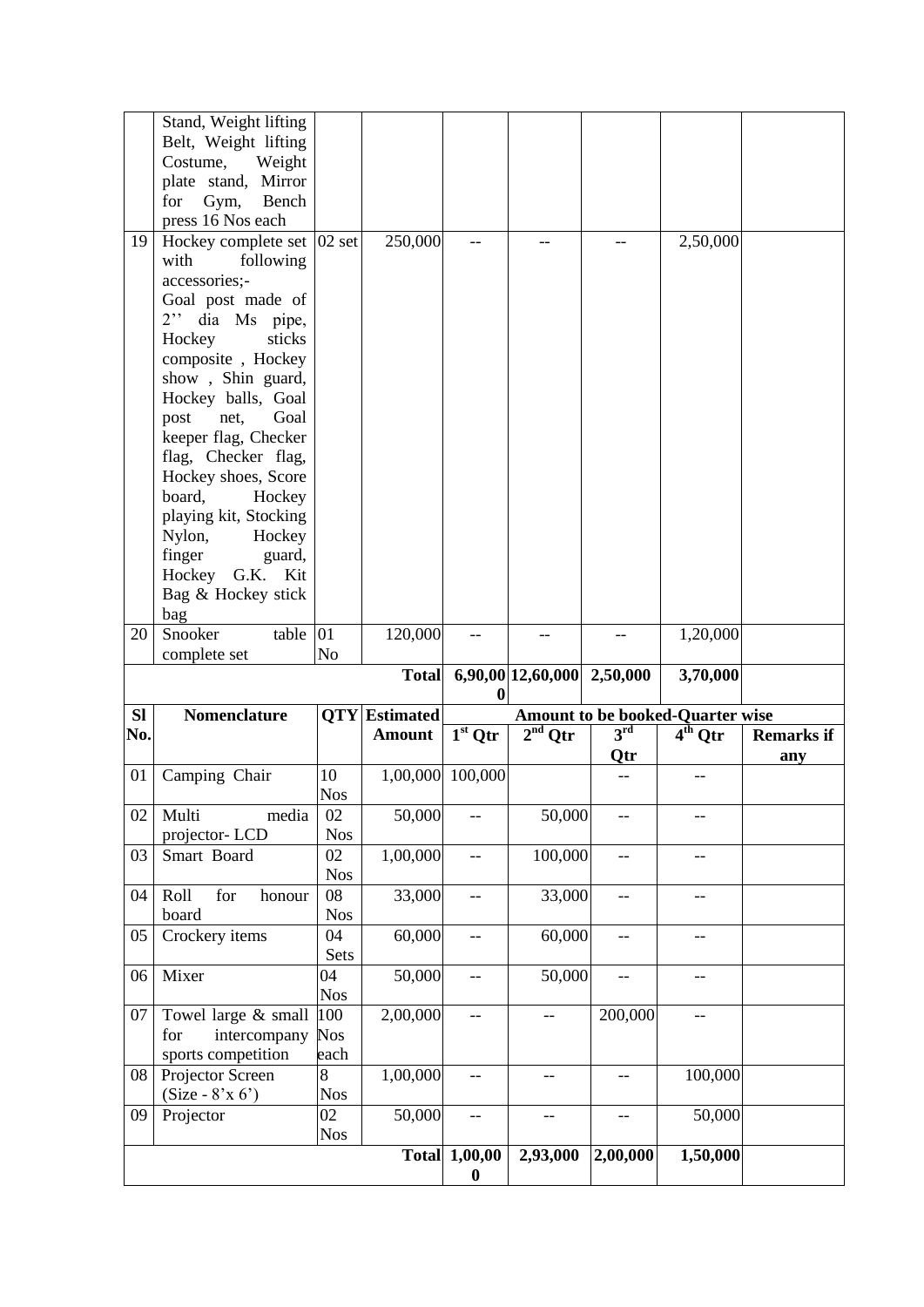|    | 112 BN               |            |           |           |        |      |          |        |
|----|----------------------|------------|-----------|-----------|--------|------|----------|--------|
| 01 | <b>Grass Cutting</b> | 300        | 100000.00 |           | 6 Lacs | 9    | $9$ Lacs | 3 Lacs |
|    | Talwar               | <b>Nos</b> |           |           |        | Lacs |          |        |
|    | Pencil batter        | 700        | 30000.00  |           |        |      |          |        |
|    |                      | <b>Nos</b> |           |           |        |      |          |        |
|    | Steel container all  | 500        | 200000.00 |           |        |      |          |        |
|    | type                 | <b>Nos</b> |           |           |        |      |          |        |
|    | Officer modular      | 15         | 200000.00 |           |        |      |          |        |
|    | table/chair          | Set        |           |           |        |      |          |        |
|    | Cart wheel           | 20         | 100000.00 |           |        |      |          |        |
|    |                      | <b>Nos</b> |           |           |        |      |          |        |
|    | Mobile solar         | 50         | 100000.00 |           |        |      |          |        |
|    | charger              | <b>Nos</b> |           |           |        |      |          |        |
|    | Various type Nails   | 10         | 14000.00  |           |        |      |          |        |
|    |                      | Kgs        |           |           |        |      |          |        |
|    | Manila rope          | 200        | 100000.00 |           |        |      |          |        |
|    |                      | Ft         |           |           |        |      |          |        |
|    | Door mat             | 100        | 50000.00  |           |        |      |          |        |
|    |                      | <b>Nos</b> |           |           |        |      |          |        |
|    | Utensil various size | A/R        | 200000.00 |           |        |      |          |        |
|    | Gas Chullha          | 08         | 100000.00 |           |        |      |          |        |
|    |                      | <b>Nos</b> |           |           |        |      |          |        |
|    | Drinking water       | 20         | 400000.00 |           |        |      |          |        |
|    | cooler               | <b>Nos</b> |           |           |        |      |          |        |
|    | Defreeze/            | 15         | 500000.00 |           |        |      |          |        |
|    | refrigerator         | <b>Nos</b> |           |           |        |      |          |        |
|    | <b>LED TV</b>        | 02         | 300000.00 |           |        |      |          |        |
|    |                      | <b>Nos</b> |           |           |        |      |          |        |
|    | Cooler<br>Deseret    | 50         | 250000.00 |           |        |      |          |        |
|    |                      | <b>Nos</b> |           |           |        |      |          |        |
|    | Exhaust fan          | A/R        | 56000.00  |           |        |      |          |        |
|    |                      |            | 2700000   |           |        |      |          |        |
| 01 | <b>Grass Cutting</b> | 300        | 100000.00 | 100000.00 |        |      |          |        |
|    | Talwar               | <b>Nos</b> |           |           |        |      |          |        |
| 02 | Pencil batter        | 700        | 30000.00  | 30000.00  |        |      |          |        |
|    |                      | <b>Nos</b> |           |           |        |      |          |        |
| 03 | Steel container all  | 500        | 200000.00 | 200000.00 |        |      |          |        |
|    | type                 | <b>Nos</b> |           |           |        |      |          |        |
| 04 | Officer modular      | 15         | 200000.00 | 200000.00 |        |      |          |        |
|    | table/chair          | Set        |           |           |        |      |          |        |
| 05 | Cart wheel           | 20         | 100000.00 | 100000.00 |        |      |          |        |
|    |                      | <b>Nos</b> |           |           |        |      |          |        |
| 06 | Mobile solar         | 50         | 100000.00 | 100000.00 |        |      |          |        |
|    | charger              | <b>Nos</b> |           |           |        |      |          |        |
| 07 | Various type Nails   | 10         | 14000.00  | 14000.00  |        |      |          |        |
|    |                      | Kgs        |           |           |        |      |          |        |
| 08 | Manila rope          | 200        | 100000.00 | 100000.00 |        |      |          |        |
|    |                      | Ft         |           |           |        |      |          |        |
| 09 | Door mat             | 100        | 50000.00  | 50000.00  |        |      |          |        |
|    |                      | <b>Nos</b> |           |           |        |      |          |        |
| 10 | Utensil various size | A/R        | 200000.00 | 200000.00 |        |      |          |        |
| 11 | Gas Chullha          | 08         | 100000.00 | 100000.00 |        |      |          |        |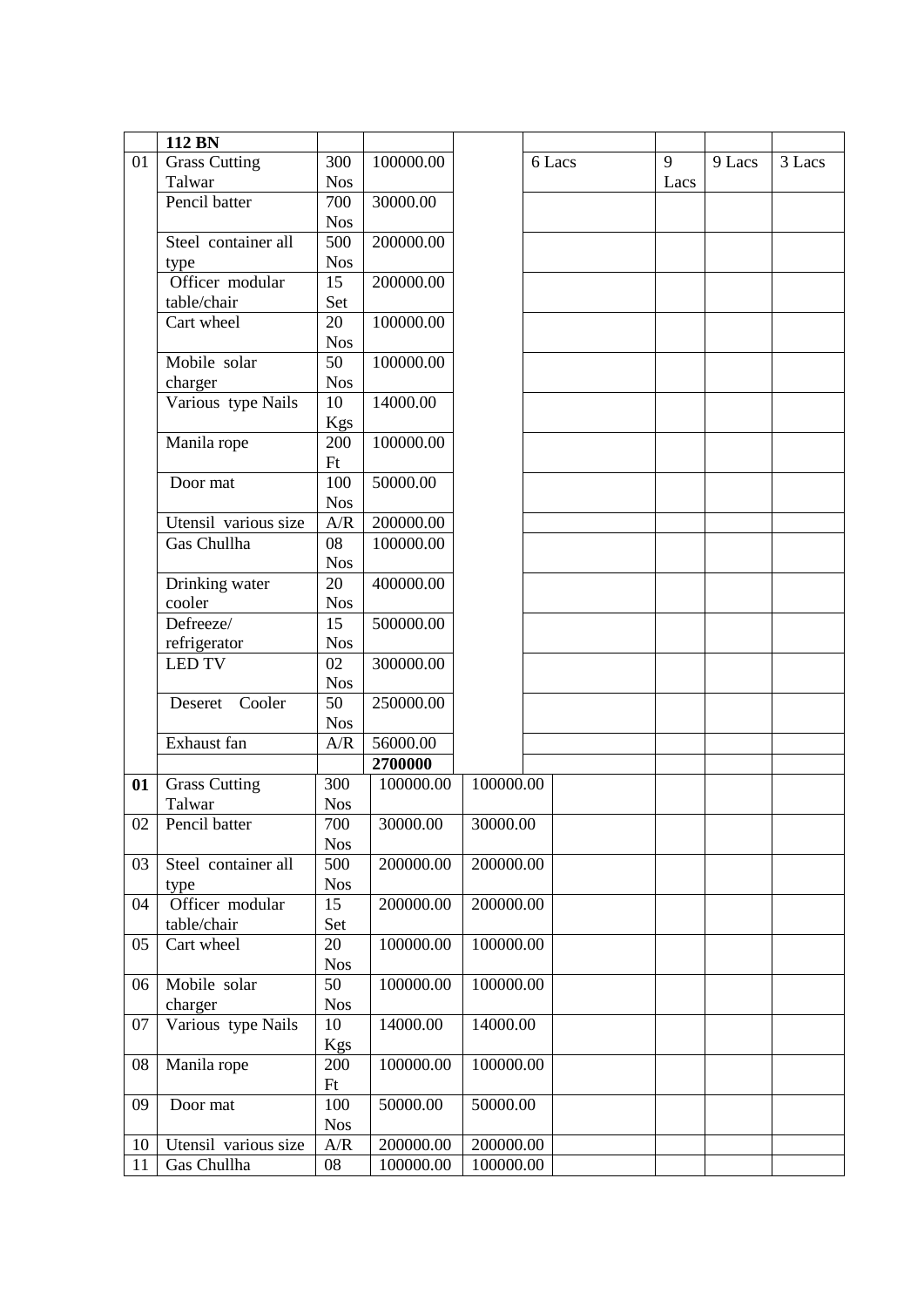|    |                                     |                          | <b>Nos</b><br>20 |           |                          |         |                          |                          |                |                |
|----|-------------------------------------|--------------------------|------------------|-----------|--------------------------|---------|--------------------------|--------------------------|----------------|----------------|
| 12 | Drinking water<br>cooler            |                          | <b>Nos</b>       | 400000.00 |                          |         |                          |                          |                |                |
| 13 | Defreeze/                           |                          | 15               | 500000.00 |                          |         |                          |                          |                |                |
|    | refrigerator                        |                          | <b>Nos</b>       |           |                          |         |                          |                          |                |                |
| 14 | <b>LED TV</b>                       |                          | 02               | 300000.00 |                          |         |                          |                          |                |                |
|    |                                     |                          | <b>Nos</b>       |           |                          |         |                          |                          |                |                |
| 15 | Deseret<br>Cooler                   |                          | 50               | 250000.00 |                          |         |                          |                          |                |                |
|    |                                     |                          | <b>Nos</b>       |           |                          |         |                          |                          |                |                |
| 16 | Exhaust fan                         |                          | A/R              | 56000.00  |                          |         |                          |                          |                |                |
|    |                                     |                          |                  | 2700000   |                          | 2700000 |                          |                          |                |                |
|    | 03.00.52 M&E(G) 136 BN              |                          |                  |           |                          |         |                          |                          |                |                |
| S1 | Nomenclature                        | Qty                      |                  | Estimated |                          |         | Amount booked qtr wise   |                          |                | Remarks if any |
| No |                                     |                          |                  | Amount    |                          | 1st Qtr | $\overline{2}$ nd Qtr    | 3rd Qtr                  | 4th Qtr        |                |
| 01 | Installation of<br>CCTV camera      | 06                       |                  | 7.5 Lakhs | 2.5                      |         | 2.5                      | 2.5                      | --             |                |
| 02 | <b>Installation of</b>              | 07                       | Coys             | 10 Lakhs  | 10                       |         | $\overline{\phantom{a}}$ | $-$                      |                |                |
|    | Bio metric KMS                      |                          | Coys             |           |                          | lakh    |                          |                          | --             |                |
| 03 | <b>Water Cooler</b>                 | 10                       |                  | 5 Lakhs   | 2.5                      |         | 2.5                      | $\overline{a}$           | $\overline{a}$ |                |
|    |                                     | Pcs                      |                  |           |                          |         |                          |                          |                |                |
| 04 | Deep Freezer                        | 10                       |                  | 5 Lakhs   | 2.5                      |         | 2.5                      | $-$                      | $-$            |                |
|    |                                     | Pcs                      |                  |           |                          |         |                          |                          |                |                |
| 05 | Food Warmer                         | 07                       |                  | 3 Lakhs   | $\overline{\phantom{a}}$ |         | 3 lakh                   | $-$                      | --             |                |
|    |                                     | Pcs                      |                  |           |                          |         |                          |                          |                |                |
| 06 | Chapatti Bhatti                     | 05                       |                  | 1.5 Lakh  | $\overline{\phantom{a}}$ |         | 1.5                      | $-$                      | ----           |                |
|    |                                     | Pcs                      |                  |           |                          |         | lakh                     |                          |                |                |
| 07 | Cooking utensil<br>(Pressure        | A/R                      |                  | 3 Lakhs   | $\overline{3}$           |         | --                       | $\overline{\phantom{m}}$ | $-$            |                |
|    | Cooker, Degcha,                     |                          |                  |           |                          | lakhs   |                          |                          |                |                |
|    | Karaei, parat,                      |                          |                  |           |                          |         |                          |                          |                |                |
|    | jharna etc                          |                          |                  |           |                          |         |                          |                          |                |                |
| 08 | <b>Empty Barrel</b>                 | 40                       |                  | 1 Lakh    | $-$                      |         | 1 Lakh                   | $\overline{\phantom{a}}$ | $-$            |                |
|    |                                     | Pcs                      |                  |           |                          |         |                          |                          |                |                |
|    |                                     |                          |                  |           |                          |         |                          |                          |                |                |
| 09 | Talwar, Belcha,                     | A/R                      |                  | 2 Lakh    |                          |         |                          |                          |                |                |
|    | Fadwa, Gainti,                      |                          |                  |           |                          |         |                          |                          |                |                |
|    | Sabal, Axe etc                      |                          |                  |           |                          |         |                          |                          |                |                |
| 10 | Quarter Guard<br>all Basso          | $\overline{\phantom{a}}$ |                  | 2 Lakhs   |                          |         |                          |                          |                |                |
|    | materials                           |                          |                  |           |                          |         |                          |                          |                |                |
| 11 | Fly catcher                         | 18                       |                  | 1 Lakh    |                          |         |                          |                          |                |                |
|    | Insect killer                       | Pcs                      |                  |           |                          |         |                          |                          |                |                |
| 12 | Electric Iron                       |                          | 8 Pcs            | $16000/-$ |                          |         |                          |                          |                |                |
| 13 | Ro System with                      |                          | 8 Nos            | 3 Lakhs   |                          |         |                          |                          |                |                |
|    | 500 ltrs I/R                        |                          |                  |           |                          |         |                          |                          |                |                |
| 14 | <b>Carpenter Tools</b>              | $\overline{a}$           |                  | 1 Lakh    |                          |         |                          |                          |                |                |
| 15 | Washing                             |                          | 5Nos             | 1 Lakh    |                          |         |                          |                          |                |                |
|    | Machine                             |                          |                  |           |                          |         |                          |                          |                |                |
| 16 | <b>Water Storage</b>                | A/R                      |                  | 3 Lakhs   |                          |         |                          |                          |                |                |
|    | Tank-1000 Ltrs,<br>500 ltrs and 200 |                          |                  |           |                          |         |                          |                          |                |                |
|    | <b>ltrs</b>                         |                          |                  |           |                          |         |                          |                          |                |                |
| 17 | <b>Barber Tools for</b>             | $\overline{\phantom{a}}$ |                  | 1.5 Laks  |                          |         |                          |                          |                |                |
|    |                                     |                          |                  |           |                          |         |                          |                          |                |                |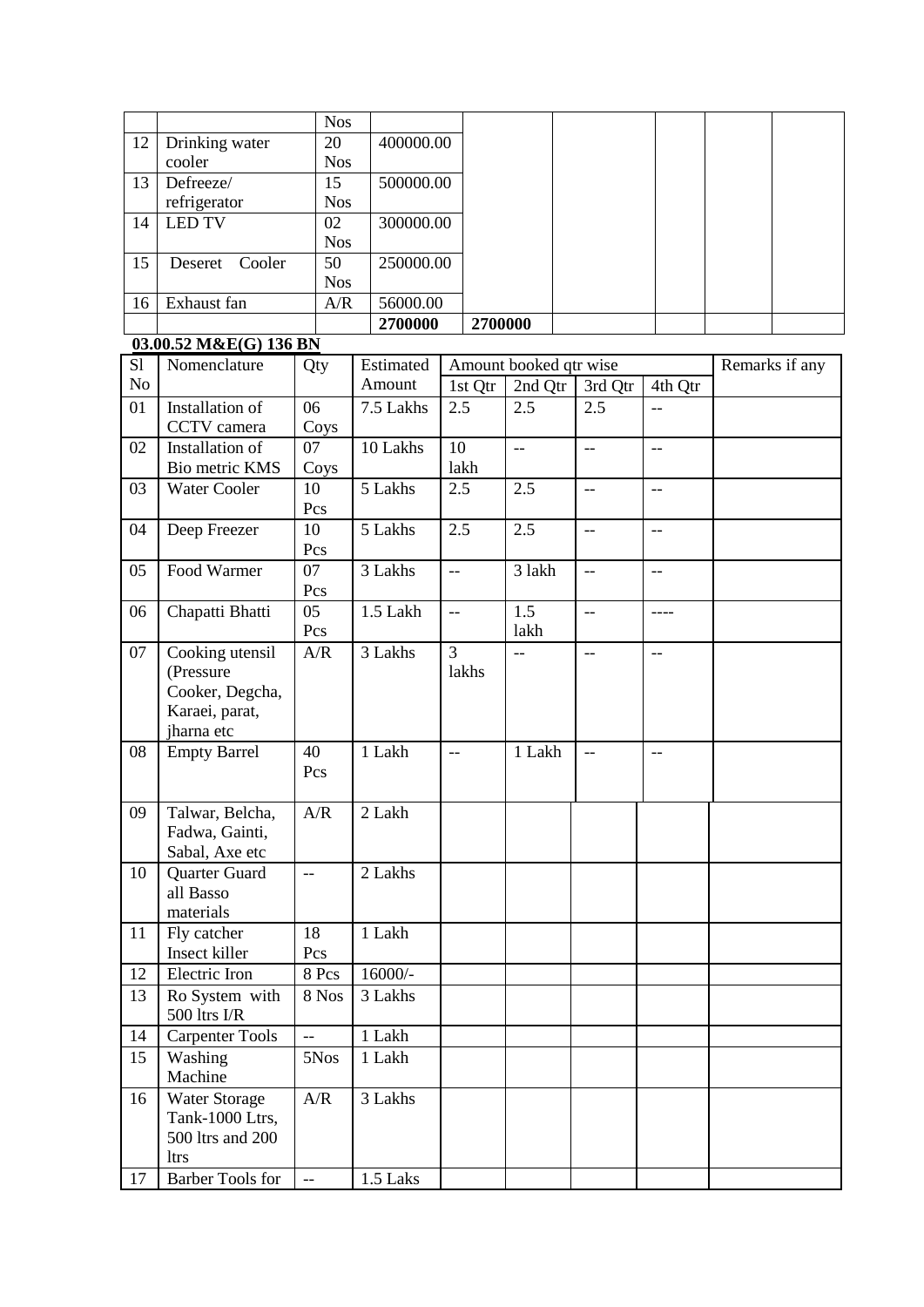|                | all S/Units          |            |           |                          |                        |         |                     |                |
|----------------|----------------------|------------|-----------|--------------------------|------------------------|---------|---------------------|----------------|
| S1             | Nomenclature         | Qty        | Estimated |                          | Amount booked qtr wise |         |                     | Remarks if any |
| N <sub>o</sub> |                      |            | Amount    | 1st Qtr                  | 2nd Qtr                | 3rd Qtr | 4th Qtr             |                |
| 01             | Battery 12 Volt      | 08         | 1 Lakh    | $-$                      | $\overline{a}$         | 1 Lakh  | $-$                 |                |
|                | for D.G Set          | Pcs        |           |                          |                        |         |                     |                |
| 02             | LED TV-55"           | 08         | 5.5 Lakh  | $\overline{a}$           | $-$                    | 5.5     | $-$                 |                |
|                |                      | Pcs        |           |                          |                        | Lakh    |                     |                |
| 03             | <b>Barber Shop</b>   | 08         | 1 Lakh    | $-$                      | $-$                    | 1 Lakh  | $-$                 |                |
|                | chair                | <b>Nos</b> |           |                          |                        |         |                     |                |
| 04             | Mobile Phone         | 09         | 1.5 Lakhs | $-$                      | $-$                    | 1.5     | $\overline{a}$      |                |
|                |                      | <b>Nos</b> |           |                          |                        | Lakhs   |                     |                |
| 05             | Life Jacket          | 150        | 2 Lakh    | $-$                      | $-$                    | 2 Lakh  | $-$                 |                |
|                |                      | Pcs        |           |                          |                        |         |                     |                |
| 06             | Air Conditioner      | 02         | 1 Lakh    | $-$                      | $-$                    | 1 Lakh  | $-$                 |                |
|                | split type           | <b>Nos</b> |           |                          |                        |         |                     |                |
| 07             | Photostat            | 01         | 2 Lakh    | $\overline{a}$           | $-$                    | 2 Lakh  | $-$                 |                |
|                | Machine big size     | <b>Nos</b> |           |                          |                        |         |                     |                |
| 08             | Boot cleaning        | 15         | 1.5 Lakh  | $\overline{a}$           | $\overline{a}$         | 1.5     | $\mathbf{L}$        |                |
|                | Machine              | Pcs        |           |                          |                        | Lakh    |                     |                |
| S1             | Nomenclature         | Qty        | Estimated |                          | Amount booked qtr wise |         |                     | Remarks if any |
| N <sub>o</sub> |                      |            | Amount    | 1st Qtr                  | 2nd Qtr                | 3rd Qtr | 4th Qtr             |                |
| 01             | <b>Laser Printer</b> | 05         | 1 Lakh    | $-$                      | $-$                    | $-$     | $\overline{1}$ Lakh |                |
|                |                      | Pcs        |           |                          |                        |         |                     |                |
| 02             | LED Torch light      | 100        | 2.5 Lakhs | $\overline{\phantom{a}}$ | $-$                    | $-$     | 2.5                 |                |
|                |                      | Pcs        |           |                          |                        |         | Lakhs               |                |
| 03             | Sign Board           | 30         | 1 Lakh    | $-$                      | $-$                    | $-$     | 1 Lakh              |                |
|                |                      | Pcs        |           |                          |                        |         |                     |                |
|                | 175 BN               |            |           |                          |                        |         |                     |                |
|                |                      |            |           |                          |                        |         |                     |                |

|     | Expected liability to Spill over to the next financial year i.e. 2017-18, 2018-19 to 2019-20 |            |              |                |                |                |                |                                                                 |  |  |
|-----|----------------------------------------------------------------------------------------------|------------|--------------|----------------|----------------|----------------|----------------|-----------------------------------------------------------------|--|--|
|     | <b>Account Head: 03.00.52 M&amp;E (Genl.)</b>                                                |            |              |                |                |                |                |                                                                 |  |  |
| S/N | Estimat<br><b>Amount Booked/To be Booked</b><br>Nomenclature<br>Quan                         |            |              |                |                |                |                |                                                                 |  |  |
| 0.  |                                                                                              | tity       | ed<br>Amount | 1st<br>Quarter | 2nd<br>Quarter | 3rd<br>Quarter | 4th<br>Quarter | Remai<br>ning<br>amount<br>to be<br>booked<br>1n<br>2019-<br>20 |  |  |
|     | Nil                                                                                          | <b>Nil</b> | <b>Nil</b>   | <b>Nil</b>     | <b>Nil</b>     | <b>Nil</b>     | Nil            | <b>Nil</b>                                                      |  |  |

|     | <b>New Procurement Plan for 2019-20</b> |                  |                         |                                   |                       |                       |                       |                       |  |  |  |
|-----|-----------------------------------------|------------------|-------------------------|-----------------------------------|-----------------------|-----------------------|-----------------------|-----------------------|--|--|--|
| S/N | Nomenclature                            | Ouan<br>tity     | Estimat<br>ed           | <b>Amount Booked/To be Booked</b> |                       |                       |                       |                       |  |  |  |
| Ο.  |                                         |                  | Amount<br>(In<br>Lakhs) | 1st<br><b>Quarte</b>              | 2nd<br><b>Quarter</b> | 3rd<br><b>Quarter</b> | 4th<br><b>Quarter</b> | Remar<br>ks if<br>any |  |  |  |
|     | <b>BMI</b> Machines                     | 05<br><b>Nos</b> | 450000.<br>00           | 450000.<br>00                     |                       |                       |                       |                       |  |  |  |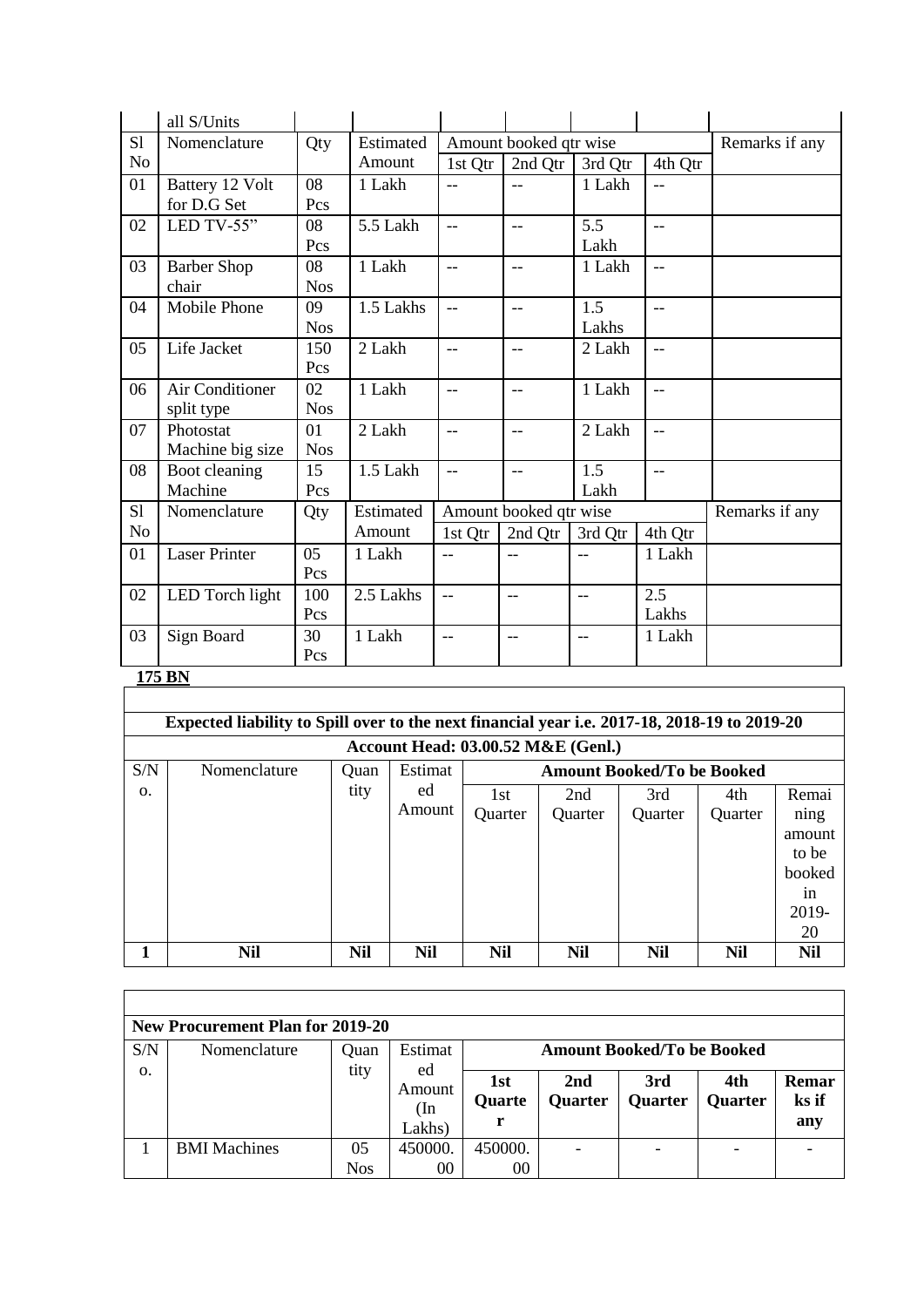|                |                                                     | <b>Total</b>      | 393500              | 235000                   | 860000.                  | 425000.                  | 300000.                  | $\blacksquare$               |
|----------------|-----------------------------------------------------|-------------------|---------------------|--------------------------|--------------------------|--------------------------|--------------------------|------------------------------|
|                |                                                     | <b>Nos</b>        | 00                  | $00\,$                   |                          |                          |                          |                              |
| 17             | Tiffin (10 Men Set)                                 | 24                | 120000.             | 120000.                  | $\overline{\phantom{0}}$ | $\blacksquare$           | $\qquad \qquad -$        | $\qquad \qquad \blacksquare$ |
|                | <b>Cutter Machine</b>                               | <b>Nos</b>        | 00                  |                          | $00\,$                   |                          |                          |                              |
| 16             | <b>Motorized Grass</b>                              | 04                | 120000.             | $\overline{\phantom{a}}$ | 120000.                  |                          |                          |                              |
|                |                                                     | <b>Nos</b>        | 00                  |                          |                          | 00                       |                          |                              |
| 15             | Handle<br>Classroom Chair                           | <b>Nos</b><br>100 | $\theta$<br>100000. | $\blacksquare$           | $\overline{0}$           | 100000.                  |                          |                              |
| 14             | Pick Axe with                                       | 300               | 90000.0             | $\overline{\phantom{a}}$ | 90000.0                  | $\overline{\phantom{a}}$ | $\overline{\phantom{a}}$ |                              |
|                |                                                     | <b>Nos</b>        | $\Omega$            | $\boldsymbol{0}$         |                          |                          |                          |                              |
| 13             | <b>Talwar Grass Cutter</b>                          | 300               | 30000.0             | 30000.0                  |                          |                          |                          |                              |
|                | Handle                                              | <b>Nos</b>        | $\boldsymbol{0}$    | $\boldsymbol{0}$         |                          |                          |                          |                              |
| 12             | Phowrah with                                        | 100               | 50000.0             | 50000.0                  |                          |                          |                          |                              |
|                | (Heavy Duty)                                        | <b>Nos</b>        | 00                  | 00                       |                          |                          |                          |                              |
| 11             | Mixture Grinder                                     | 10                | 100000.             | 100000.                  |                          |                          |                          |                              |
|                |                                                     | <b>Nos</b>        | $\Omega$            |                          |                          | 0                        |                          |                              |
| 10             | Steel Hot Case etc<br>Water Filter                  | 25                | 75000.0             |                          |                          | 75000.0                  |                          |                              |
|                | Steel Container,                                    |                   |                     |                          |                          |                          |                          |                              |
|                | Chulha for Chappati,                                |                   |                     |                          |                          |                          |                          |                              |
|                | Gas Chulha, Gas                                     |                   |                     |                          |                          |                          |                          |                              |
|                | Steel, Iron Karaih,                                 |                   |                     |                          |                          |                          |                          |                              |
|                | (Small & Big), Parat                                |                   |                     |                          |                          |                          |                          |                              |
|                | Utensils like, Degcha<br><b>Steel and Aluminium</b> |                   | 00                  | 00                       | 00                       |                          |                          |                              |
| 9              | <b>Various Mess</b>                                 |                   | 300000.             | 150000.                  | 150000.                  |                          |                          |                              |
|                | Platoon level)                                      |                   |                     |                          |                          |                          |                          |                              |
|                | installed up to                                     |                   |                     |                          |                          |                          |                          |                              |
|                | sizes) (To be                                       | <b>Nos</b>        | 00                  |                          |                          |                          | 00                       |                              |
| 8              | <b>LED TV (Various</b>                              | 15                | 300000.             |                          |                          |                          | 300000.                  |                              |
|                |                                                     | <b>Nos</b>        | 00                  | 00                       |                          |                          |                          |                              |
| $\tau$         | coys<br>Fire Extinguisher                           | 50                | 250000.             | 250000.                  |                          |                          |                          |                              |
|                | M.I. Room and each                                  | <b>Nos</b>        | 00                  | 00                       |                          |                          |                          |                              |
| 6              | Pulse Oxymeter for                                  | 08                | 100000.             | 100000.                  |                          |                          |                          |                              |
|                |                                                     |                   | 00                  |                          |                          | 00                       |                          |                              |
| 5              | Various Sports Items                                | $\blacksquare$    | 250000.             | $\overline{a}$           | $\overline{a}$           | 250000.                  |                          |                              |
|                | Machine                                             |                   |                     |                          |                          |                          |                          |                              |
|                | Printer/Xerox                                       | No.               | 00                  | 00                       |                          |                          |                          |                              |
| 4              | Multifunctional                                     | 01                | 100000.             | 100000.                  |                          |                          |                          |                              |
|                | Capacity                                            |                   |                     |                          |                          |                          |                          |                              |
|                | Treatment Plant,<br>Minimum 500 LPH                 | <b>Nos</b>        | 0.00                | $00\,$                   | 00                       |                          |                          |                              |
| 3              | R.O System/Water                                    | 05                | 100000              | 500000.                  | 500000.                  |                          |                          |                              |
|                | System                                              | <b>Nos</b>        | 00                  | 00                       |                          |                          |                          |                              |
| $\overline{2}$ | Kote Management                                     | 05                | 500000.             | 500000.                  |                          |                          |                          |                              |

|     | Part-B 30% for wants or not so essential |      |         |         |                                   |         |         |       |  |  |  |
|-----|------------------------------------------|------|---------|---------|-----------------------------------|---------|---------|-------|--|--|--|
| S/N | Nomenclature                             | Ouan | Estimat |         | <b>Amount Booked/To be Booked</b> |         |         |       |  |  |  |
| О.  |                                          | tity | ed      | 1st     | 2nd                               | 3rd     | 4th     | Remar |  |  |  |
|     |                                          |      | Amount  | Juarter | Ouarter                           | Ouarter | Juarter | ks if |  |  |  |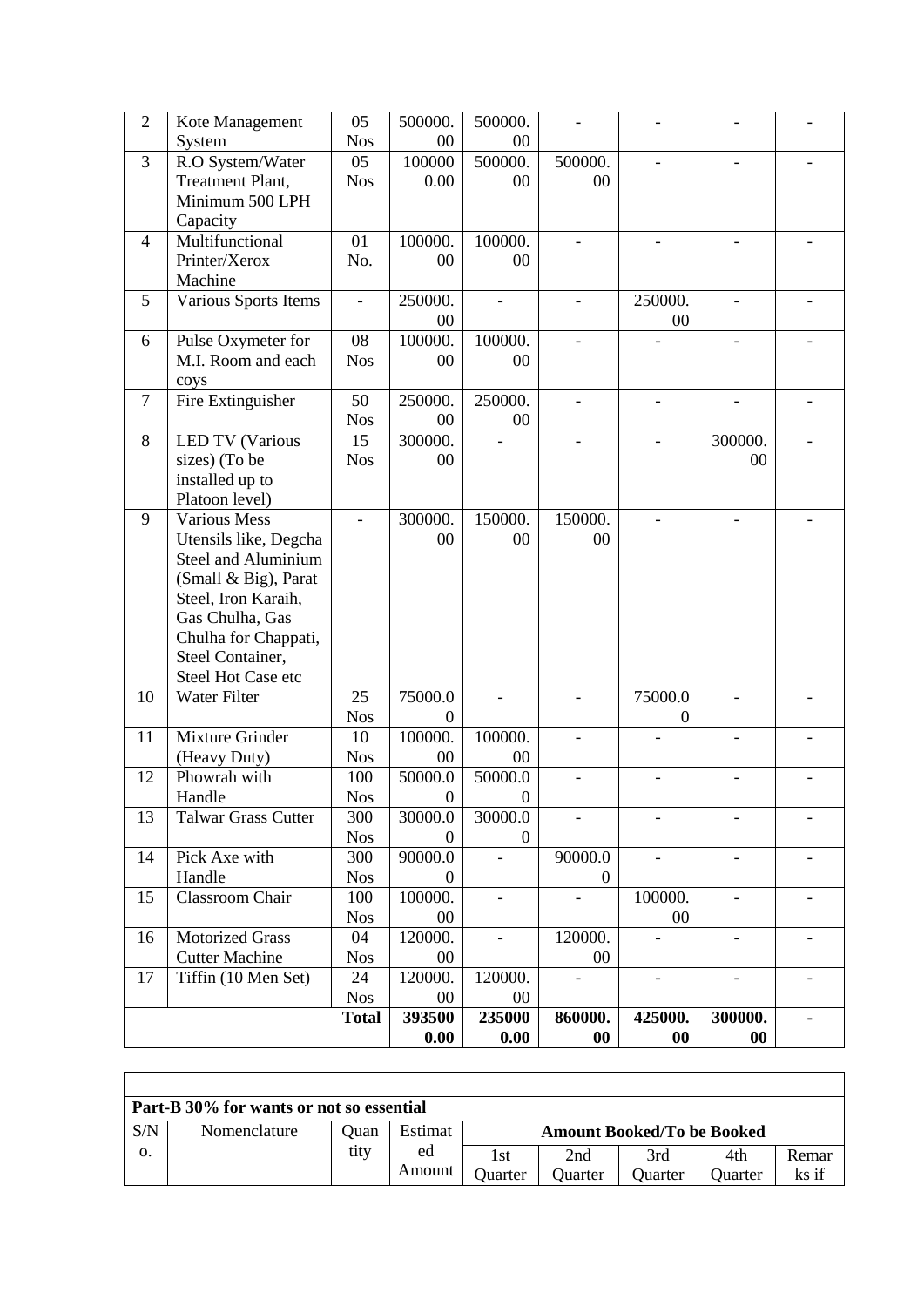|                          |             |                           | $\ln$<br>11<br>Lakhs |                                                       |            |     |            | 0.131<br>$\mathbf{u}$ |
|--------------------------|-------------|---------------------------|----------------------|-------------------------------------------------------|------------|-----|------------|-----------------------|
| $\overline{\phantom{0}}$ | Ni1<br>TATT | <b>AT'1</b><br><b>NII</b> | Nil                  | $\mathbf{X}$ T <sup>+</sup> 1<br>- N+1<br><b>TAIT</b> | <b>Nil</b> | Nil | <b>Nil</b> |                       |

┑

|     | Part-B 20% for future goals of which 5% miscellaneous |      |         |         |         |                                   |         |       |  |  |  |
|-----|-------------------------------------------------------|------|---------|---------|---------|-----------------------------------|---------|-------|--|--|--|
| S/N | Nomenclature                                          | Ouan | Estimat |         |         | <b>Amount Booked/To be Booked</b> |         |       |  |  |  |
| 0.  |                                                       | tity | ed      | 1st     | 2nd     | 3rd                               | 4th     | Remar |  |  |  |
|     |                                                       |      | Amount  | Quarter | Quarter | Quarter                           | Quarter | ks if |  |  |  |
|     |                                                       |      | (In     |         |         |                                   |         | any   |  |  |  |
|     |                                                       |      | Lakhs)  |         |         |                                   |         |       |  |  |  |
|     | Nil                                                   | Nil  | Nil     | Nil     | Nil     | Nil                               | Nil     |       |  |  |  |

### **178 BN**

## Expected liability to spill over to the next financial year i.e. from 2017-18-/2018-19 to 2019-20

| Sl no | Nomenclature   Oty |     | Estimated |      | Amount booked /to be booked |                 |                 |                  |
|-------|--------------------|-----|-----------|------|-----------------------------|-----------------|-----------------|------------------|
|       |                    |     | amount    | 1 St | $\gamma$ nd                 | $2^{\text{rd}}$ | $4^{\text{th}}$ | Remaining amount |
|       |                    |     |           | Qtr  | Otr                         | <b>Qtr</b>      | <b>Qtr</b>      | to be booked in  |
|       |                    |     |           |      |                             |                 |                 | 2019-20          |
| 01    | Nil                | Nil | Nil       | Nil  | Nil                         | Nil             | Nil             | <b>Nil</b>       |

# New procurement plan for 2019-20

|     | PART-A 50% Critical items |                |                                           |                |                 |                 |                 |                 |                             |                                                       |                                |                 |         |  |
|-----|---------------------------|----------------|-------------------------------------------|----------------|-----------------|-----------------|-----------------|-----------------|-----------------------------|-------------------------------------------------------|--------------------------------|-----------------|---------|--|
| S/n | Name of items             |                |                                           | Qty            |                 | Estimated cost  |                 |                 |                             | Amount booked /to be booked                           |                                |                 |         |  |
|     |                           |                |                                           |                |                 | (amt in lakhs)  |                 |                 | $1st$ Qtr                   | $2nd$ Qtr                                             | $\overline{3}^{\text{rd}}$ Qtr | 4 <sup>th</sup> | Remarks |  |
|     |                           |                |                                           |                |                 |                 |                 |                 |                             |                                                       |                                | Qtr             | if any  |  |
| 1   | 3                         |                |                                           | $\overline{4}$ | 5               |                 |                 | 7               |                             | 8                                                     | 9                              | 10              |         |  |
| 01  | PTZ camera                |                |                                           | 20             |                 | 1000000         |                 |                 | 500000                      | 500000                                                |                                |                 |         |  |
| 02  | Printer                   |                |                                           | 20             |                 | 250000          |                 |                 | 250000                      |                                                       |                                |                 |         |  |
| 03  | <b>Bukharies</b>          |                |                                           | 100            |                 | 1000000         |                 |                 | 500000                      |                                                       | 500000                         |                 |         |  |
| 04  | <b>Cooking Utensil</b>    |                |                                           |                |                 | 1000000         |                 |                 | 500000                      | 500000                                                |                                |                 |         |  |
| 05  | Amount kept               |                | for                                       |                |                 | 3000000         |                 |                 | 1000000                     | 500000                                                | 750000                         | 750000          |         |  |
|     | procurement               |                | of                                        |                |                 |                 |                 |                 |                             |                                                       |                                |                 |         |  |
|     | minor items               |                |                                           |                |                 |                 |                 |                 |                             |                                                       |                                |                 |         |  |
| 06  | Kote management           |                |                                           | $\tau$         |                 | 750000          |                 |                 | 500000                      | 250000                                                |                                |                 |         |  |
|     | Total                     |                |                                           |                |                 | 7000000         |                 |                 | 3250000                     | 1750000                                               | 1250000                        | 750000          |         |  |
|     |                           |                | PART -B 30% for wants or not so essential |                |                 |                 |                 |                 |                             |                                                       |                                |                 |         |  |
| S/n | Name                      | Qty            | Estimated                                 |                |                 |                 |                 |                 | Amount booked /to be booked |                                                       |                                |                 |         |  |
|     | of                        |                | cost (amt                                 |                | 1 <sup>st</sup> | 2 <sup>nd</sup> | 3 <sup>rd</sup> | 4 <sup>th</sup> |                             | Remarks if any                                        |                                |                 |         |  |
|     | items                     |                | in lakhs)                                 |                | Qtr             | Otr             | Qtr             | Qtr             |                             |                                                       |                                |                 |         |  |
| 1   | 3                         | $\overline{4}$ | 5                                         |                | $\overline{7}$  | 8               | 9               | 10              |                             |                                                       |                                |                 |         |  |
| 01  | Nil                       | Nil            | Nil                                       |                | Nil             | Nil             | Nil             | Nil             | Nil                         |                                                       |                                |                 |         |  |
|     | Total                     |                |                                           |                |                 |                 |                 |                 |                             |                                                       |                                |                 |         |  |
|     |                           |                | PART-B                                    |                |                 |                 |                 |                 |                             | 20% for future goals of which 5% miscellaneous items. |                                |                 |         |  |
| S/n | Name                      | Qty            | Estimated                                 |                |                 |                 |                 |                 | Amount booked /to be booked |                                                       |                                |                 |         |  |
|     | of                        |                | cost (amt                                 |                | 1 <sup>st</sup> | 2 <sup>nd</sup> | 3 <sup>rd</sup> | 4 <sup>th</sup> |                             | Remarks if any                                        |                                |                 |         |  |
|     | items                     |                | in lakhs)                                 |                | Qtr             | Qtr             | Qtr             | Qtr             |                             |                                                       |                                |                 |         |  |
| 1   | 3                         | $\overline{4}$ | 5                                         |                | $\overline{7}$  | 8               | 9               | 10              |                             |                                                       |                                |                 |         |  |
| 01  | Nil                       | Nil            | Nil                                       |                | Nil             | Nil             | Nil             | Nil             | Nil                         |                                                       |                                |                 |         |  |
|     | Total                     |                |                                           |                | $\blacksquare$  |                 |                 |                 |                             |                                                       |                                |                 |         |  |
|     | QQQ                       |                |                                           |                |                 |                 |                 |                 |                             |                                                       |                                |                 |         |  |

**GC SLR :-**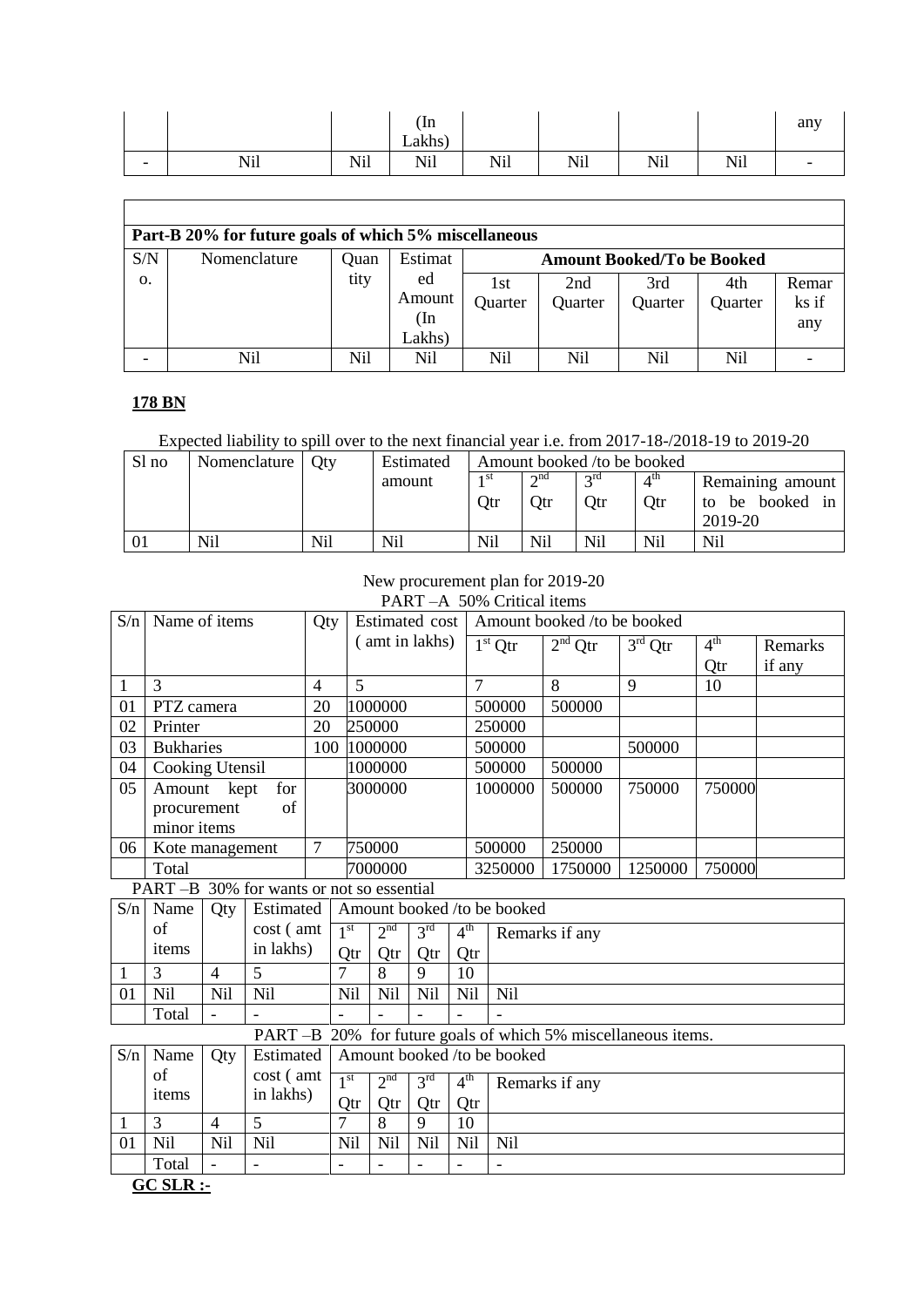| S <sub>1</sub> | Nomenclature           | Qty               | Estimated | Amount to be booked-quarter wise |           |           |           |                                                |  |  |
|----------------|------------------------|-------------------|-----------|----------------------------------|-----------|-----------|-----------|------------------------------------------------|--|--|
| N <sub>0</sub> |                        |                   | Amount    |                                  |           |           |           |                                                |  |  |
|                |                        |                   |           | $1st$ Qtr                        | $2nd$ Qtr | $3rd$ Qtr | $4th$ Qtr | Remaining<br>amount to<br>be booked<br>2019-20 |  |  |
| 01             | Full Body<br>Protector | 895<br><b>Nos</b> | 6928000   | 6928000                          |           |           |           | 6928000                                        |  |  |
|                |                        | Total             | 6928000   | 6928000                          |           |           |           | 6928000                                        |  |  |

# Expected Liability to spill over to the next financial year, i.e., 2017-18/2018-19 to 2019-20

## New Procurement for 2019-20

|  | Part A-50% Critical Items |  |
|--|---------------------------|--|
|  |                           |  |

| S1             | Nomenclature                                                   | Qty            |        | Estimated Amount to be booked-quarter wise | Remarks if               |                          |                          |     |
|----------------|----------------------------------------------------------------|----------------|--------|--------------------------------------------|--------------------------|--------------------------|--------------------------|-----|
| N <sub>o</sub> |                                                                |                | Amount |                                            |                          |                          |                          | any |
|                |                                                                |                |        | $1st$ Qtr                                  | $2nd$ Qtr                | $3rd$ Qtr                | $4^{th}$ Qtr             |     |
| $01\,$         | Hand Grip for<br>Badminton<br>Racket                           | $50$ Nos       | 6000   | 6000                                       |                          |                          |                          |     |
| 02             | <b>Grass Cutter</b><br>Talwar                                  | <b>100 Nos</b> | 35000  | 35000                                      | $\overline{a}$           | $\overline{\phantom{a}}$ | $\overline{a}$           |     |
| 03             | Spade                                                          | <b>50 Nos</b>  | 22500  | 22500                                      | $\frac{1}{2}$            | $\blacksquare$           | $\blacksquare$           |     |
| 04             | Gainti                                                         | $20$ Nos       | 6800   | 6800                                       |                          |                          |                          |     |
| 05             | Coconut<br>broom                                               | 1000 Nos       | 25000  | 25000                                      |                          |                          |                          |     |
| 06             | Foot mat<br>(Jute)                                             | <b>100 Nos</b> | 85000  | 85000                                      | $\frac{1}{2}$            | $\mathbf{r}$             | $\blacksquare$           |     |
| 07             | <b>UV</b> Water<br>filter,<br>Capacity<br>500/1000<br>LPH      | $01$ Nos       | 300000 | $\overline{a}$                             | $\overline{a}$           | 300000                   | $\frac{1}{2}$            |     |
| 08             | Revolving<br>Chair                                             | $10$ Nos       | 50000  | 50000                                      | $\overline{\phantom{0}}$ | $\overline{\phantom{a}}$ | $\overline{\phantom{a}}$ |     |
| 09             | <b>Stainless Tea</b><br>thermos                                | 04 Nos         | 5400   | 5400                                       | $\overline{\phantom{a}}$ | $\overline{\phantom{a}}$ | $\overline{\phantom{a}}$ |     |
| 10             | Stainless steel<br>container<br>(For all<br>available<br>mess) | 30 Nos         | 54000  | 54000                                      | $\overline{a}$           |                          |                          |     |
| 11             | <b>Hair Cutting</b><br>machine                                 | 05 Nos         | 21000  | 21000                                      | $\overline{\phantom{0}}$ | $\overline{a}$           | $\overline{\phantom{0}}$ |     |
| 12             | Music<br>System                                                | $02$ Nos       | 60000  | 60000                                      | $\frac{1}{2}$            | $\overline{a}$           | $\overline{a}$           |     |
| 13             | <b>Stability Ball</b><br>(Gym Ball)                            | $05$ Nos       | 10000  | 10000                                      | $\overline{a}$           |                          | $\overline{a}$           |     |
| 14             | <b>GC</b> Sign<br>board<br>(Trilingual)                        | 03 Nos         | 30000  | 30000                                      | $\overline{a}$           |                          |                          |     |
| 15             | Multi Gym<br>for GOs Mess<br>and Sos Mess                      | $02$ Nos       | 800000 | $\overline{\phantom{a}}$                   | 800000                   | $\overline{\phantom{a}}$ |                          |     |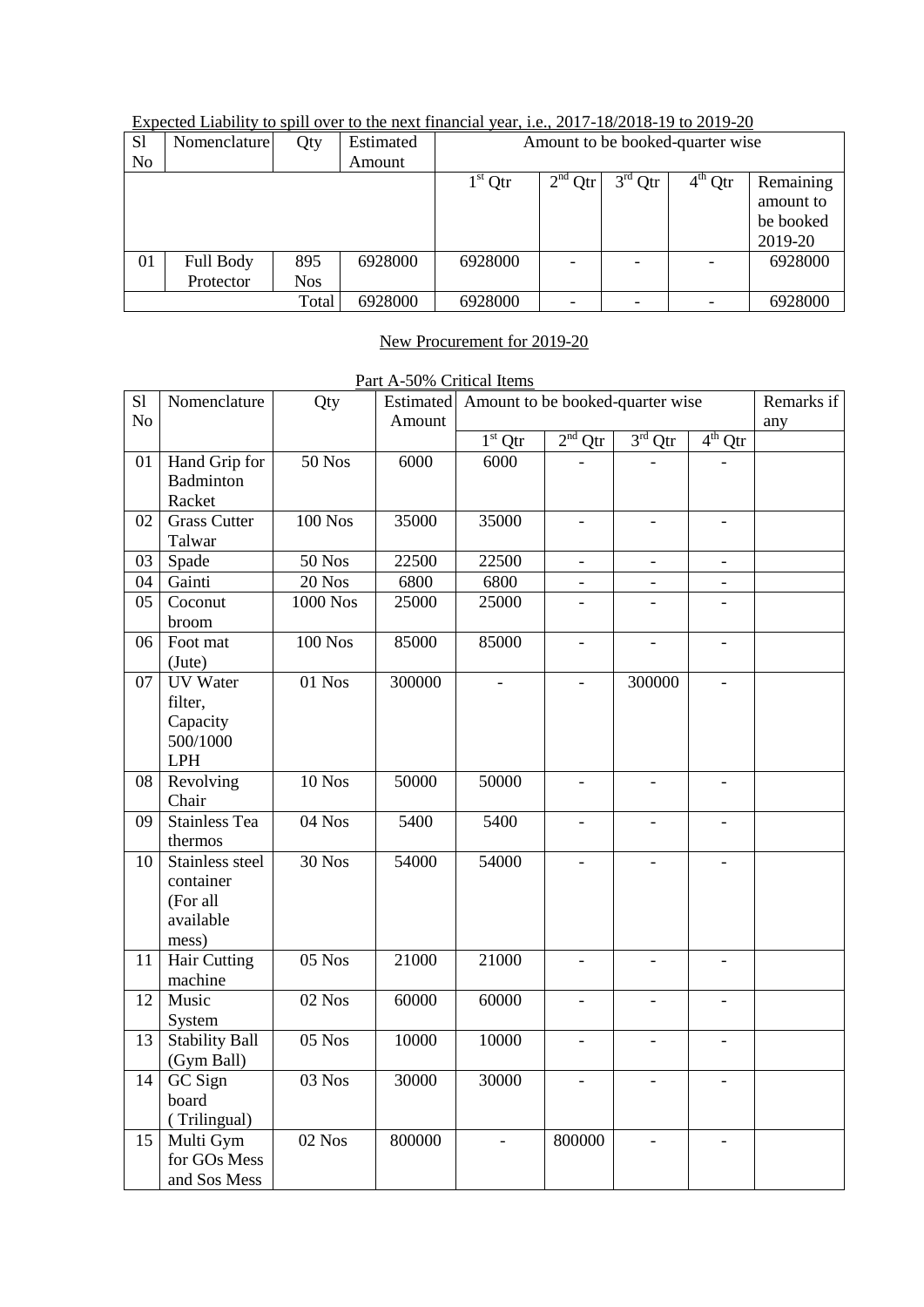| 16 | Dhobi Tub            | 05 Nos        | 6000    |                          | 6000                     |                          |                |  |
|----|----------------------|---------------|---------|--------------------------|--------------------------|--------------------------|----------------|--|
|    | washing              |               |         |                          |                          |                          |                |  |
| 17 | Monila Rope          | 350 Kgs       | 87500   | $\overline{a}$           | 87500                    | $\overline{a}$           | $\overline{a}$ |  |
| 18 | <b>T.V LED</b>       | 12 Nos        | 600000  |                          |                          | 600000                   |                |  |
|    | Complete Set         |               |         |                          |                          |                          |                |  |
|    | 42 inch              |               |         |                          |                          |                          |                |  |
| 19 | Foot ball            | 30 Set        | 50000   | $\overline{\phantom{0}}$ | $\blacksquare$           | $\overline{\phantom{0}}$ | 50000          |  |
|    | (Full Kit)           |               |         |                          |                          |                          |                |  |
| 20 | Volley ball          | 15 Set        | 20000   |                          |                          | $\overline{\phantom{0}}$ | 20000          |  |
|    | dress items          |               |         |                          |                          |                          |                |  |
|    | (Full Kit)           |               |         |                          |                          |                          |                |  |
| 21 | T.V trolley          | 12 Nos        | 36000   | $\overline{\phantom{0}}$ | $\overline{\phantom{a}}$ | $\overline{a}$           | 36000          |  |
| 22 | Towel Big            | <b>50 Nos</b> | 10000   | $\overline{a}$           | $\overline{\phantom{a}}$ | $\overline{a}$           | 10000          |  |
| 23 | Door Mat             | <b>50 Nos</b> | 10000   |                          |                          |                          | 10000          |  |
|    | Plastic              |               |         |                          |                          |                          |                |  |
| 24 | Tea Thermos          | 12 Nos        | 9600    | $\overline{a}$           | $\overline{\phantom{a}}$ | $\overline{\phantom{0}}$ | 9600           |  |
| 25 | Hot case             | 12 Nos        | 12000   |                          |                          |                          | 12000          |  |
|    | small                |               |         |                          |                          |                          |                |  |
| 26 | Hot case big         | $06$ Nos      | 21000   | $\frac{1}{2}$            | $\overline{\phantom{a}}$ | $\overline{\phantom{0}}$ | 21000          |  |
| 27 | Chapatti             | 05 Nos        | 185000  |                          |                          |                          | 185000         |  |
|    | <b>Bhatti</b>        |               |         |                          |                          |                          |                |  |
| 28 | Stabilizer           | 10 Nos.       | 50000   | 20000                    | 10000                    | 20000                    | $-$            |  |
| 29 | Machinery            | As per        | 50000   |                          | 25000                    | 15000                    | 10000          |  |
|    | Eqpt                 | requirement   |         |                          |                          |                          |                |  |
| 30 | <b>External Hard</b> | 10 Nos.       | 50000   | 10000                    | 10000                    | 25000                    | 5000           |  |
|    | disk (1 TB, 2)       |               |         |                          |                          |                          |                |  |
|    | TB)                  |               |         |                          |                          |                          |                |  |
|    |                      | Total         | 2707800 | 440700                   | 938500                   | 960000                   | 368600         |  |

## New Procurement for 2019-20

| Part B-30% for wants or not so essential |  |  |  |  |  |  |
|------------------------------------------|--|--|--|--|--|--|
|------------------------------------------|--|--|--|--|--|--|

| S1 | Nomenclature          | Qty      | Estimated | Amount to be booked-quarter wise |           |           |           |         |
|----|-----------------------|----------|-----------|----------------------------------|-----------|-----------|-----------|---------|
| No |                       |          | Amount    | $1st$ Qtr                        | $2nd$ Qtr | $3rd$ Qtr | $4th$ Qtr | Remarks |
|    |                       |          |           |                                  |           |           |           | if any  |
| 01 | <b>Rice Cooker</b>    | 01 No.   | 5000      | 5000                             |           |           |           |         |
|    | (Big)                 |          |           |                                  |           |           |           |         |
| 02 | Air Foot              | 02 Nos   | 5000      | 5000                             |           |           |           |         |
|    | Pump                  |          |           |                                  |           |           |           |         |
| 03 | Foot Ball             | 10 Nos   | 10000     | 10000                            |           |           |           |         |
| 04 | <b>Volley Ball</b>    | $10$ Nos | 10000     | 10000                            |           |           |           |         |
| 05 | Cricket set           | $05$ Nos | 50000     | 50000                            |           |           |           |         |
| 06 | Hand Ball             | 10 Nos   | 5000      | 5000                             |           |           |           |         |
| 07 | Basket Ball           | $05$ Nos | 5000      | 5000                             | -         |           |           |         |
| 08 | Sport shoes           | 25 Pairs | 25000     | 25000                            |           |           |           |         |
|    | (with socks)          |          |           |                                  |           |           |           |         |
| 09 | Foot ball             | 25 Pairs | 18000     | 18000                            |           |           |           |         |
|    | Shoes (With           |          |           |                                  |           |           |           |         |
|    | Socks)                |          |           |                                  |           |           |           |         |
| 10 | <b>Volley Referee</b> | 02 Set   | 2000      | 2000                             |           |           |           |         |
|    | <b>Dress</b>          |          |           |                                  |           |           |           |         |
| 11 | Hockey set            | 30 set   | 10000     |                                  | 10000     |           |           |         |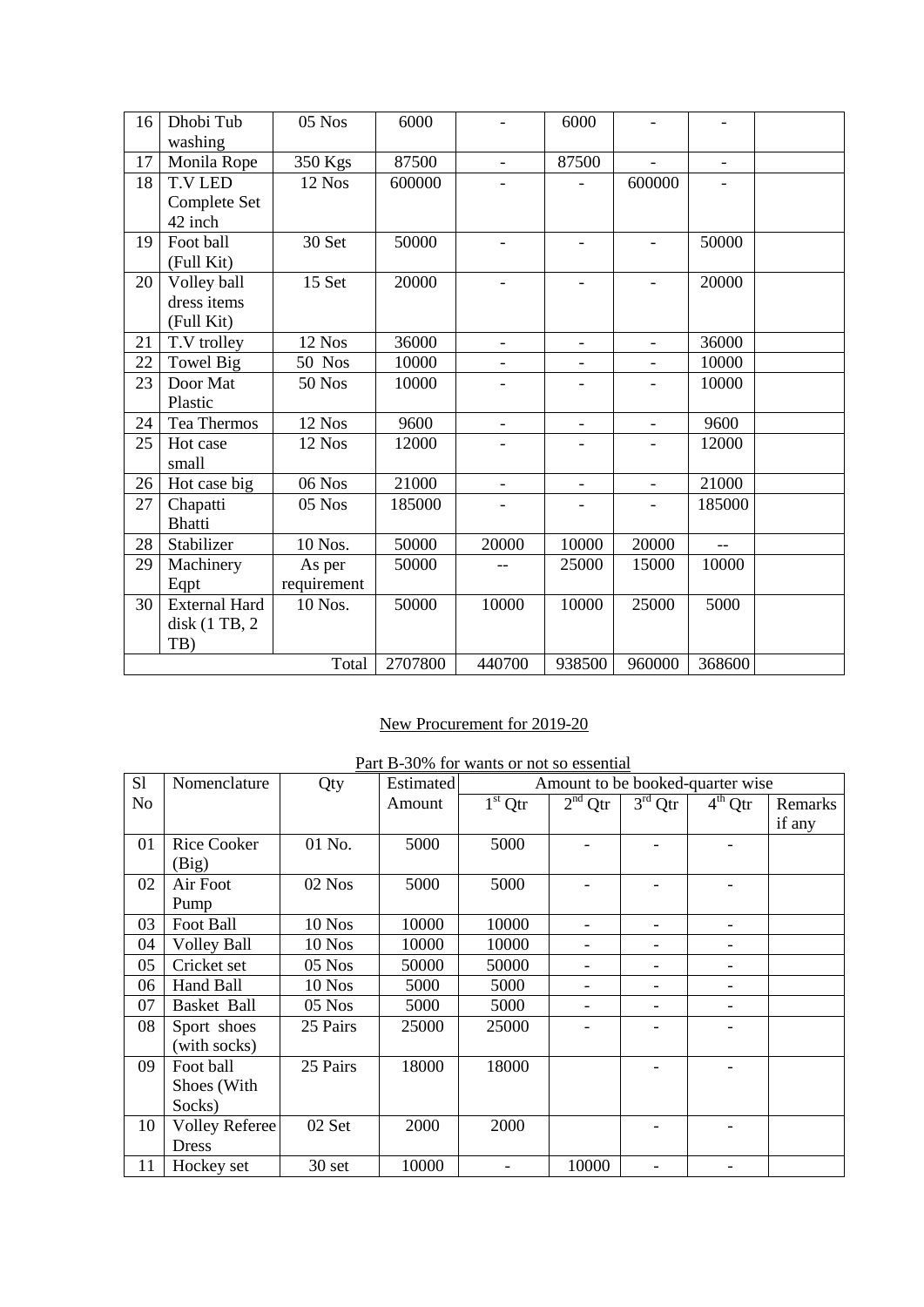| with bag<br><b>Hockey Dress</b><br>12<br>30 Set<br>25000<br>25000<br>$\overline{\phantom{a}}$<br>$\overline{\phantom{a}}$<br>$\overline{\phantom{a}}$<br>$15$ Set<br>13<br>22000<br>22000<br>Judo<br>Gymnastic<br><b>Dress</b> |
|--------------------------------------------------------------------------------------------------------------------------------------------------------------------------------------------------------------------------------|
|                                                                                                                                                                                                                                |
|                                                                                                                                                                                                                                |
|                                                                                                                                                                                                                                |
|                                                                                                                                                                                                                                |
|                                                                                                                                                                                                                                |
| Swimming<br>18 Set<br>18000<br>18000<br>14<br>$\equiv$                                                                                                                                                                         |
| <b>Dress</b>                                                                                                                                                                                                                   |
| 15<br>Badminton<br><b>10 Nos</b><br>30000<br>30000                                                                                                                                                                             |
| Racket                                                                                                                                                                                                                         |
| 05 Nos<br>3500<br>3500<br>16<br>Volleyball<br>$\overline{\phantom{0}}$                                                                                                                                                         |
| <b>Net</b>                                                                                                                                                                                                                     |
| <b>Shuttle Cock</b><br>23000<br>25 Box<br>23000<br>17<br>$\overline{\phantom{0}}$<br>$\overline{\phantom{0}}$<br>$\frac{1}{2}$                                                                                                 |
| Lawn Tennis<br>06 Nos<br>21000<br>21000<br>18                                                                                                                                                                                  |
| Racket                                                                                                                                                                                                                         |
| <b>50 Nos</b><br>7000<br>Lawn Tennis<br>7000<br>19<br>$\overline{\phantom{a}}$<br>$\overline{\phantom{a}}$<br>$\frac{1}{2}$                                                                                                    |
| Ball                                                                                                                                                                                                                           |
| Lawn Tennis<br>10 Set<br>10000<br>10000<br>20<br>$\overline{\phantom{a}}$<br>$\overline{\phantom{a}}$<br>$\overline{\phantom{a}}$                                                                                              |
| <b>Dress</b>                                                                                                                                                                                                                   |
| 01 Set<br>6000<br>Hockey<br>6000<br>21<br>$\blacksquare$<br>$\equiv$<br>$\overline{\phantom{a}}$                                                                                                                               |
| Goalpost 3.66                                                                                                                                                                                                                  |
| $M \times 2.13 M X$                                                                                                                                                                                                            |
| 1.22 M                                                                                                                                                                                                                         |
| Chair with<br>550 Nos<br>35000<br>35000<br>22<br>$\overline{a}$                                                                                                                                                                |
| arms                                                                                                                                                                                                                           |
| Hand Ball<br>01 No<br>6000<br>6000<br>23                                                                                                                                                                                       |
| Goalpost 3m                                                                                                                                                                                                                    |
| x 2m x 1m                                                                                                                                                                                                                      |
| <b>Badminton Net</b><br>$05$ Nos<br>3500<br>3500<br>24<br>$\qquad \qquad -$                                                                                                                                                    |
| 25<br>Football<br>06 Nos<br>6000<br>6000                                                                                                                                                                                       |
| <b>Goalpost Net</b>                                                                                                                                                                                                            |
| Hockey<br>06 Nos<br>6000<br>6000<br>26<br>$\overline{a}$                                                                                                                                                                       |
| <b>Goalpost Net</b>                                                                                                                                                                                                            |
| <b>Basketball</b> net<br>02 Nos<br>500<br>500<br>27                                                                                                                                                                            |
| 50000<br>15000<br>20000<br>10000<br>5000<br>28<br>Machinery and<br>As per                                                                                                                                                      |
| requirement<br>eqpt                                                                                                                                                                                                            |
| 175500<br>417500<br>227000<br>10000<br>5000<br>Total                                                                                                                                                                           |

New Procurement for 2019-20

|                | Part B-20% for future goals of which 3% inscenaneous reflis |          |                  |                                  |           |           |           |         |
|----------------|-------------------------------------------------------------|----------|------------------|----------------------------------|-----------|-----------|-----------|---------|
| S1             | Nomenclature                                                | Qty      | <b>Estimated</b> | Amount to be booked-quarter wise |           |           |           |         |
| N <sub>o</sub> |                                                             |          | Amount           | $1st$ Qtr                        | $2nd$ Qtr | $3rd$ Qtr | $4th$ Qtr | Remarks |
|                |                                                             |          |                  |                                  |           |           |           | if any  |
| $\mathbf{1}$   | Degcha                                                      | $10$ Nos | 50000            | 50000                            |           |           |           |         |
|                | Aluminium                                                   |          |                  |                                  |           |           |           |         |
|                | 25 Inch                                                     |          |                  |                                  |           |           |           |         |
| 2              | Degcha                                                      | $10$ Nos | 30000            | 30000                            |           |           |           |         |
|                | Aluminium                                                   |          |                  |                                  |           |           |           |         |
|                | 20 Inch                                                     |          |                  |                                  |           |           |           |         |
| 3              | Degcha                                                      | $10$ Nos | 25000            | 25000                            |           |           |           |         |
|                | Aluminium                                                   |          |                  |                                  |           |           |           |         |
|                | 13 Inch                                                     |          |                  |                                  |           |           |           |         |
| 4              | Degcha                                                      | $10$ Nos | 15000            | 15000                            |           |           |           |         |
|                | Aluminium                                                   |          |                  |                                  |           |           |           |         |
|                | 12 Inch                                                     |          |                  |                                  |           |           |           |         |
|                |                                                             |          |                  |                                  |           |           |           |         |

Part B-20% for future goals of which 5% miscellaneous items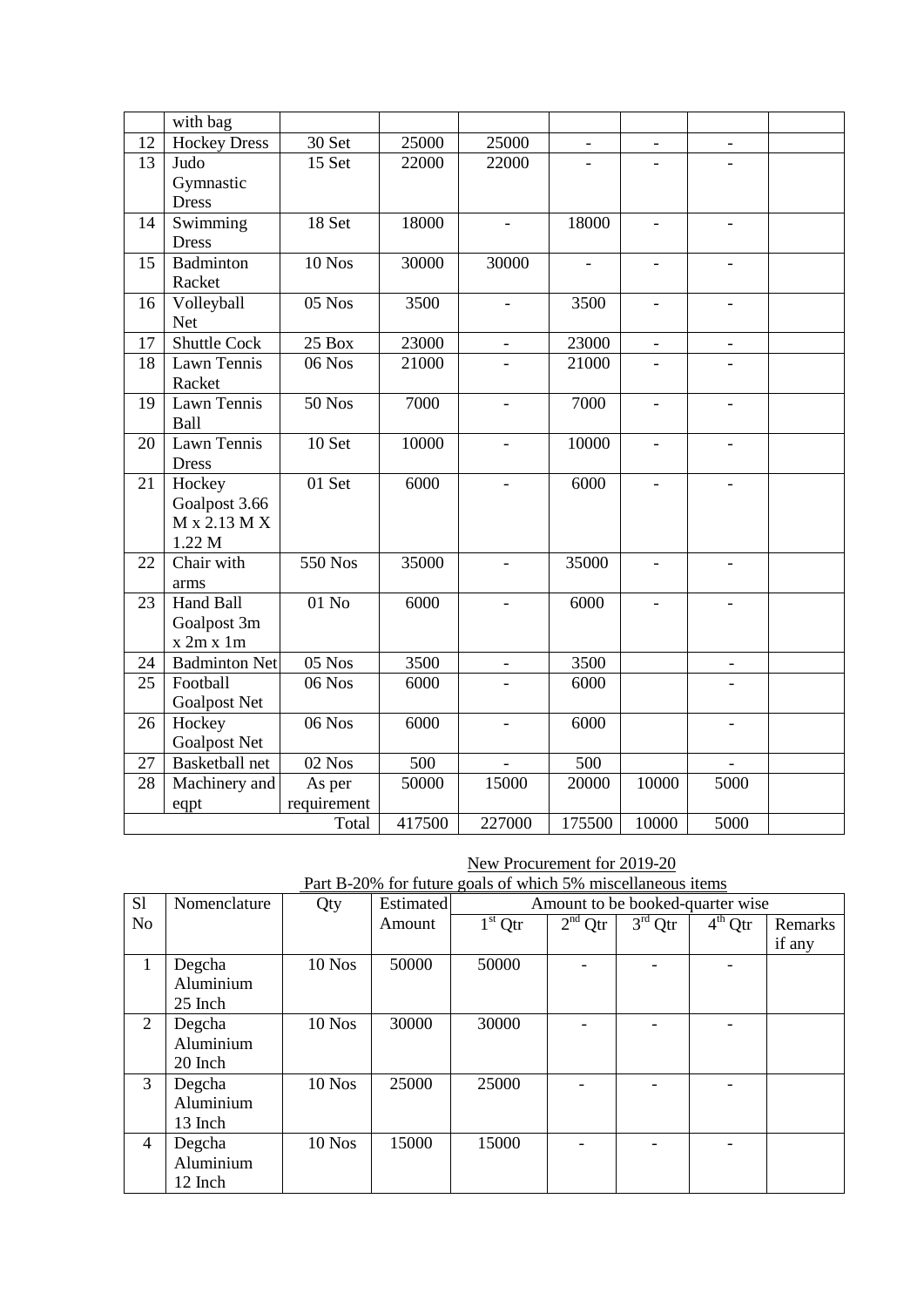| 5              | Degcha                 | 10 Nos      | 10000  | 10000                        |       |                              |  |
|----------------|------------------------|-------------|--------|------------------------------|-------|------------------------------|--|
|                |                        |             |        |                              |       |                              |  |
|                | Aluminium              |             |        |                              |       |                              |  |
|                | 10 Inch                |             |        |                              |       |                              |  |
| 6              | Iron Kadai (Big        | 05 Nos      | 15000  |                              | 15000 |                              |  |
|                | Size)                  |             |        |                              |       |                              |  |
| $\overline{7}$ | Iron Jharna            | 10 Nos      | 3000   |                              | 3000  |                              |  |
| 8              | Table tennis           | 01 No.      | 20000  | 20000                        |       |                              |  |
|                | Complete set           |             |        |                              |       |                              |  |
| 9              | Match Board            | $05$ Nos    | 25000  | $\qquad \qquad \blacksquare$ | 25000 | $\qquad \qquad \blacksquare$ |  |
| 10             | <b>Barbar Scissors</b> | $10$ Nos    | 5000   |                              | 5000  |                              |  |
|                | (Small)                |             |        |                              |       |                              |  |
| 11             | <b>Barbar Scissors</b> | 10 Nos      | 6000   |                              | 6000  |                              |  |
|                | (Big)                  |             |        |                              |       |                              |  |
| 12             | <b>Razor Plastic</b>   | $10$ Nos    | 300    |                              | 300   |                              |  |
| 13             | <b>Barbar Comb</b>     | 10 Nos      | 200    |                              | 200   |                              |  |
|                | (Big)                  |             |        |                              |       |                              |  |
| 14             | <b>Barbar Comb</b>     | 10 Nos      | 200    |                              | 200   |                              |  |
|                | (Small)                |             |        |                              |       |                              |  |
| 15             | Machinery and          | As per      | 20000  | 10000                        | 10000 |                              |  |
|                | Eqpt                   | requirement |        |                              |       |                              |  |
|                |                        | Total       | 224700 | 160000                       | 64700 |                              |  |